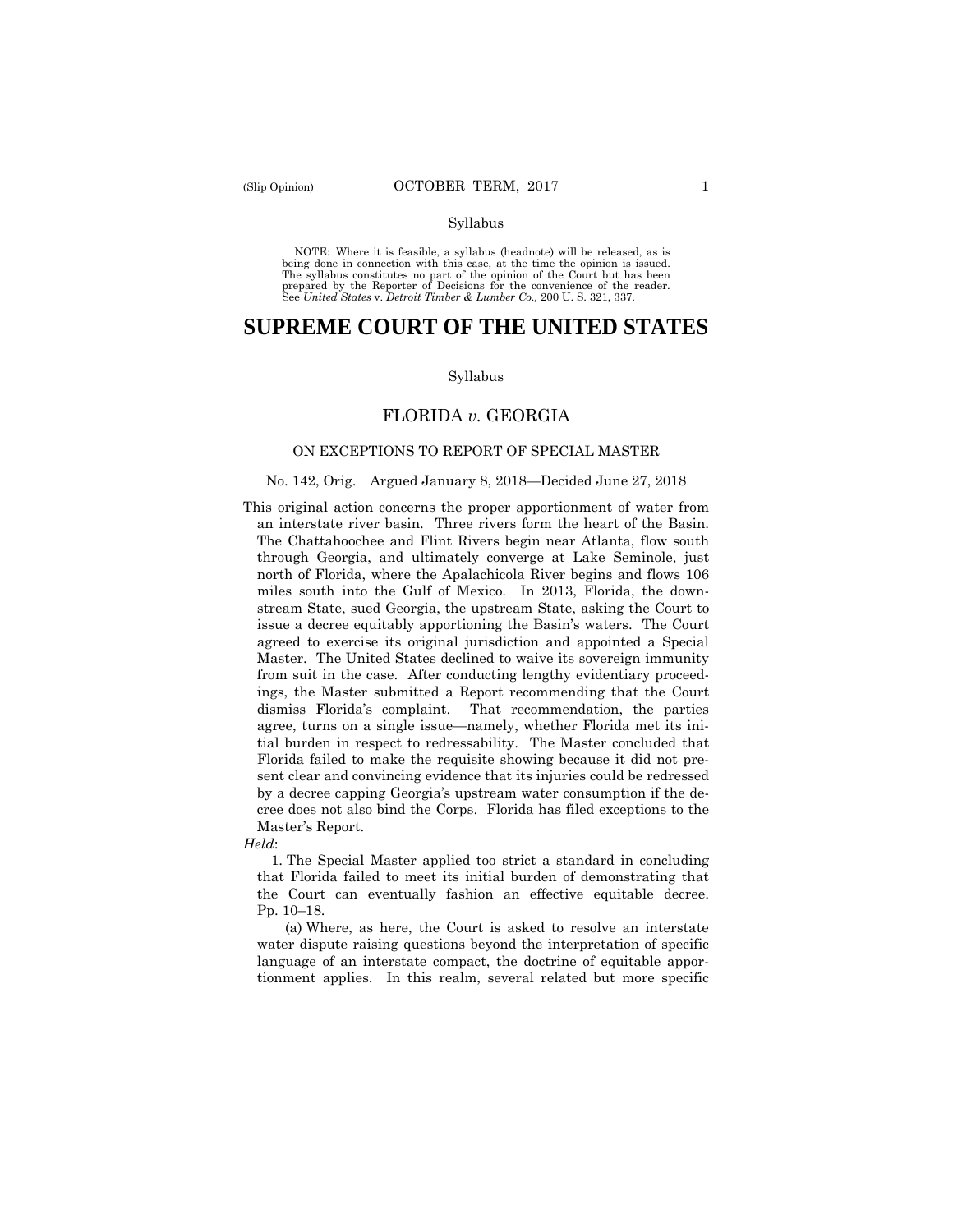### Syllabus

 ters of" the Flint River. *United States* v. *Willow River Power Co*., 324 sets of principles guide the Court's review. First, both Georgia and Florida possess "an equal right to make a *reasonable use* of the wa-U. S. 499, 505. Second, when confronted with competing claims to interstate water, the Court's "effort always is to secure an equitable apportionment without quibbling over formulas." *New Jersey* v. *New York*, 283 U. S. 336, 343. Third*,* in light of the sovereign status and "equal dignity" of States, a complaining State's burden is "much greater" than the burden ordinarily shouldered by a private party seeking an injunction. *Connecticut* v. *Massachusetts*, 282 U. S. 660, 669. Among other things, it must demonstrate, by " 'clear and convincing evidence,'" that it has suffered a "'threatened invasion of rights' " that is " 'of serious magnitude.' " *Washington* v. *Oregon*, 297 U. S. 517, 522. And to the extent the Court has addressed the "initial burden" a State bears in respect to redressability, the Court has said that "it should be clear that [the complaining] State has not merely some technical right, but also a right with a corresponding benefit" as a precondition to any equitable apportionment. *Kansas* v. *Colorado*, 206 U. S. 46, 102, 109. An effort to shape a decree cannot be "a vain thing." *Foster* v. *Mansfield, C. & L. M. R. Co.*, 146 U. S. 88, 101. Finally, because equitable apportionment is "'flexible,'" not "formulaic," this Court will seek to "arrive at a ' "just and equitable" apportionment' of an interstate stream" by "consider[ing] '*all relevant factors*,' " *South Carolina* v. *North Carolina*, 558 U. S. 256, 271, including, *inter alia,* " 'physical and climatic conditions, the consumptive use of water in the several sections of the river, the character and rate of return flows, the extent of established uses, the availability of storage water, the practical effect of wasteful uses on downstream areas, [and] the damage to upstream areas as compared to the benefits to downstream areas if a limitation is imposed on the former.' " *Colorado* v. *New Mexico*, 459 U. S. 176, 183. Because all relevant factors must be weighed, extensive and specific factual findings are essential for the Court to properly apply the doctrine of equitable apportionment. See *Nebraska* v. *Wyoming*, 325 U. S. 589, 618. Pp. 10–15.

(b) The Special Master applied too strict a standard when he determined that the Court would not be able to fashion an appropriate equitable decree. The Master referred to this as a "threshold" showing. But it is "threshold" only in the sense that the Master has not yet determined key remedy-related matters, including the approximate amount of water that must flow into the Apalachicola River in order for Florida to receive a significant benefit from a cap on Georgia's use of Flint River waters. Unless and until the Special Master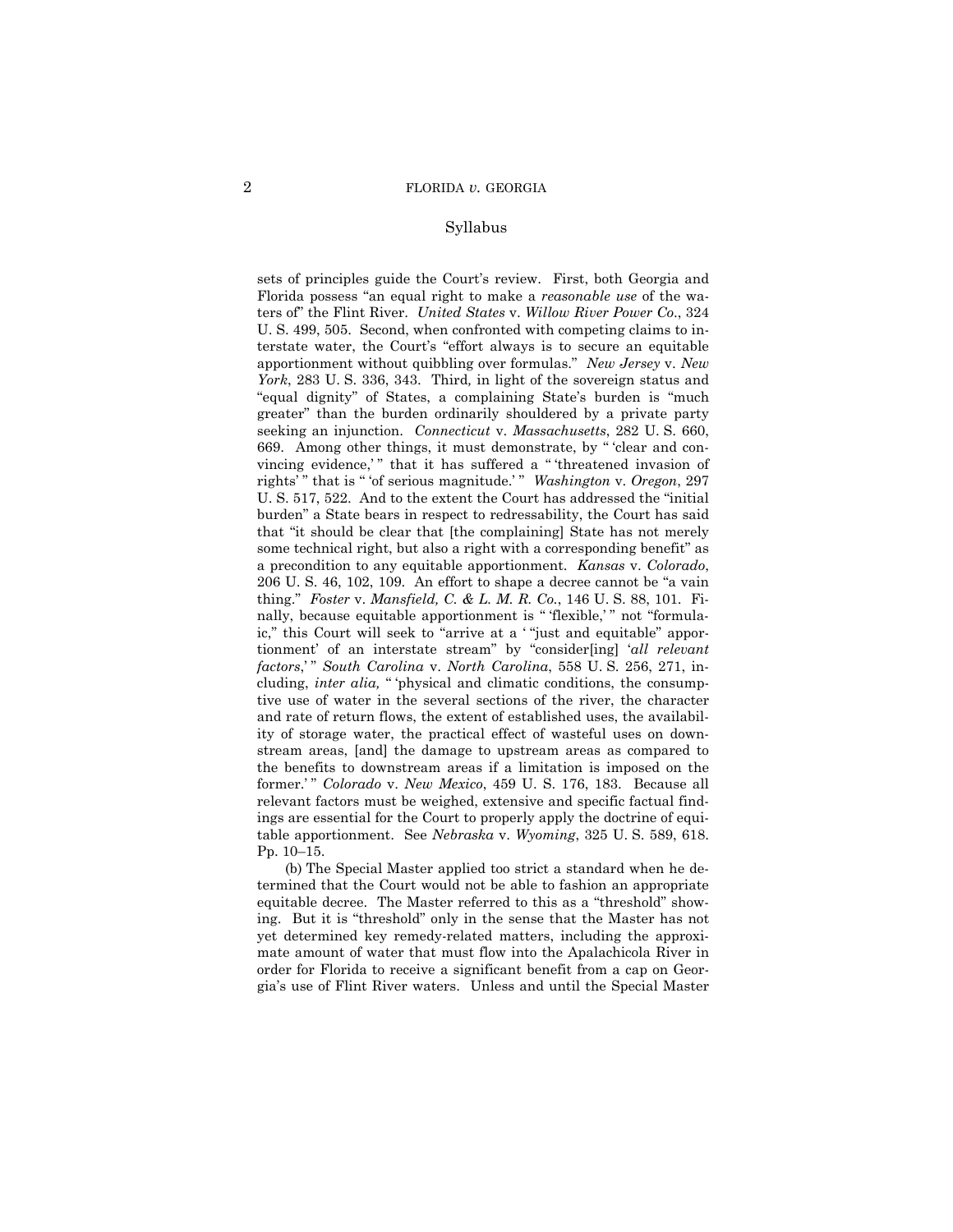#### Syllabus

makes the findings of fact necessary to determine the nature and scope of likely harm caused by the absence of water and the amount of additional water necessary to ameliorate that harm significantly, the complaining State should not have to prove with specificity the details of an eventually workable decree by "clear and convincing" evidence. Rather, the complaining State should have to show that, applying the principles of "flexibility" and "approximation," it is likely to prove possible to fashion such a decree. To require "clear and convincing evidence" about the workability of a decree before the Court or a Special Master has a view about likely harms and likely amelioration is, at least in this case, to put the cart before the horse. Pp. 15–18.

2. The Court reserves judgment as to the ultimate disposition of this case, addressing here only the narrow "threshold" question the Master addressed below—namely, whether Florida has shown that its "injur[ies can] effectively be redressed by limiting Georgia's consumptive use of water from the Basin without a decree binding the Corps." Report 30–31. Florida has made a legally sufficient showing as to the possibility of fashioning an effective remedial decree. Pp. 18–37.

 principles, has taken too much water from the Flint River. Third, the (a) The Report makes several key assumptions. First, the Master assumed Florida has suffered harm as a result of decreased water flow into the Apalachicola River. Second, the Master further assumed that Florida has shown that Georgia, contrary to equitable Master assumed that Georgia's inequitable use of the water injured Florida. At this stage of the proceeding and in light of these assumptions, Florida made a sufficient showing that the extra water that would result from its proposed consumption cap would both lead to increased streamflow in Florida's Apalachicola River and significantly redress the economic and ecological harm that Florida has alleged. In addition, the United States has made clear that the Corps will cooperate in helping to implement any determinations and obligations the Court sets forth in a final decree in this case. While the Corps must take account of a variety of circumstances and statutory obligations when it allocates water, it cannot now be said that an effort to shape a decree here will prove "a vain thing," *Foster*, *supra*, at 101, since the record indicates that, if necessary and with the help of the United States, the Special Master, and the parties, the Court should be able to fashion a decree. Pp. 20–35.

(b) Further findings, however, are needed on all of these evidentiary issues. Florida will be entitled to a decree only if it is shown that "the benefits of the [apportionment] substantially outweigh the harm that might result." *Colorado*, 459 U. S., at 187. On remand,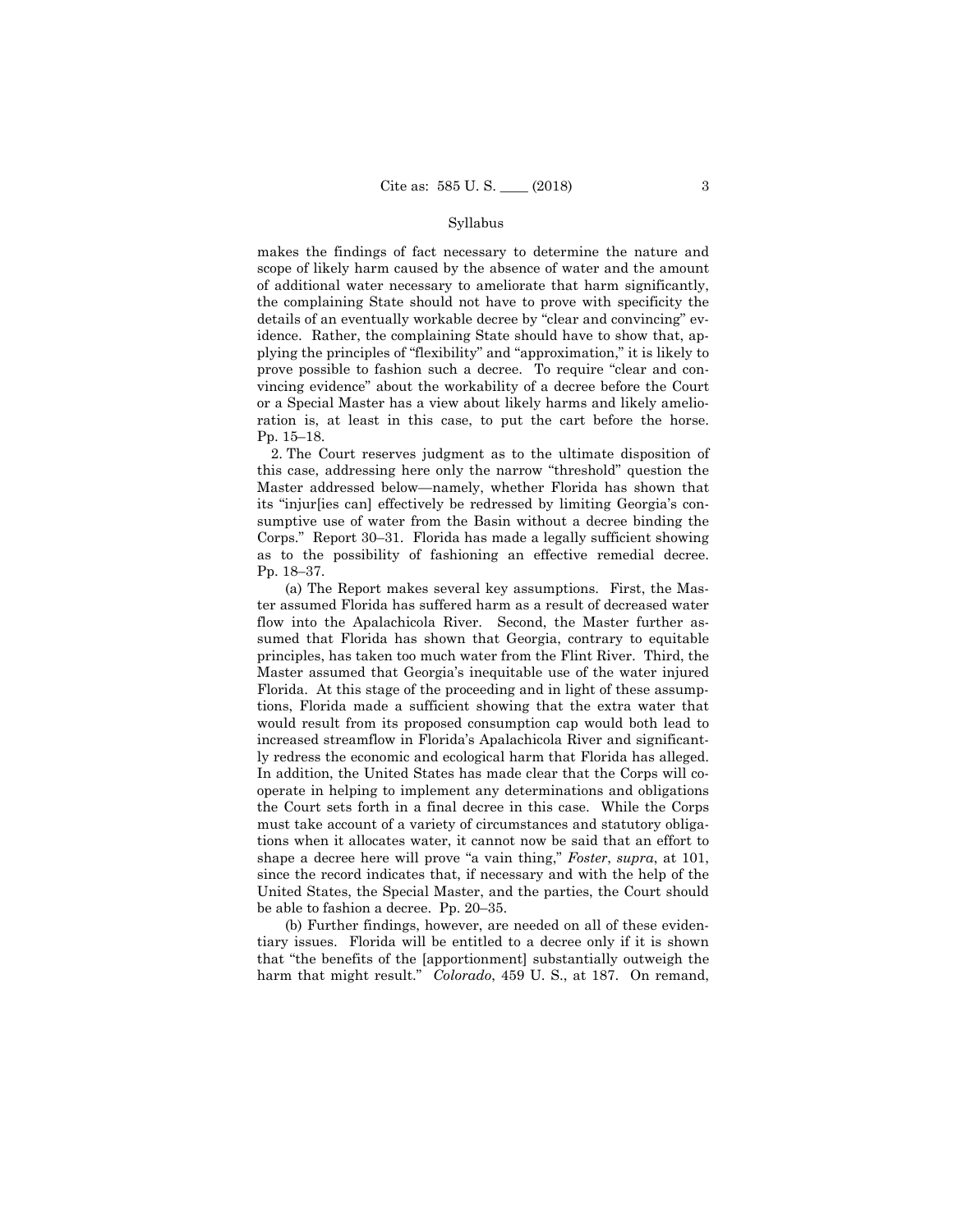## Syllabus

 evidentiary questions that are assumed or found plausible here. Pp. 35–37. before fashioning a remedy, the Special Master must address several

Case remanded.

 BREYER, J., delivered the opinion of the Court, in which ROBERTS, C. J., and KENNEDY, GINSBURG, and SOTOMAYOR, JJ., joined. THOMAS, J., filed a dissenting opinion, in which ALITO, KAGAN, and GORSUCH, JJ., joined.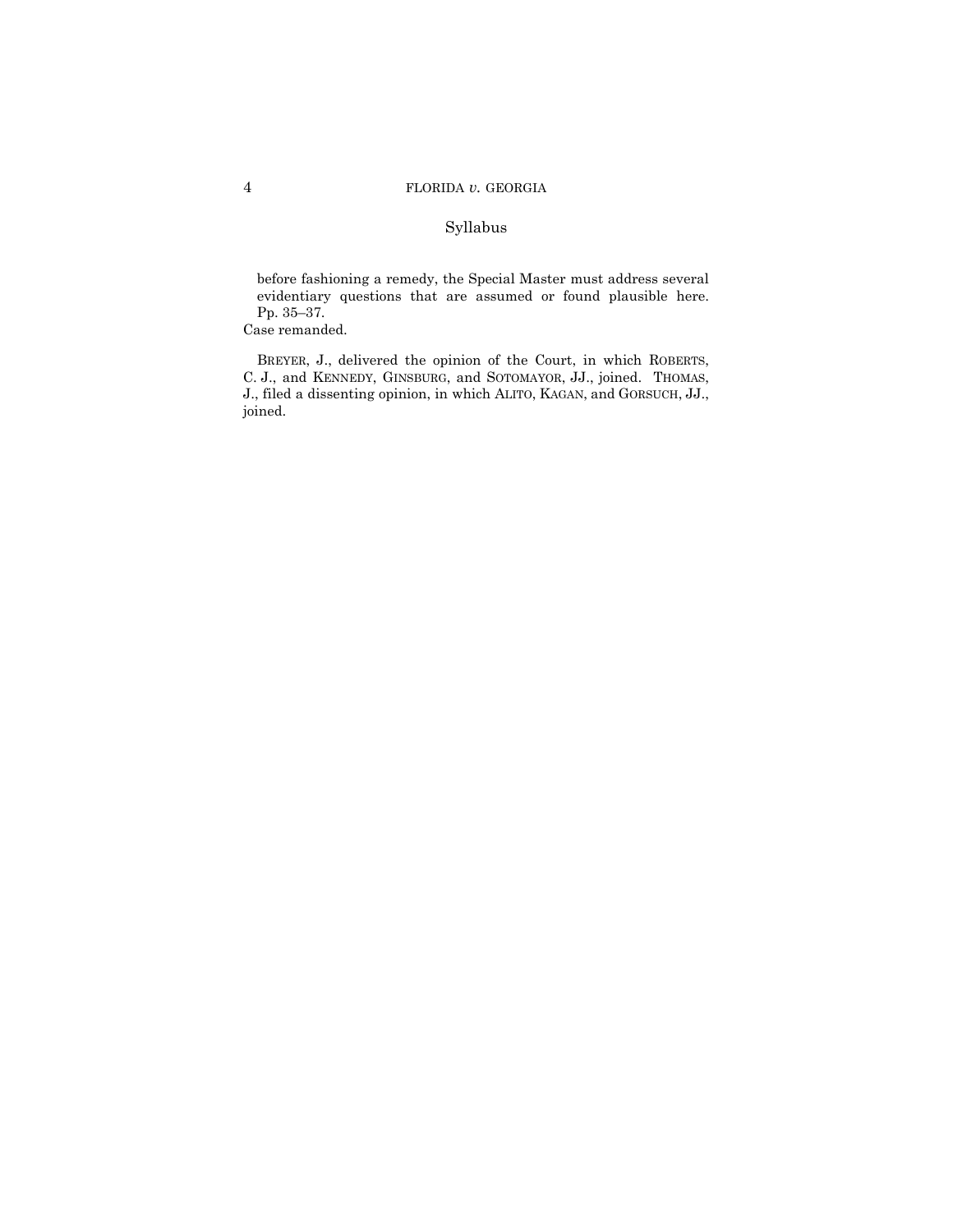preliminary print of the United States Reports. Readers are requested to notify the Reporter of Decisions, Supreme Court of the United States, Wash- ington, D. C. 20543, of any typographical or other formal errors, in order that corrections may be made before the preliminary print goes to press. NOTICE: This opinion is subject to formal revision before publication in the

## $\frac{1}{2}$  ,  $\frac{1}{2}$  ,  $\frac{1}{2}$  ,  $\frac{1}{2}$  ,  $\frac{1}{2}$  ,  $\frac{1}{2}$  ,  $\frac{1}{2}$ **SUPREME COURT OF THE UNITED STATES**

### $\frac{1}{2}$  ,  $\frac{1}{2}$  ,  $\frac{1}{2}$  ,  $\frac{1}{2}$  ,  $\frac{1}{2}$  ,  $\frac{1}{2}$ No. 142, Orig.

## STATE OF FLORIDA, PLAINTIFF *v.* STATE OF GEORGIA

## ON EXCEPTIONS TO REPORT OF SPECIAL MASTER

[June 27, 2018]

## JUSTICE BREYER delivered the opinion of the Court.

This case concerns the proper apportionment of the water of an interstate river basin. Florida, a downstream State, brought this lawsuit against Georgia, an upstream State, claiming that Georgia has denied it an equitable share of the basin's waters. We found that the dispute lies within our original jurisdiction, and we appointed a Special Master to take evidence and make recommendations.

After lengthy evidentiary proceedings, the Special Master submitted a report in which he recommends that the Court deny Florida's request for relief on the ground that "Florida has not proven by clear and convincing evidence that its injury can be redressed by an order equitably apportioning the waters of the Basin." Report of Special Master 3. The case is before us on Florida's exceptions to the Special Master's Report.

In light of our examination of the Report and relevant portions of the record, we remand the case to the Master for further findings and such further proceedings as the Master believes helpful.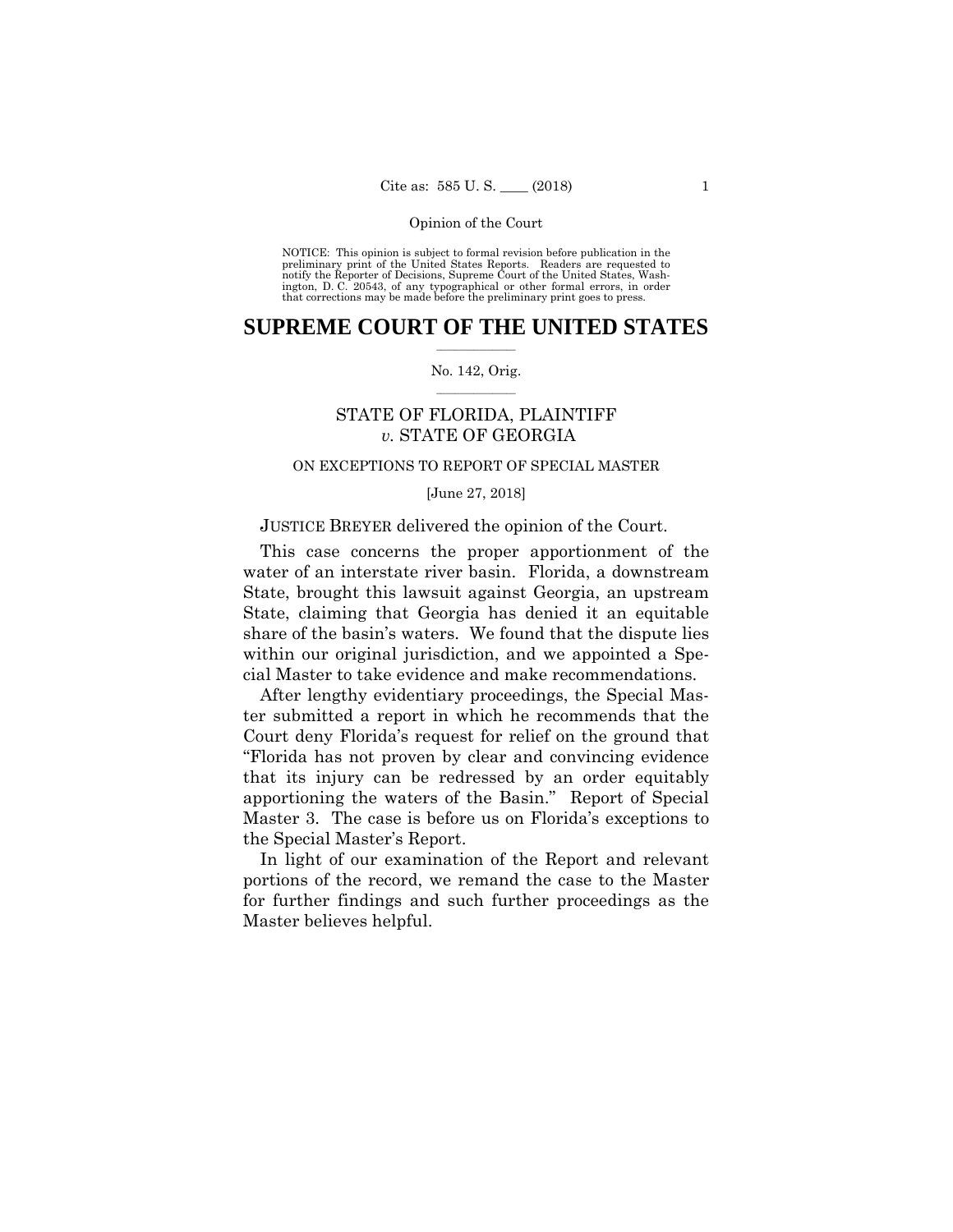## I A

This original action arises out of a dispute over the division of water from an interstate river basin known as the Apalachicola-Chattahoochee-Flint River Basin. The Basin drains an area of more than 20,000 square miles across the southeastern United States. Three interstate rivers form the heart of the Basin and are central to this case. They are the Chattahoochee River, the Flint River, and the Apalachicola River. It is easiest to think of these three rivers as forming the capital letter "Y," with each branch starting at a different point in northeastern Georgia near Atlanta and the stem running through the Florida panhandle and emptying into Apalachicola Bay in the Gulf of Mexico. See Appendix, *infra*.

The Chattahoochee River is the western branch of this Y-shaped river system. It runs from the foothills of Georgia's Blue Ridge Mountains, through most of Georgia, down to Lake Seminole, just north of Florida. The United States Army Corps of Engineers operates several dams and reservoirs along the Chattahoochee where it both stores water and controls the amount of water that flows downstream to Florida in accordance with the terms of its recently revised Master Water Control Manual (Master Manual). As we shall discuss in more detail, Part IV, *infra*, the Corps' operations are important to the resolution of this case.

The Flint River, the eastern branch of the "Y," runs from just south of Atlanta down to the same lake, namely, Lake Seminole. Unlike the Chattahoochee, there are no dams along the Flint River; it flows unimpeded through southern Georgia's farmland, where the greatest share of the Basin's water is consumed by agricultural irrigation.

After water from the Flint and Chattahoochee Rivers mixes at Lake Seminole, the mixed water (now forming the stem of the Y) continues its southward journey. At the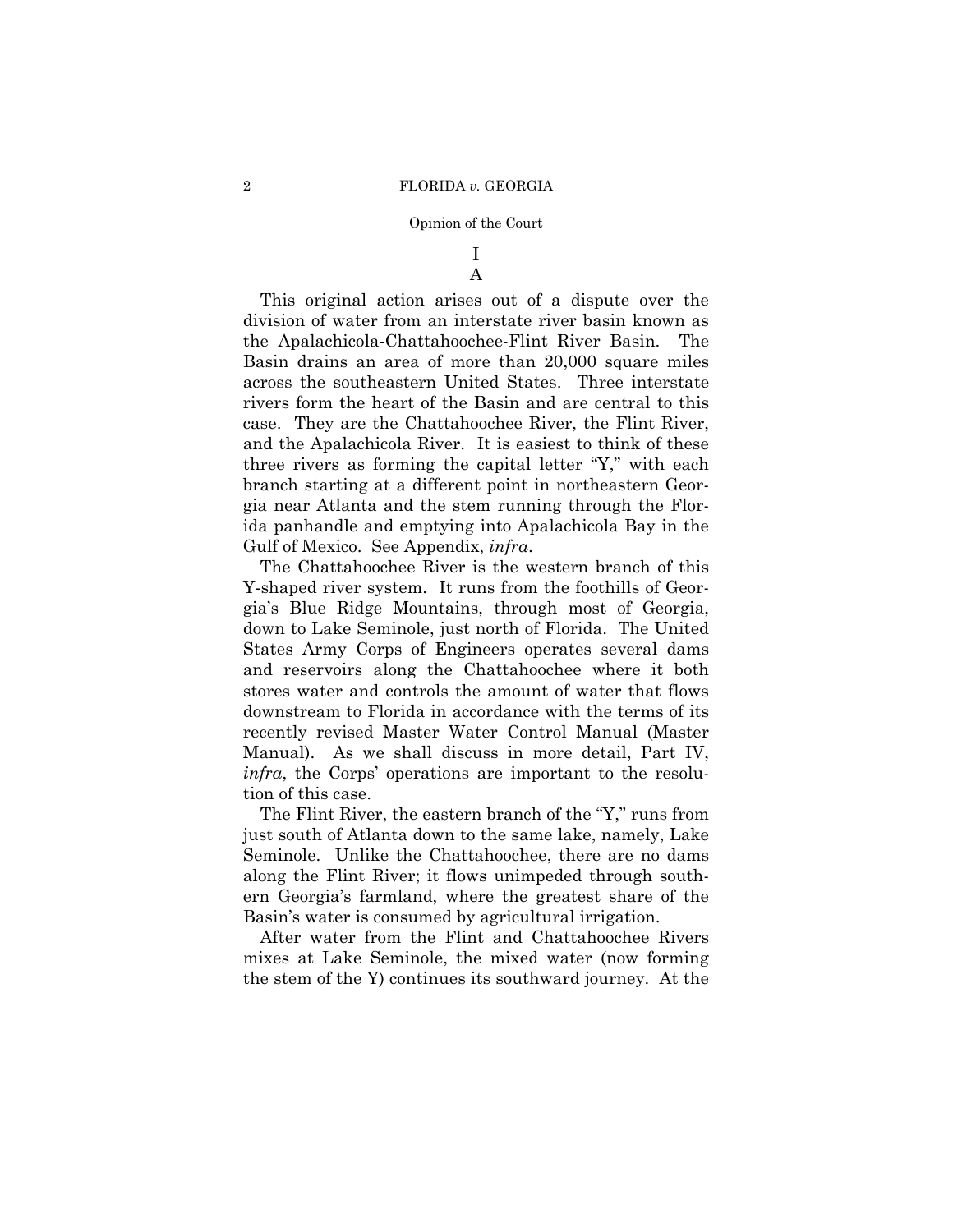southern end of Lake Seminole, it flows through the Woodruff Dam—a dam also controlled by the Corps. The mixed waters then change their name. They are called the Apalachicola River, and under that name they flow 106 miles through the Florida Panhandle and finally empty into the Gulf of Mexico. There, the fresh water of the Apalachicola River mixes with the Gulf 's saltwater, forming Apalachicola Bay, which the United Nations, the United States, and the State of Florida have all recognized as one of the Northern Hemisphere's most productive estuaries. In total, the Apalachicola River accounts for 35% of the fresh water that flows along Florida's western coast. See Joint Exh. 168, p. 39.

B

Florida and Georgia have long disputed the apportionment of the Basin's waters. Florida contends that Georgia is consuming more than its equitable share of Flint River water. It adds that, were Georgia to consume less water from the Flint River, more water would flow into Lake Seminole, pass through the Woodruff Dam and subsequently flow down the Apalachicola River (the Y's stem) and into Apalachicola Bay. The additional water that would result from a cap on Georgia's consumption would, Florida argues, help (among other things) to recover and maintain its oyster industry, which collapsed following a drought in 2012. Georgia believes that it should not have to cut back on its Flint River water consumption because, in its view, it consumes no more than its equitable share.

"This Court has recognized for more than a century its inherent authority, as part of the Constitution's grant of original jurisdiction, to equitably apportion interstate streams between States." *Kansas* v. *Nebraska*, 574 U. S.  $\mu$ ,  $(2015)$  (slip op., at 7). But we have long noted our "preference" that States "settle their controversies by 'mutual accommodation and agreement.'" *Arizona* v.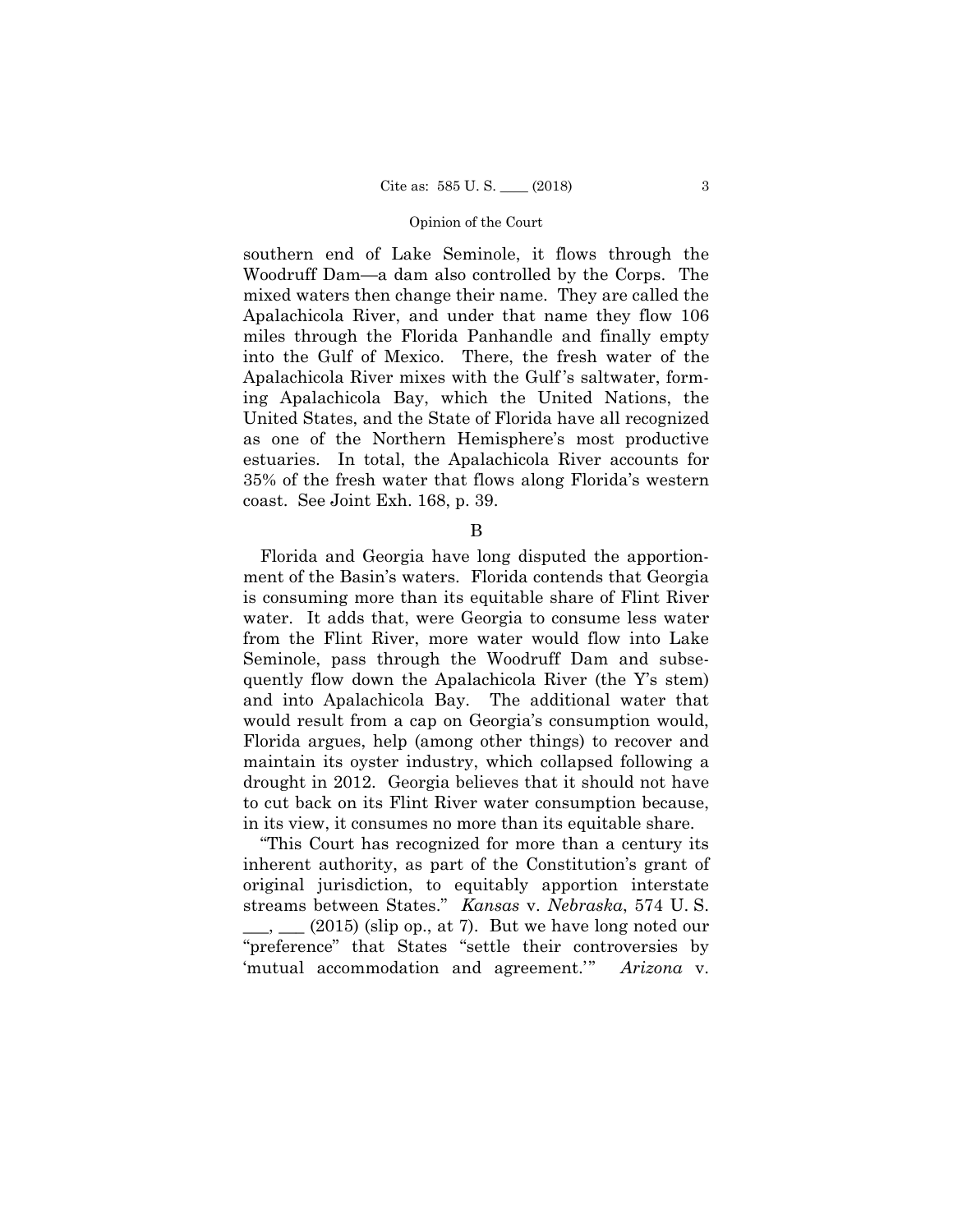## Opinion of the Court

*California*, 373 U. S. 546, 564 (1963) (quoting *Colorado* v. *Kansas*, 320 U. S. 383, 392 (1943) (*Kansas II*)); see also *id*., at 392 ("[Interstate] controversies may appropriately be composed by negotiation and agreement, pursuant to the compact clause of the federal Constitution"); *Kansas* v. *Nebraska*, *supra,* at \_\_\_ (slip op., at 2–3) (describing codification of Republican River Compact); *Montana* v. *Wyoming*, 563 U. S. 368, 372 (2011) (interpreting Yellowstone River Compact); *Kansas* v. *Colorado*, 543 U. S. 86 (2004) (resolving dispute over Arkansas River Compact).

We recognize that Florida and Georgia (sometimes with the help of the Federal Government) have long tried to do so. But so far they have failed.

In 1992, for example, the States signed a memorandum of agreement in which they "committed to a process for cooperative management and development" of the threeriver Basin and agreed to "participate fully as equal partners" in a "comprehensive, basin-wide study" of its waters. Joint Exh. 004, at 1. Five years later, the States signed and Congress approved—a compact, the Apalachicola-Chattahoochee-Flint River Basin Compact, in which they agreed:

"to develop an allocation formula for equitably apportioning the surface waters of the ACF Basin among the states while protecting the water quality, ecology and biodiversity of the ACF." 111 Stat. 2222–2223.

But five years of negotiations under the Compact proved fruitless, and in 2003, the Compact expired.

More than a decade later, in 2014, Congress again recognized the need for an equitable apportionment of Basin waters. See Water Resources Reform and Development Act of 2014, Pub. L. 113–121, §1051(a), 128 Stat. 1259. But once again, despite drought, expanding city populations, and a dramatic increase in acreage devoted to agricultural irrigation, no agreement has been reached. The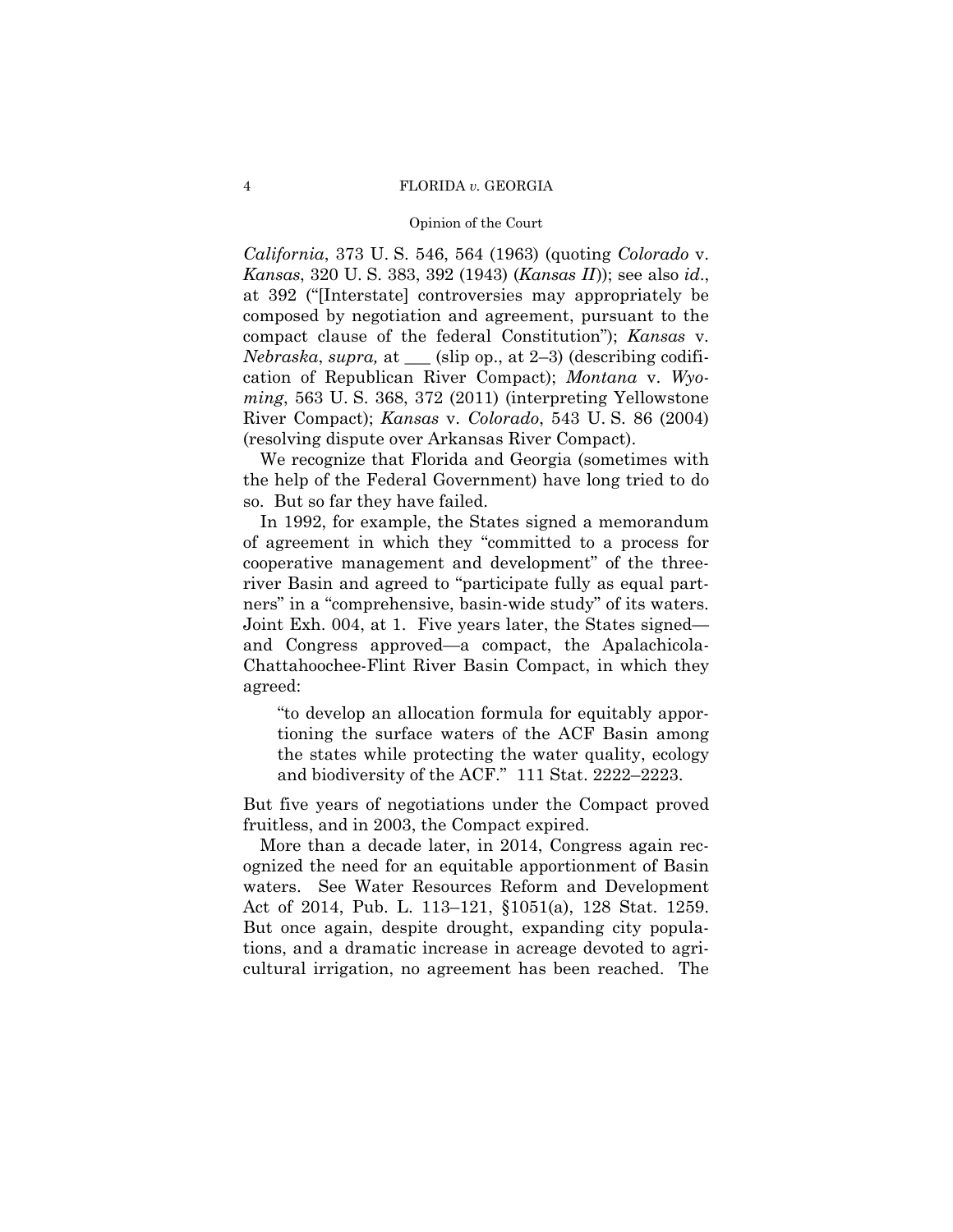"last effort to reach an amicable resolution of this complex equitable apportionment proceeding" in 2017 was "unsuccessful." Report 24. The States instead have come to this Court.

## II A

 tion of water from the Flint River. *Id.*, at 21. In 2013, Florida, the downstream State, sought to sue Georgia, the upstream State, asking us to exercise our "original and exclusive jurisdiction" and issue a decree equitably apportioning the waters of the Basin. 28 U. S. C. §1251(a); see U. S. Const. Art. III, §2; see also this Court's Rule 17. In its complaint, Florida alleged that Georgia's consumption of Flint River water "reduce[s] the amount of water flowing to the Apalachicola River at all times," and noted that "the effects are especially apparent during the low flow summer and fall periods." Complaint 9, ¶21; see also *id.,* at 17, ¶49 (complaining that the impact of Georgia's water consumption "is significant, particularly during dry periods"). In addition, Florida alleged that "[a]s Georgia's upstream storage and consumption grows over time, low flow events will become more frequent and increase in severity, diminishing the likelihood that key species will survive and precluding any chance of recovery over the long term." *Id.*, at 20, ¶59. To remedy these harms, Florida seeks a cap on Georgia's consump-

 exercise of original jurisdiction. See State of Georgia's Georgia's consumption of water"). At our request, the Georgia filed a brief in opposition, arguing that Florida failed to allege an injury sufficient to warrant this Court's Opposition to Florida's Motion for Leave to File a Complaint 31 ("Florida has not pleaded facts plausibly suggesting that it will be able to establish clear and convincing evidence that it suffers substantial injury as a result of United States filed a brief in which it told us that "Florida has pleaded an interstate water dispute of sufficient im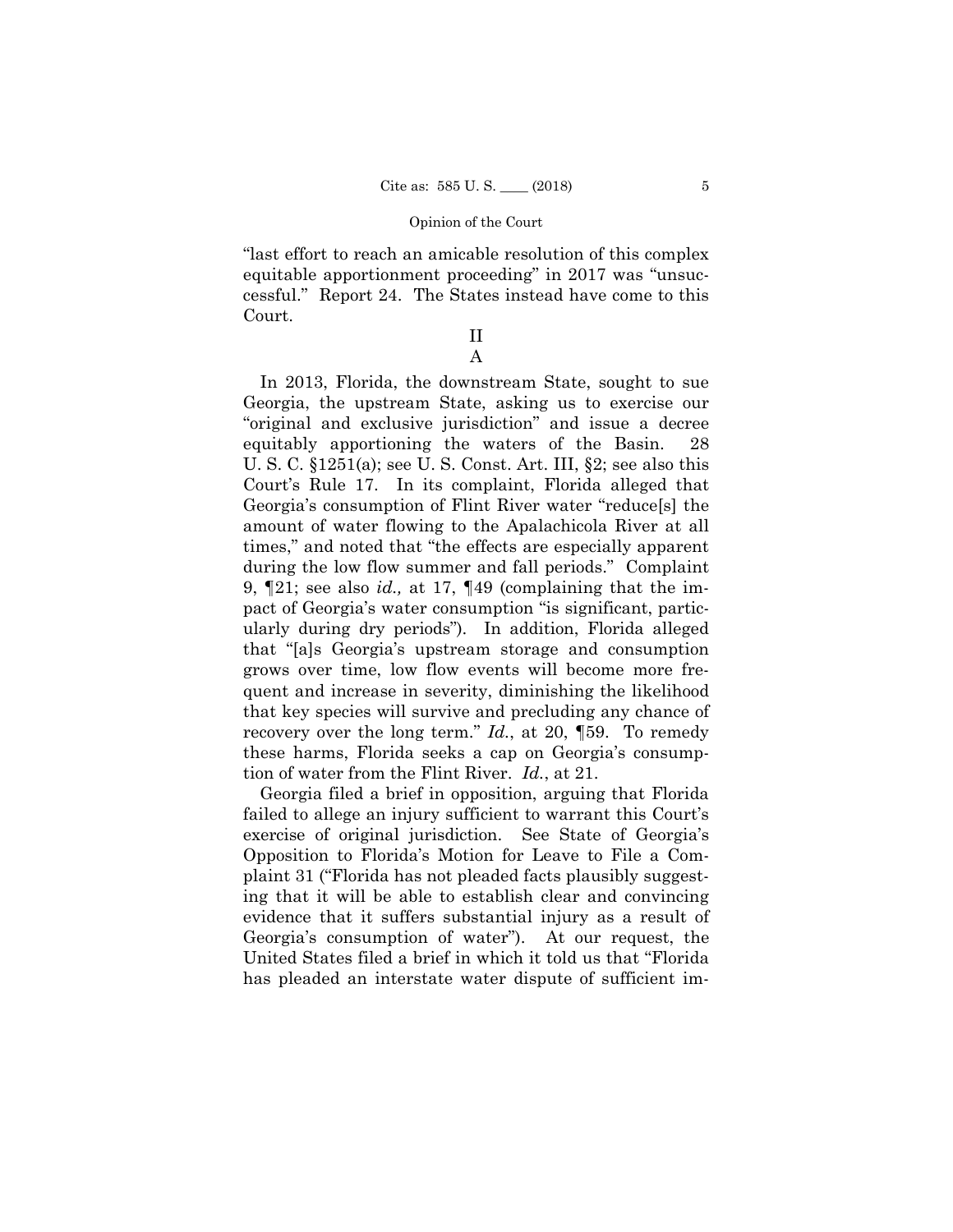### Opinion of the Court

portance to warrant this Court's exercise of its original jurisdiction, and no other judicial forum is suitable for resolving the overall controversy." Brief for United States as *Amicus Curiae* 12 (Sept. 18, 2014). But, the United States also warned that "[p]ractical considerations . . . weigh against the Court's resolution of Florida's claims before the Corps has completed its process of updating the Master Manual for the federal projects in the ACF Basin." *Ibid*. It suggested that the Court could "grant Florida leave to file, but stay or provide for tailoring of any further proceedings until the Corps has issued the revised Master Manual" in March 2017, *id.,* at 13 (which Florida has now done, see Brief for United States as *Amicus Curiae* 3, n. 1, 10–12).

We subsequently agreed to exercise our original jurisdiction and appointed a Special Master "with authority to . . . direct subsequent proceedings," "take such evidence as may be introduced and such as he may deem it necessary to call for," and "submit Reports as he may deem appropriate." 574 U. S. \_\_\_ (2014).

 motion to dismiss Florida's complaint should be denied. At the outset, the United States declined to waive its sovereign immunity from suit in this case. And shortly thereafter, Georgia asked the Special Master to dismiss the case on the grounds that the United States was a necessary party but could not be forced to intervene. See Fed. Rule Civ. Proc. 19(b). The Master concluded that the The Master reasoned that a decree binding the Corps might not prove necessary. Order on State of Georgia's Motion To Dismiss 14–15 (June 19, 2015). Rather, the Master concluded that "the few facts before me at this stage of the proceeding support the conclusion that" a cap on Georgia's Flint River water consumption could, at least in principle, redress Florida's injuries either by increasing the amount of water that flows into Florida's Apalachicola River or by "render[ing] periods of reduced flow releases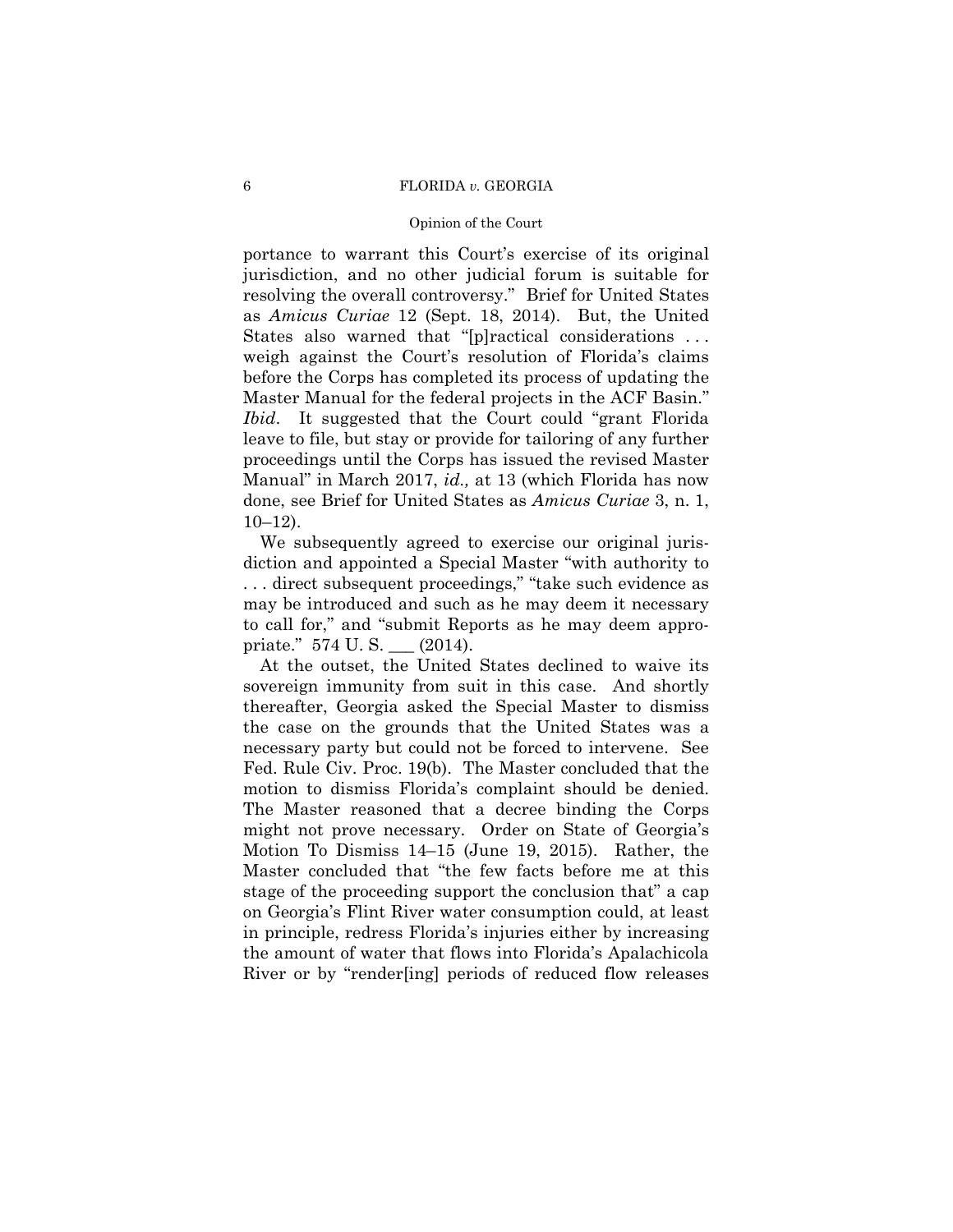[into the Apalachicola River] fewer and further between because of the increased reservoir levels that would result from Georgia's reduced consumption." *Id*., at 14, and n. 5. The Special Master pointed out that Florida would have to show that "a consumption cap is justified and will afford adequate relief." *Id.*, at 13.

B

The Master then held lengthy discovery and evidentiary proceedings. See Brief for Georgia 11; *post,* at 23 (opinion of THOMAS, J.) ("During their 18 months of discovery, the parties produced 7.2 million pages of documents"). Ultimately, the Master submitted a 70-page Report to this Court in February 2017. He recommended that the Court dismiss Florida's complaint. In particular, despite the very large factual record amassed and "the extensive testimony bearing on numerous issues," the Special Master stated:

"I have concluded that there is a *single*, discrete issue that resolves this case: *even assuming* that Florida has sustained injury as a result of unreasonable upstream water use by Georgia, can Florida's injury effectively be redressed by limiting Georgia's consumptive use of water from the Basin without a decree binding the [Army] Corps [of Engineers]? I conclude that Florida has not proven that its injury can be remedied without such a decree. The evidence does not provide sufficient certainty that an effective remedy is available without the presence of the Corps as a party in this case." Report 30–31 (emphasis added).

For present purposes, we note that Florida and Georgia agree that the Master's recommendation "turned on a 'single, discrete issue'—whether Florida had shown that a cap on Georgia's consumption would redress its injury if the decree did not bind the Corps as well." Florida Brief in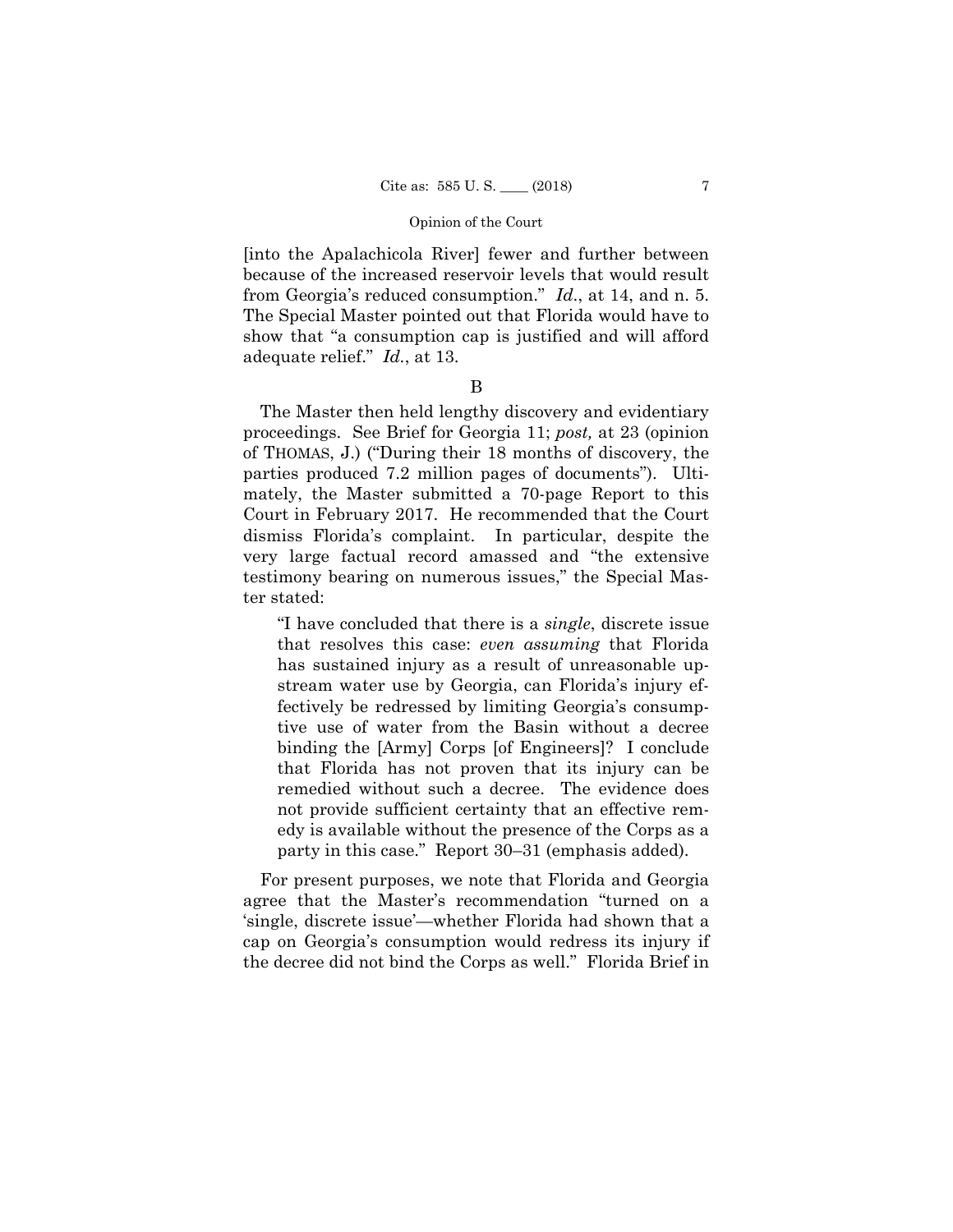### Opinion of the Court

Support of Exceptions 23–24; see also Georgia's Reply to Florida's Exceptions 23 ("The Special Master reserved ruling on any issue other than effective redress"); Brief for United States as *Amicus Curiae* 19–20 (Aug. 7, 2017) (same).

In reviewing this determination, we do not agree with the dissent's view that the Master applied the "ordinary balance-of-harms test" that our equitable apportionment cases require. *Post,* at 14 (opinion of THOMAS, J.); see also Part III–A, *infra*, (describing equitable apportionment doctrine). As we shall explain, the dissent's assertion that "the balance of harms cannot tip in Florida's favor" is, at best, premature. *Post,* at 34–35. That judgment may eventually prove right or it may prove wrong. Here, as we just said, we consider only the "single" and "threshold" question of "redressability" upon which the Master rested his conclusion and which the parties have now argued here. In determining precisely what we now review, we rely upon (and do not go beyond) the Report's specific and key statements, which include the following:

- "*As a threshold matter*, equitable apportionment is only available to a state that has suffered 'real and substantial injury' as a result of proposed or actual upstream water use" and "*the injury must be redressable by the Court*." Report 24 (emphasis added).
- "Florida points to real harm and, at the very least, likely misuse of resources by Georgia. There is little question that Florida has suffered harm from decreased flows in the [Apalachicola] River," including "an unprecedented collapse of its oyster fisheries in 2012." *Id.,* at 31.
- "Much more could be said and would need to be said on these [and other] issues . . . ." *Id.*, at 34.
- "I need only address the *narrow question* of which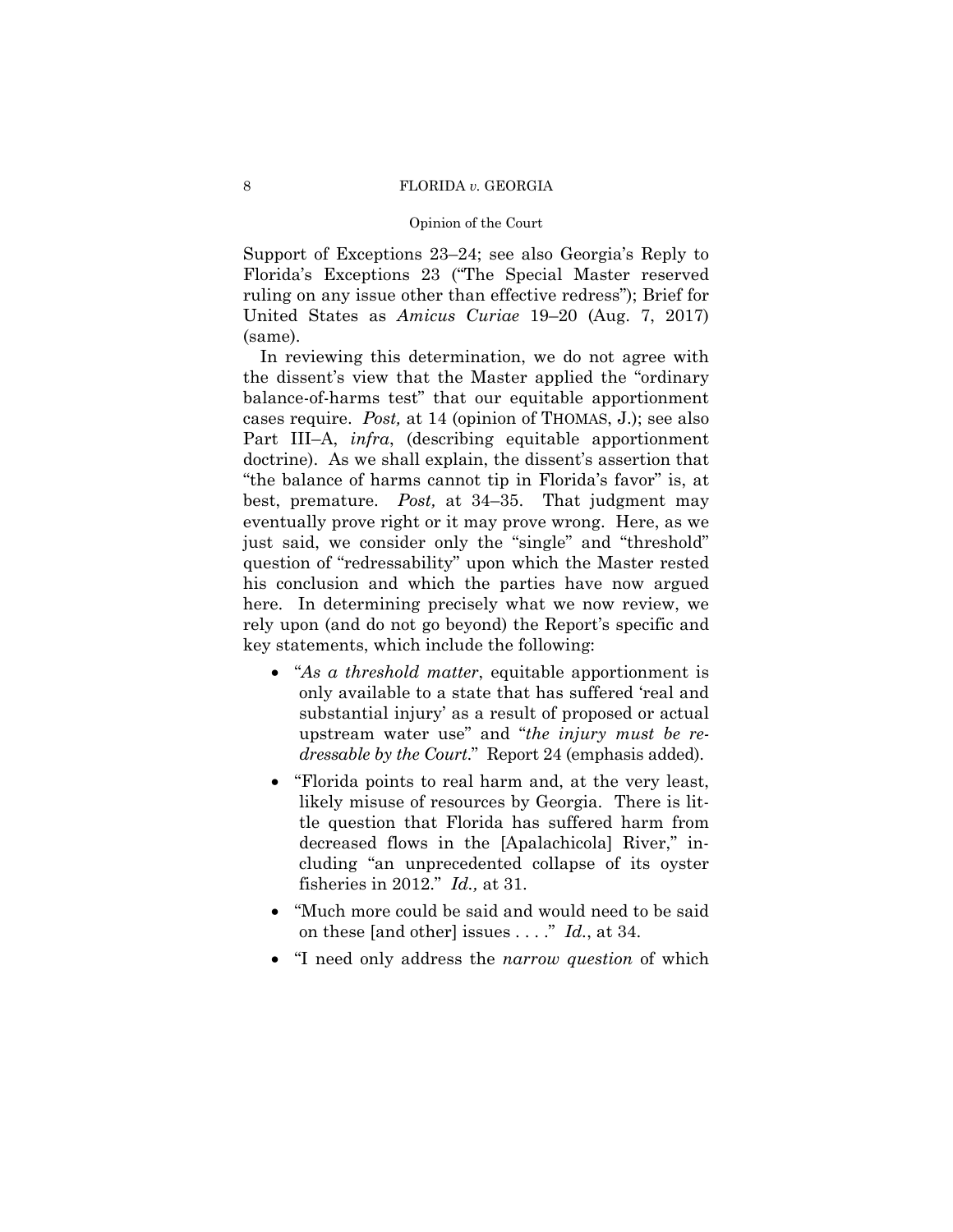party bears the burden of proving injury and *redressability*." *Id.*, at 28–29 (emphasis added).

- "Florida bears the burden to prove that the proposed remedy will provide redress for Florida's injury." *Id.*, at 30.
- "Florida has not proven by clear and convincing evidence that *any additional streamflow* in the Flint River or in the Chattahoochee River would be released from Jim Woodruff Dam into the Apalachicola River *at a time that would provide a material benefit to Florida (i.e*.*, during dry periods)*, thereby alleviating Florida's injury." *Id.*, at 47 (emphasis added).
- "Florida has provided no evidence that a decree in this case could provide an effective remedy during normal (*i.e.*, non-drought) periods." *Id.,* at 68.
- "[T]he Corps can *likely* offset increased streamflow in the Flint River by storing additional water in its reservoirs along the Chattahoochee River during dry periods [and so] . . . [t]here is no *guarantee* that the Corps will exercise its discretion to release or hold back water at any particular time." *Id*., at 69 (emphasis added).
- "[W]ithout the Corps as a party, the Court cannot order the Corps to take any particular action." *Id*., at 69–70.

Florida has filed exceptions to the Special Master's Report. Florida first challenges the legal standard the Master applied in resolving what the Master called the "threshold" question whether Florida had "proven. . . that its injury can be redressed by an order equitably apportioning the waters of the Basin." *Id.,* at 24, 3. The Master

 $\overline{C}$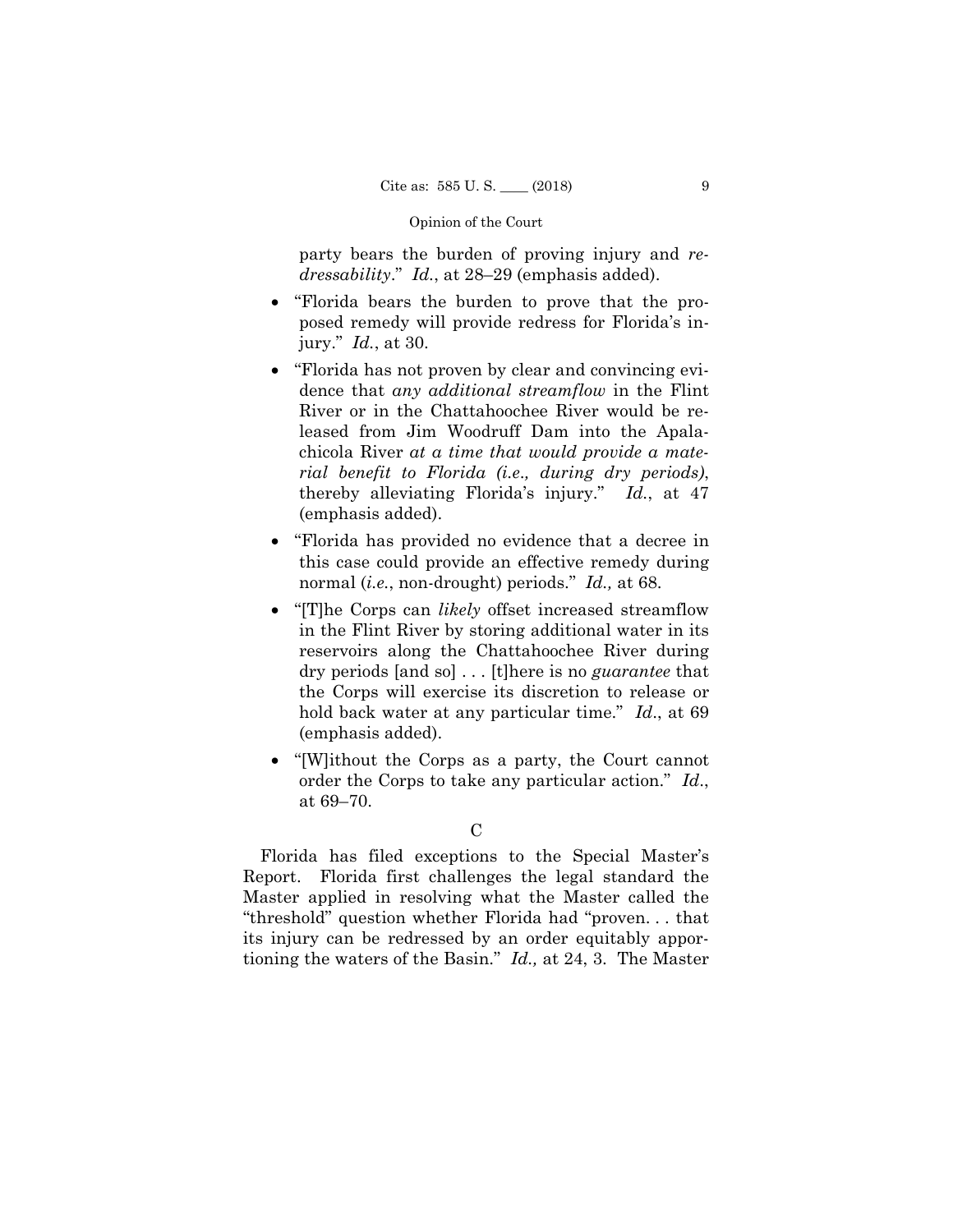wrote that Florida must meet a "clear and convincing evidence" evidentiary burden. *Id.*, at 3. Second, Florida argues that, in any event, its showing in respect to redressability was sufficient. We consider each of these exceptions in turn.

## III A

We note at the outset that our role in resolving disputes between sovereign States under our original jurisdiction "significantly differs from the one the Court undertakes 'in suits between private parties." *Kansas* v. *Nebraska*, 574 U. S., at \_\_\_ (slip op., at 6) (internal quotation marks and alterations omitted). "In this singular sphere," we have observed, "'the court may regulate and mould the process it uses in such a manner as in its judgment will best promote the purposes of justice."  $Id.$ , at  $\_\_\_\$  (slip op., at 6–7) (quoting *Kentucky* v. *Dennison*, 24 How. 66, 98 (1861)). We must approach interstate disputes "in the untechnical spirit proper for dealing with a quasi-international controversy, remembering that there is no municipal code governing the matter, and that this court may be called on to adjust differences that cannot be dealt with by Congress or disposed of by the legislature of either State alone." *Virginia* v. *West Virginia*, 220 U. S. 1, 27 (1911) (Holmes, J.).

Where, as here, the Court is asked to resolve an interstate water dispute raising questions beyond the interpretation of specific language of an interstate compact, the doctrine of equitable apportionment governs our inquiry. See *Colorado* v. *New Mexico*, 459 U. S. 176, 183 (1982) (*Colorado I*); *Virginia* v. *Maryland*, 540 U. S. 56, 74, n. 9 (2003) ("Federal common law governs interstate bodies of water, ensuring that the water is equitably apportioned between the States and that neither State harms the other's interest in the river"). In this realm, we have kept in mind several related but more specific sets of principles.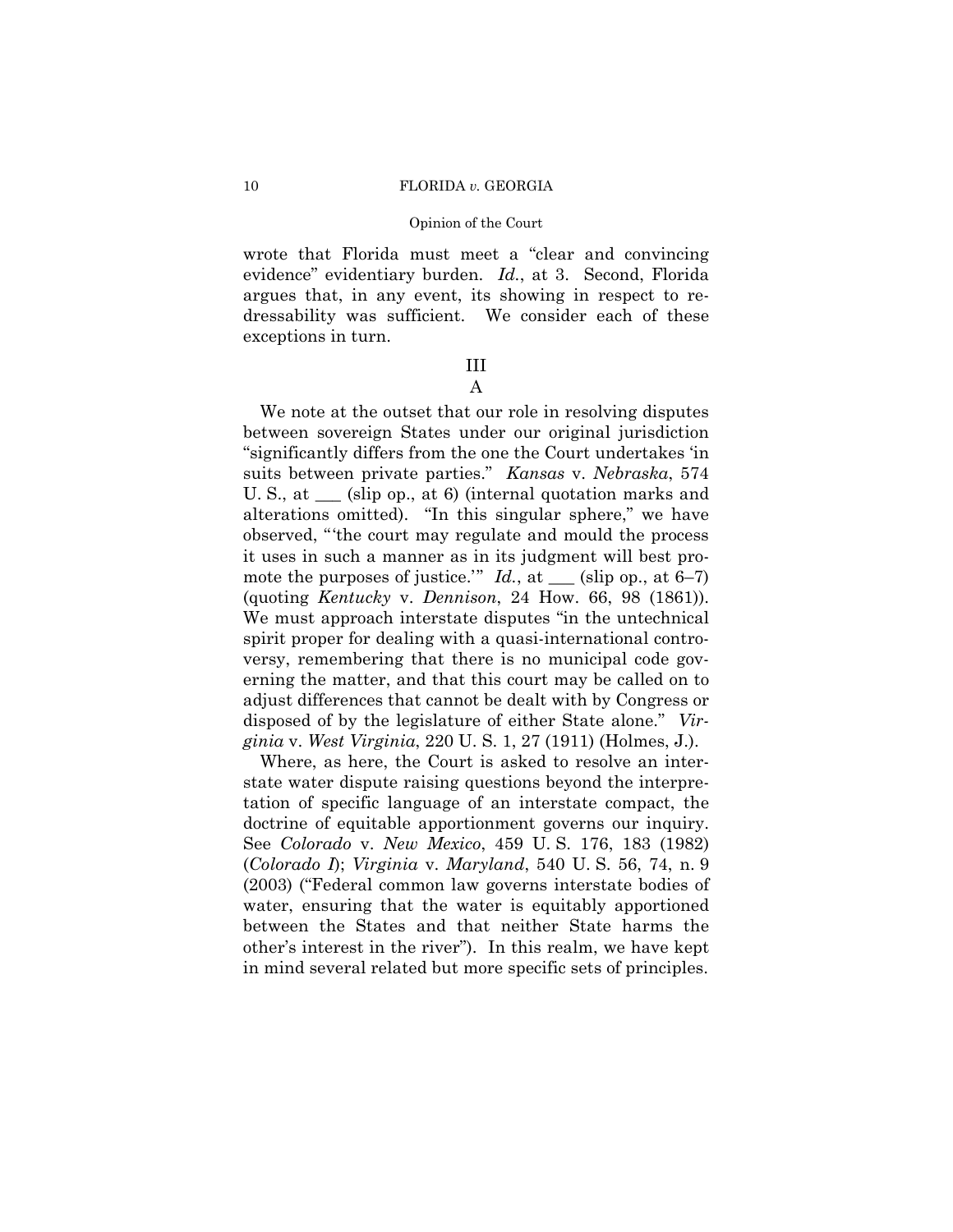*First*, as the Special Master pointed out, "the relevant guiding principle in this case" is a simple one. Report 26– 27. Given the laws of the States, both Georgia and Florida possess "'an equal right to make a *reasonable use* of the waters of the stream'"—which, in this case, is the Flint River. *Id.,* at 26 (quoting *United States* v. *Willow River Power Co*., 324 U. S. 499, 505 (1945)); see also *Colorado I supra*, at 184 ("Our prior cases clearly establish that equitable apportionment will only protect those rights to water that are 'reasonably required and applied.'... [W]asteful or inefficient uses will not be protected (quoting *Wyoming* v. *Colorado*, 259 U. S. 419, 484 (1922))); *Idaho ex rel. Evans* v. *Oregon*, 462 U. S. 1017, 1025 (1983) (*Idaho II*) ("States have an affirmative duty under the doctrine of equitable apportionment to take reasonable steps to conserve and even to augment the natural resources within their borders for the benefit of other States"); *Nebraska* v. *Wyoming,* 325 U. S. 589, 618 (1945); *Kansas II*, 320 U. S., at 394; *Washington* v. *Oregon*, 297 U. S. 517, 522, 527–528 (1936); *New Jersey* v. *New York*, 283 U. S. 336, 342–343 (1931); *North Dakota* v. *Minnesota*, 263 U. S. 365, 372 (1923) (reaffirming that an upstream State may not "burden his lower neighbor with more than is reasonable"); *Kansas* v. *Colorado*, 206 U. S. 46, 102 (1907) (*Kansas I*); *Tyler* v. *Wilkinson*, 24 F. Cas. 472, 474 (No. 14,312) (CC RI 1827) (Story, J.) (setting forth the principle of "reasonable use").

*Second*, our prior decisions emphasize that, when we are confronted with competing claims to interstate water, the Court's "effort always is to secure an equitable apportionment without quibbling over formulas." *New Jersey* v. *New York*, 283 U. S., at 342–343 (Holmes, J.). Where "[b]oth States have real and substantial interests in the River," those interests "must be reconciled as best they may be." *Id.*, at 342–343. We have added that "[u]ncertainties about the future . . . do not provide a basis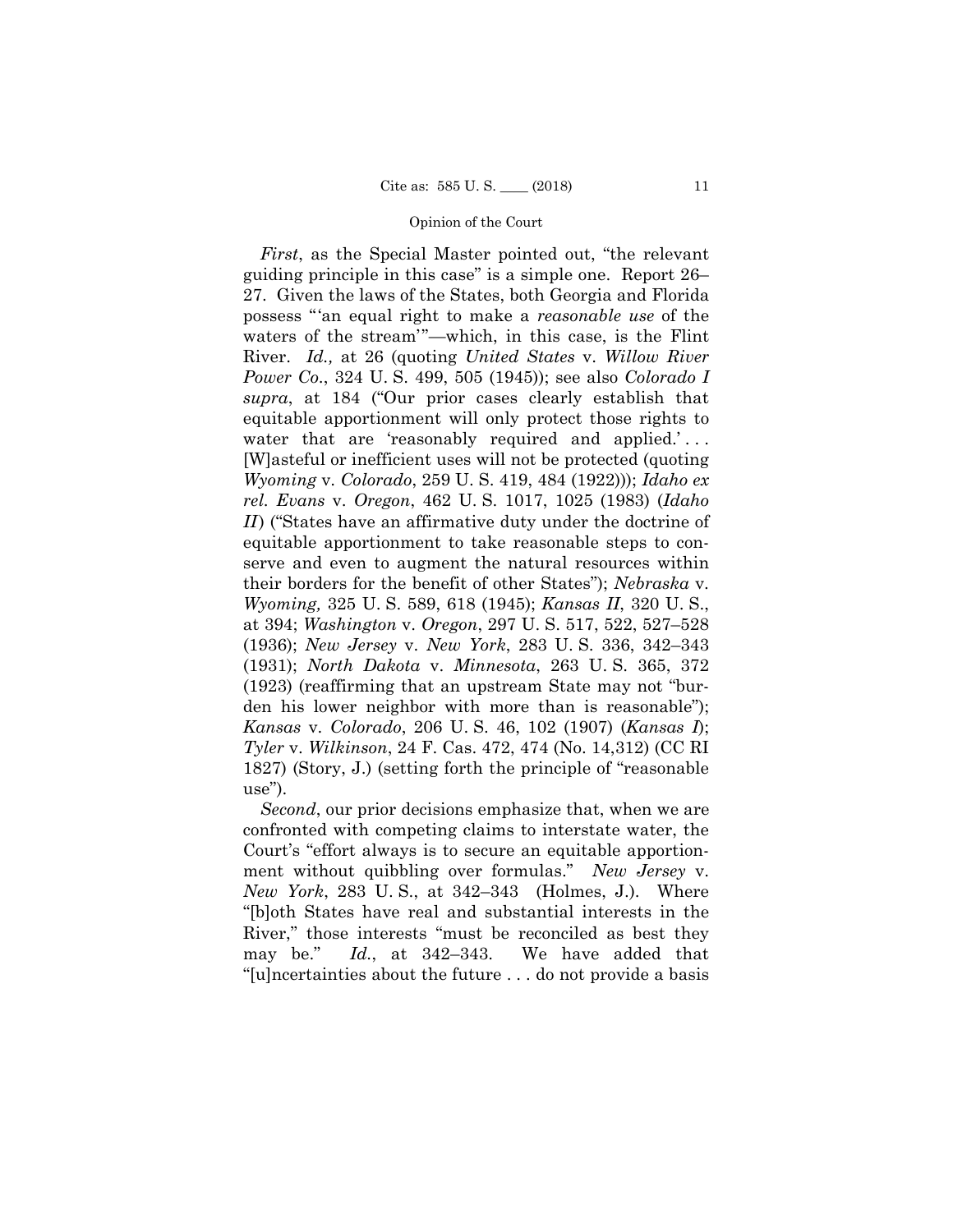### Opinion of the Court

 to "draw inferences as to the probabilities"); *Kansas I,*  for declining to fashion a decree." *Idaho II*, 462 U. S., at 1026; see also *ibid.* ("Reliance on reasonable predictions of future conditions is necessary"); *Colorado* v. *New Mexico*, 467 U. S. 310, 322 (1984) (*Colorado II* ) (requiring *"*absolute precision in forecasts . . . would be unrealistic"); *North Dakota* v. *Minnesota*, *supra,* at 386 (emphasizing the need *supra*, at 97–98.

 *Third*, in light of the sovereign status and "equal dignity" of States, a complaining State must bear a burden that is "much greater" than the burden ordinarily shouldered by a private party seeking an injunction. *Connecticut* v. *Massachusetts*, 282 U. S. 660, 669 (1931); see *Kansas II*, *supra,* at 392 ("The reason for judicial caution in adjudicating the relative rights of States in such cases is that, while we have jurisdiction of such disputes, they involve the interests of quasi-sovereigns, present complicated and delicate questions, and, due to the possibility of future change of conditions, necessitate expert administration rather than judicial imposition of a hard and fast rule" (footnote omitted)). In particular, "'[b]efore this court can be moved to exercise its extraordinary power under the Constitution to control the conduct of one State at the suit of another,'" the complaining State must demonstrate that it has suffered a "'threatened invasion of rights'" that is "'of serious magnitude.'" *Washington* v. *Oregon*, *supra*, at 524 (quoting *New York* v. *New Jerse*y, 256 U. S. 296, 309 (1921)). The State must make that showing by "'clear and convincing evidence.'" *Washington* v. *Oregon*, *supra,* at 522 (quoting *New York* v. *New Jersey*, *supra,* at 309); see also *Idaho II*, *supra,* at 1027 ("A State seeking equitable apportionment under our original jurisdiction must prove by clear and convincing evidence some real and substantial injury or damage"); *Colorado I*, *supra,* at 187–188, n. 13 ("[A] state seeking to prevent or enjoin [an upstream] diversion by another State" must "bear the *initial burden*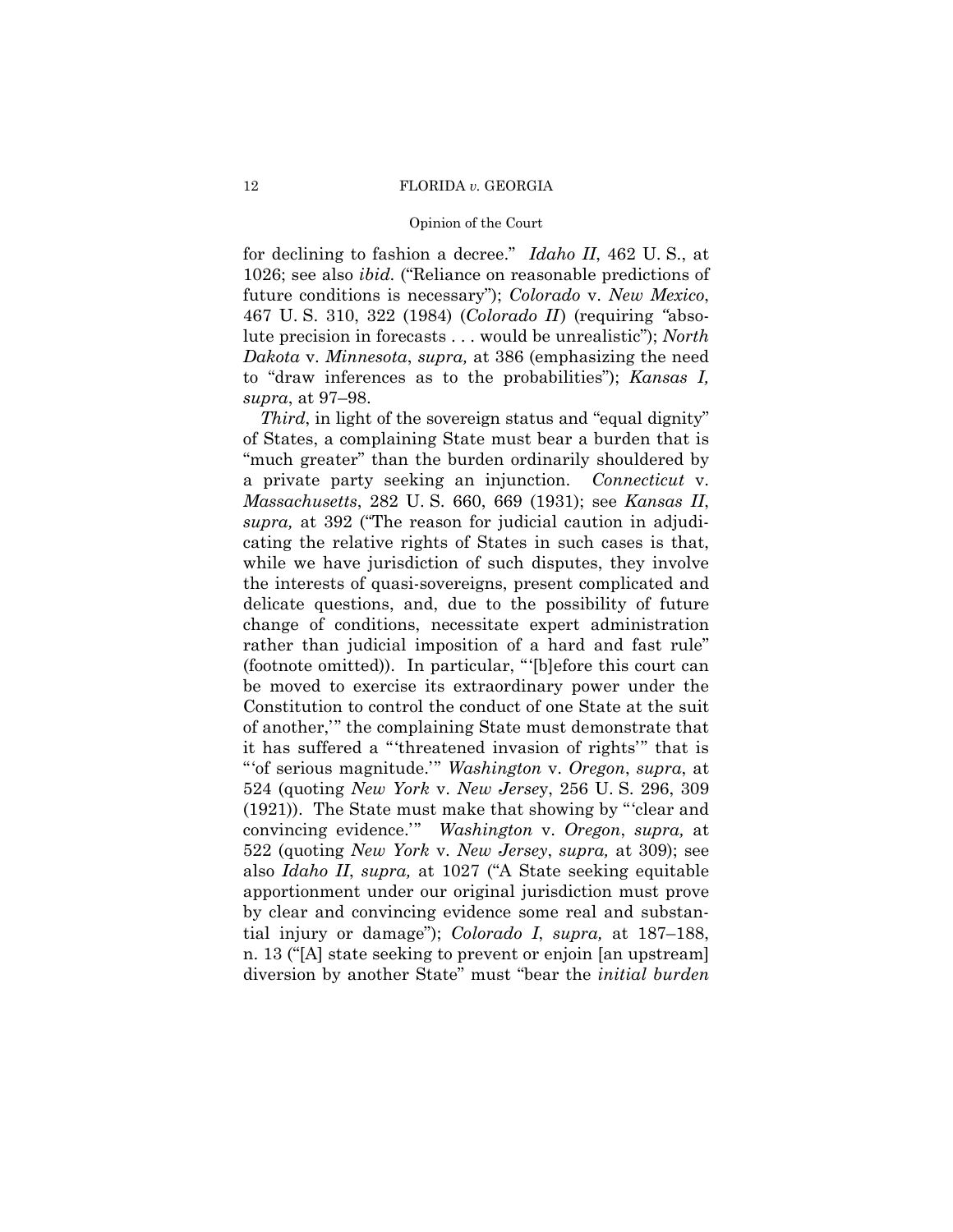of showing that a diversion by [the upstream State] will cause substantial injury to [the downstream State's] interests" (emphasis added)).

In addition, to the extent the Court has addressed the "initial burden" a State bears in respect to redressability, our prior decisions make clear that, as a general matter, "[t]o constitute a justiciable controversy, it must appear that the complaining State has suffered a wrong through the action of the other State, furnishing a ground for judicial redress, or is asserting a right against the other State which is susceptible of judicial enforcement according to the accepted principles of the common law or equity systems of jurisprudence." *Massachusetts* v. *Missouri*, 308 U. S. 1, 15 (1939)); see also *Wyoming* v. *Oklahoma*, 502 U. S. 437, 447, 452 (1992) (same); *Maryland* v. *Louisiana*, 451 U. S. 725, 735–736 (1981). More specifically, we have said that "it should be clear that [the complaining] State has not merely some technical right, but also a right with a corresponding benefit" as a precondition to any equitable apportionment. *Kansas I, supra,* at 109. An effort to shape a decree cannot be "a vain thing." *Foster* v. *Mansfield, C. & L. M. R. Co.*, 146 U. S. 88, 101 (1892). A State "will not be granted [relief] against something merely feared as liable to occur at some indefinite time in the future," *Connecticut* v. *Massachusetts, supra,* at 674, or when there is "no other or better purpose [at stake] than to vindicate a barren right." *Washington* v. *Oregon*, *supra*, at 523; cf. *Idaho II, supra,* at 1026 (assessing whether "the formulation of a workable decree is impossible").

 plaining State meets its "initial burden of showing 'real or *Fourth,* in an interstate water matter, where a comsubstantial injury,'" *Colorado II*, *supra,* at 317 (quoting *Colorado I*, 459 U. S., at 188, n. 13), this Court, recalling that equitable apportionment is "'flexible,'" not "formulaic," will seek to "arrive at a '"just and equitable" apportionment' of an interstate stream" by "consider[ing] '*all*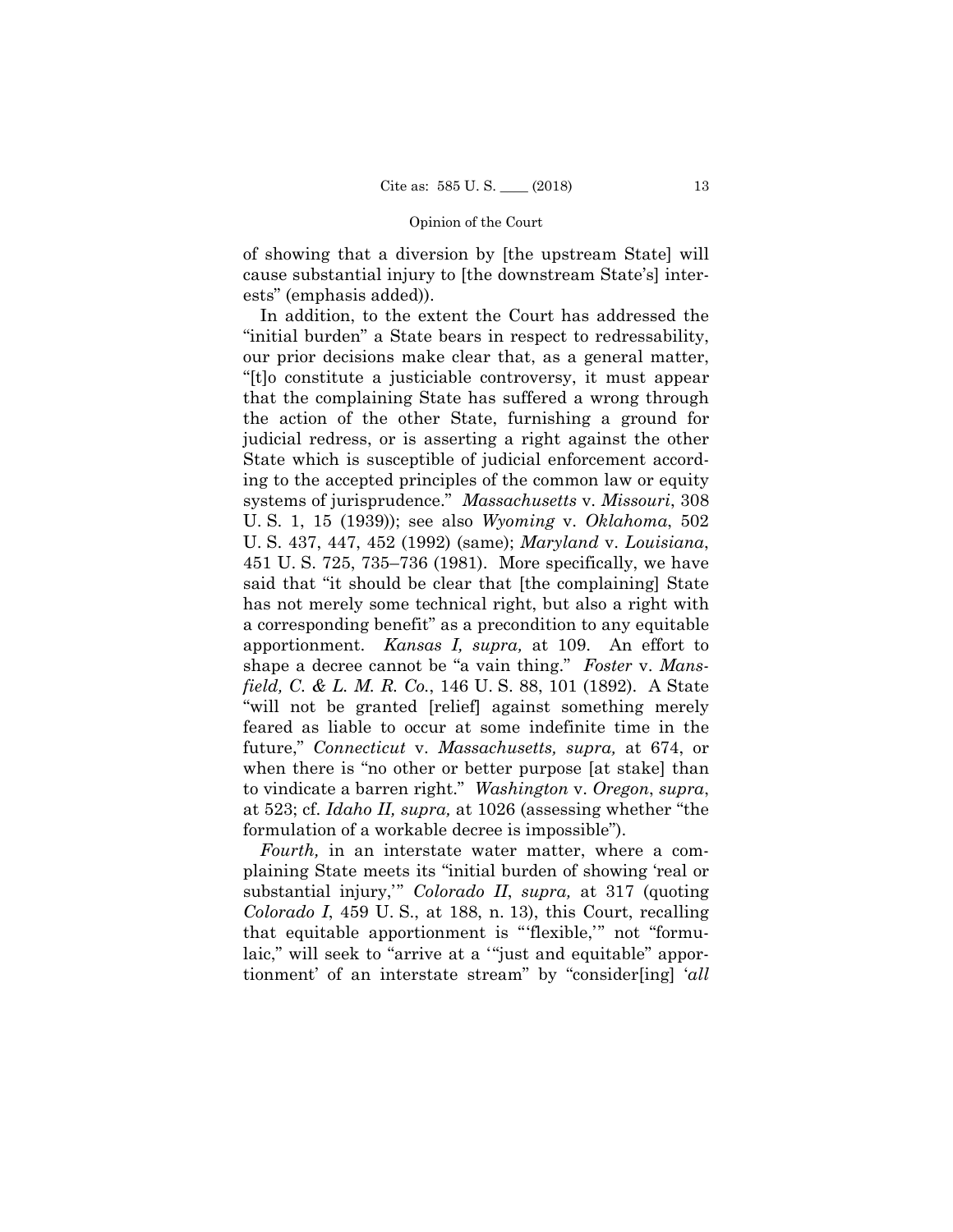## Opinion of the Court

*relevant factors*.'" *South Carolina* v. *North Carolina*, 558 U. S. 256, 271 (2010) (quoting *Colorado I*, 459 U. S., at 183); see also *id.,* at 190 ("Whether [relief] should be permitted will turn on an examination of all factors relevant to a just apportionment"); *Kansas II*, 320 U. S., at 393–394 ("[I]n determining whether one State is using, or threatening to use, more than its equitable share of the benefits of a stream, *all* the factors which create equities in favor of one State or the other *must* be weighed") (emphasis added). These factors include (but are not limited to):

"physical and climatic conditions, the consumptive use of water in the several sections of the river, the character and rate of return flows, the extent of established uses, the availability of storage water, the practical effect of wasteful uses on downstream areas, [and] the damage to upstream areas as compared to the benefits to downstream areas if a limitation is imposed on the former." *Nebraska* v. *Wyoming,* 325 U. S., at 618.

 Because "*all the factors* which create equities in favor of one State or the other *must* be weighed," *Kansas II, supra*, at 394 (emphasis added), extensive and "*specific* factual findings" are essential for the Court to properly apply the doctrine of equitable apportionment. *Colorado I*, *supra*, at 189–190 (emphasis added). And given the complexity of many water-division cases, the need to secure equitable solutions, the need to respect the sovereign status of the States, and the importance of finding flexible solutions to multi-factor problems, we typically appoint a Special Master and benefit from detailed factual findings.

Without the full range of factual findings, we have said, the Court may lack an adequate basis on which to make "the delicate adjustment of interests" that the law requires. *Nebraska* v. *Wyoming, supra,* at 618; *Washington*  v. *Oregon*, 297 U. S., at 519, 523–524 (emphasizing that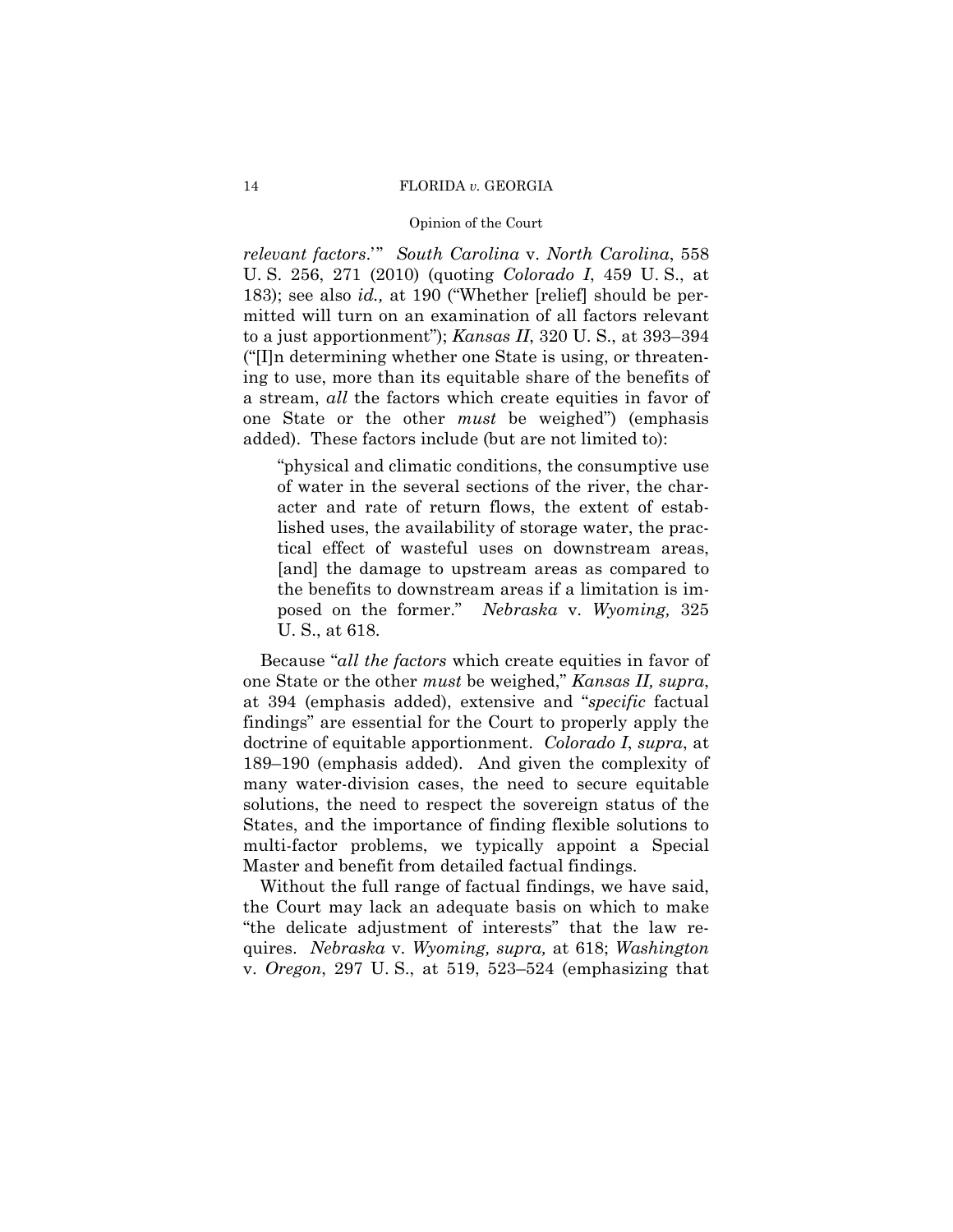"the Master's Report finds the facts fully"); see also *Colorado I*, *supra*, at 183, 189–190 (remanding "with instructions to the Special Master to make further findings of fact"); *Colorado II*, 467 U. S., at 312–315 (explaining that because "the Master's report [was] unclear," the Court remanded to the Special Master "for additional factual findings on five specific issues" even after "a lengthy trial at which both States presented extensive evidence" in order "to assist this Court in balancing the benefit and harm"); *Texas* v. *New Mexico*, 462 U. S. 554, 575–576, and n. 21 (1983) ("[W]e return this case to the Special Master for determination of the unresolved issues framed in his pretrial order"); 3 A. Kelley, Water and Water Rights §45.02(c), p. 45–14 (3d ed. 2018) ("If the factual findings in the report are insufficient for the Court to decide whether the master correctly applied the doctrine of equitable apportionment, the Court may refer the case back to the master for additional findings").

## B

Applying the principles just described, we conclude that the Special Master applied too strict a standard when he determined that the Court would not be able to fashion an appropriate equitable decree. See Report 3 ("Florida has not proven by clear and convincing evidence that its injury can be redressed by an order equitably apportioning the waters of the Basin"); see also *id.,* at 31 ("The evidence does not provide sufficient certainty that an effective remedy is available without the presence of the Corps as a party in this case").

The Special Master referred to the relevant showing that Florida must make in this respect as a "threshold" showing. Report 24. We agree that the matter is "threshold" in one particular sense—namely, the sense that the Master has not yet determined several key remedy-related matters, including the approximate amount of water that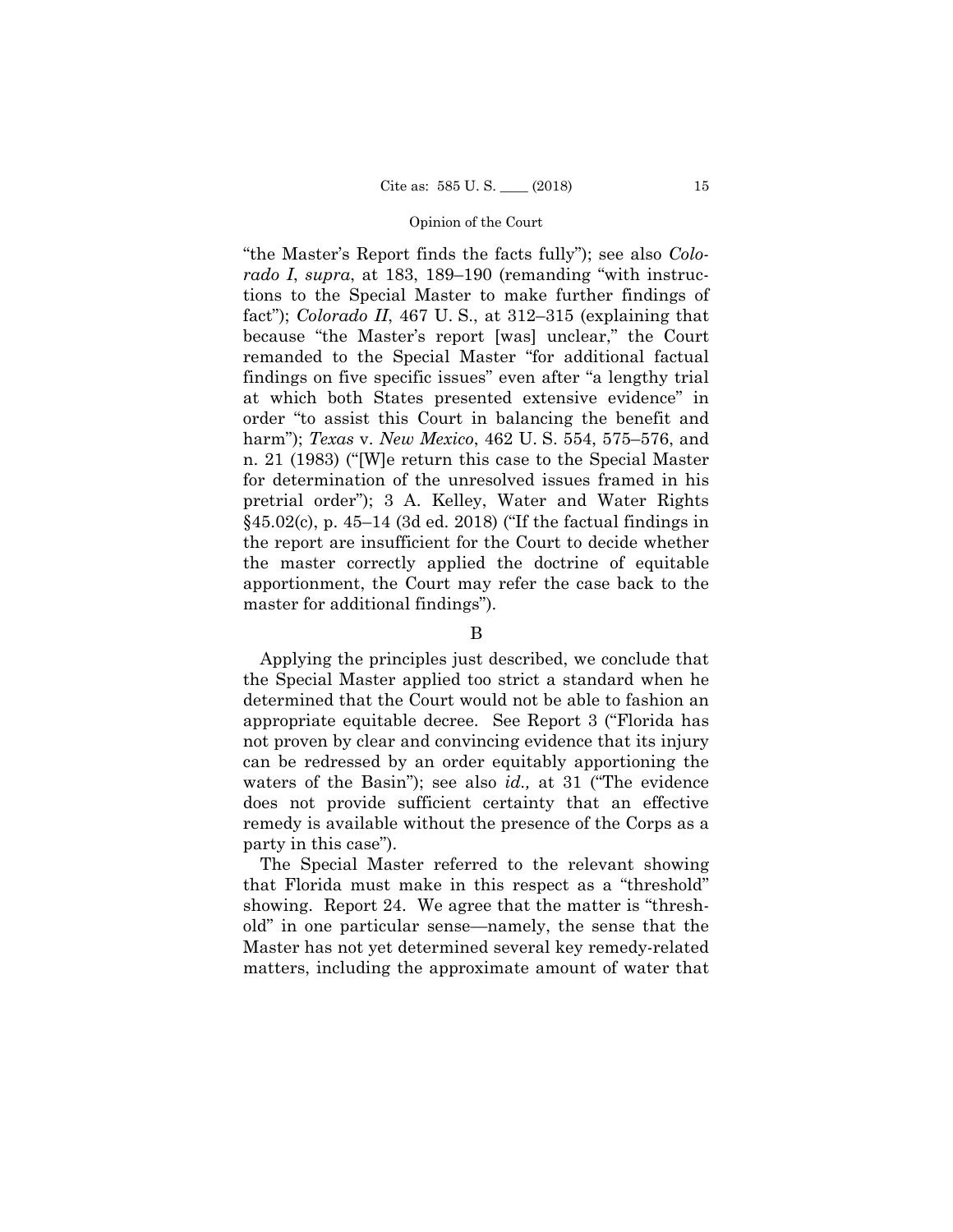### Opinion of the Court

 exercise its relevant discretion. *Id.,* at 69 (emphasis added). And he said that Florida must show the existence of a must flow into the Apalachicola River in order for Florida to receive a significant benefit from a cap on Georgia's use of Flint River waters. See *infra*, at 28. The Master also wrote that Florida had failed to show "with sufficient certainty that the Corps must (or will choose to) operate its projects so as to permit *all* additional flows in the Flint River" or "*the entire marginal increase* in streamflow" to reach Florida "without any substantial delay." *Id.,* at 48 (emphasis added); see also *id.,* at 24, 70 (similar). He added that there "is no *guarantee*" that the Corps will workable remedy by "clear and convincing evidence." *Id.,*  at 3; see also, *e.g., id.,* at 28–29, 47, 51, 69–70.

We believe the Master's standard, as indicated by these statements, is too strict. In our view, unless and until the Special Master makes the findings of fact necessary to determine the nature and scope of likely harm caused by the absence of water and the amount of additional water necessary to ameliorate that harm significantly, the complaining State should not have to prove with specificity the details of an eventually workable decree by "clear and convincing" evidence. Rather, the complaining State should have to show that, applying the principles of "flexibility" and "approximation" we discussed above, it is likely to prove possible to fashion such a decree. See *supra,* at 12.

To require more definite proof at the outset may well (at least on some occasions) make little sense. Suppose, for example, downstream State A claims that upstream State B wastes at least 10,000 cubic feet per second (cfs) of water. And suppose further that no decree could enforce a 10,000 cfs consumption cap but that it may well prove possible to enforce a lesser requirement. If so, we would have to know at least approximately how much water will significantly ameliorate State A's water problem *before* we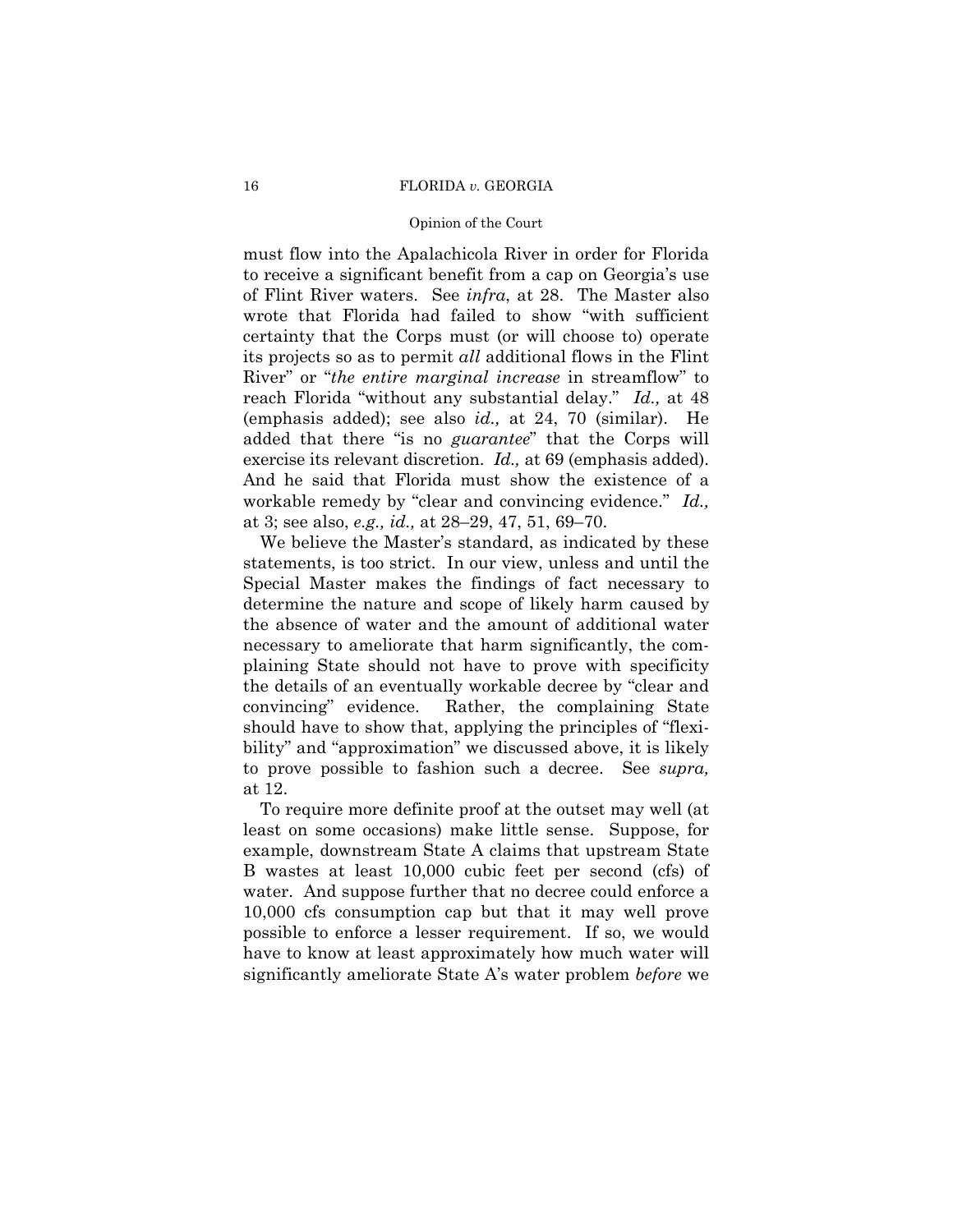could know whether it is possible to shape a workable decree. And the workability of decrees themselves, approximate as they may be, may depend upon more precise findings in respect to the nature and scope of the range of likely harms and likely benefits that a Special Master finds are actually likely to exist. To require "clear and convincing evidence" about the workability of a decree before the Court or a Special Master has a view about likely harms and likely amelioration is, at least in this case, to put the cart before the horse. And that, we fear, is what the Master's statements, with their apparent references to a "clear and convincing" evidence standard in respect to "redressability" (where that refers to the availability of an eventual decree) have done here. Cf. *post*, at 17–19.

That is also why our cases, while referring to the use of a "clear and convincing" evidentiary standard in respect to an initial showing of "invasion of rights" and "substantial injury," have never referred to that standard in respect to a showing of "remedy" or "redressability." See *Nebraska* v. *Wyoming*, 515 U. S. 1, 8 (1995) (repeating that as a threshold matter, a "'threatened invasion of rights must be of a serious magnitude and it must be established by clear and convincing evidence'" without addressing the required initial burden in respect to remedy (quoting *New York* v. *New Jersey*, 256 U. S., at 309)); *Colorado II*, *supra*, at 317 (describing the "initial burden" a State bears to show "'real or substantial injury'" (quoting *Colorado I*, 459 U. S., at 187–188, n. 13)); *Idaho II*, 462 U. S., at 1027; *Colorado I*, *supra,* at 187–188, and n. 13 ("[A] State seeking to prevent or enjoin [an upstream] diversion by another State" must "bear *the initial burden* of showing that a diversion by [the upstream State] will cause substantial injury to [the downstream State's] interests" (emphasis added)); *Washington* v. *Oregon*, 297 U. S., at 522; *Connecticut* v. *Massachusetts,* 282 U. S., at 672; *New Jersey* v. *New*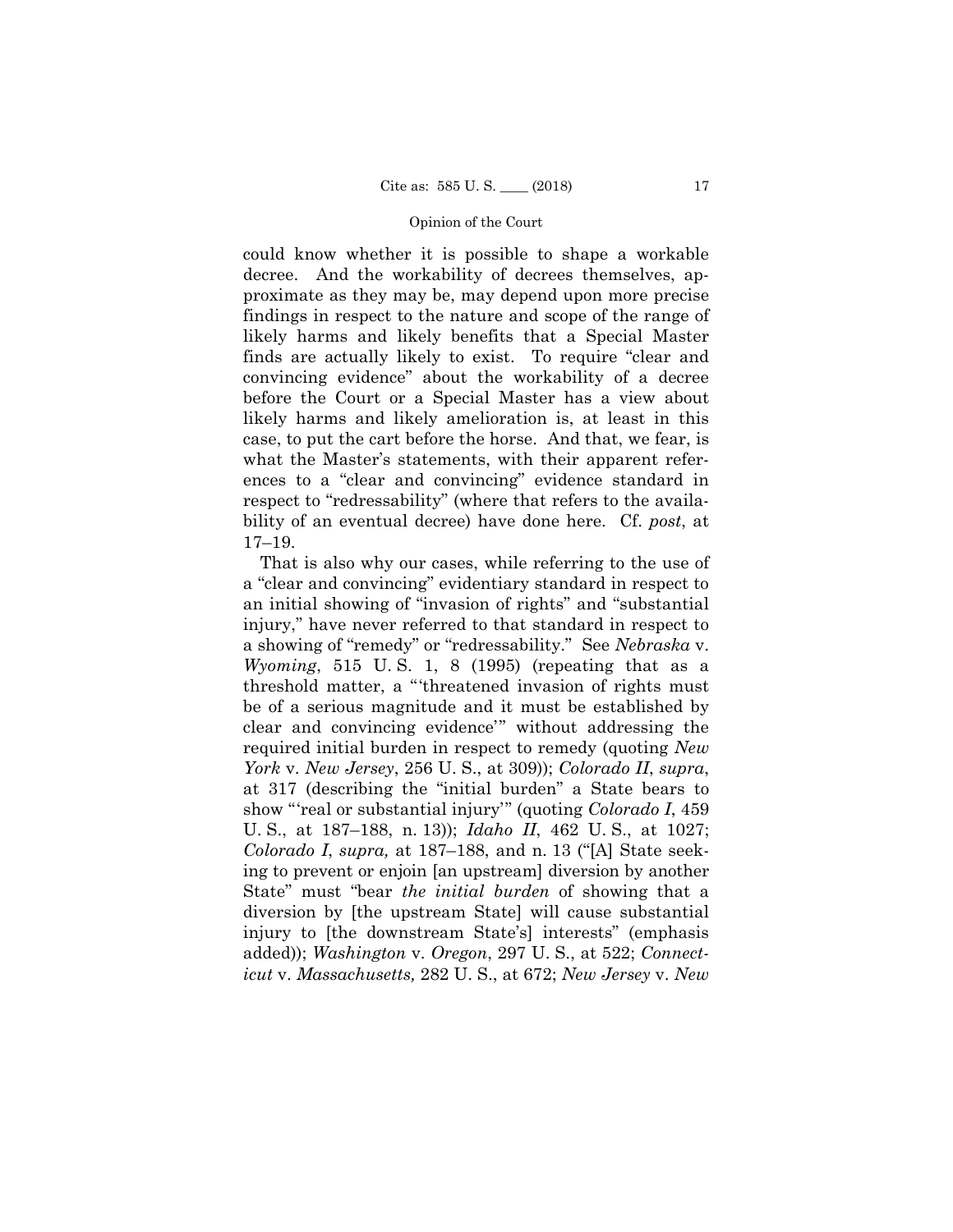### Opinion of the Court

*York,* 283 U. S., at 344–345; *Kansas II,* 320 U. S., at 393– 394. The dissent does not dispute this. See *post*, at 12.

As discussed, *supra,* at 12–13, our prior decisions have said that the "right" a complaining State asserts must be more than "merely some technical right" and must be "a right with *a corresponding benefit*," *Kansas I*, 206 U. S., at 109 (emphasis added)—an effort to shape an equitable apportionment decree cannot be "a vain thing." *Foster*, 146 U. S., at 101; see also *Idaho II, supra,* at 1026 (assessing whether "the formulation of a workable decree is impossible"); *Washington* v. *Oregon*, *supra,* at 523. But these statements apply to the general *availability* of judicial relief—not to the *details* of a final decree or to the workability of a decree that will depend on those details. Cf*. Idaho ex rel. Evans* v*. Oregon* 444 U. S. 380, 392 (1980) (*Idaho I* ) (explaining that the question whether a State's proposed remedy will have an "appreciable effect" is a question that "goes to the merits" of the equitable apportionment inquiry). And, of course, to insist upon the use of such a strict standard, in respect to an *eventual* decree, runs directly contrary to the statements in, and holdings of, cases to which we have referred when discussing the need for "approximation" and "flexibility." See *supra,* at 13–14.

## IV

We next address Florida's exceptions to the Master's evidentiary determinations. In doing so, we recognize that the record in this case is long. It addresses a number of highly technical matters on a range of subjects—from biology to hydrology to the workings of the Corps' newly revised Master Manual governing the organization's complex operations in the Basin. Insofar as the Special Master made findings of fact, those findings "deserve respect and a tacit presumption of correctness." *Colorado II*, 467 U. S.*,* at 317. But at the end of the day, "the ultimate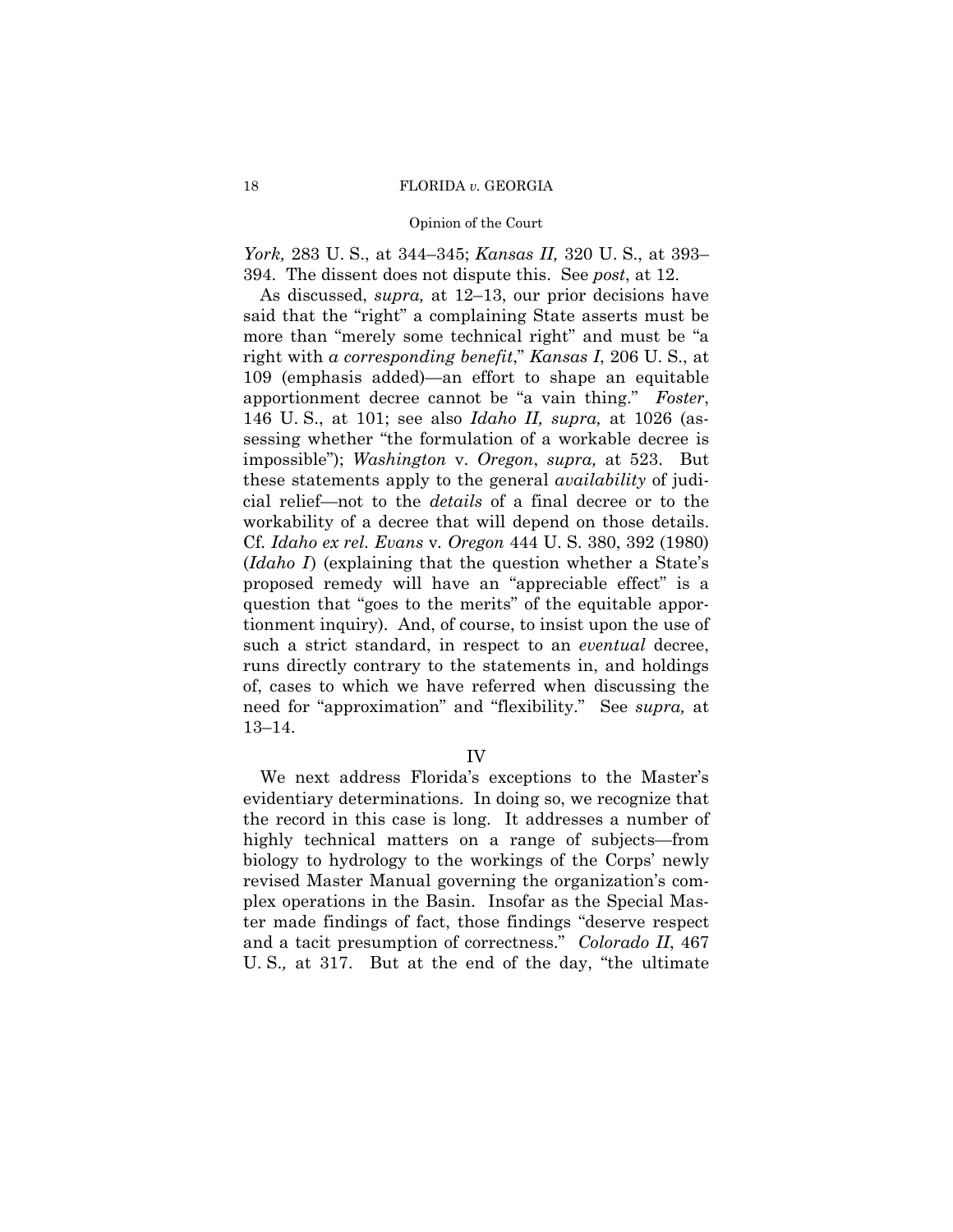responsibility for deciding what are correct findings of fact remains with us." *Ibid.* We have therefore read those portions of the record to which the parties, *amici*, or the Master refer, along with several other portions that we have found potentially relevant. Our "independent examination of the record," *Kansas* v. *Missouri*, 322 U. S. 213, 232 (1944), leads us to conclude that, at this stage, Florida has met its "initial burden" in respect to remedy. But, we also believe that a remand is necessary to conduct the equitable-balancing inquiry. Cf. *Colorado I*, *supra*, at 183–190.

We reserve judgment as to the ultimate disposition of this case, addressing here only the narrow "threshold" question the Master addressed below—namely, whether Florida has shown that its "injur[ies can] effectively be redressed by limiting Georgia's consumptive use of water from the Basin without a decree binding the Corps." Report 30–31. This dispositive threshold question leads us, in turn, to focus upon five subsidiary questions:

*First*, has Florida suffered harm as a result of decreased water flow into the Apalachicola River? (The Special Master assumed "yes.")

*Second*, has Florida shown that Georgia, contrary to equitable principles, has taken too much water from the Flint River (the eastern branch of the Y-shaped river system)? (Again, the Special Master assumed "yes.")

*Third*, if so, has Georgia's inequitable use of Basin waters injured Florida? (The Special Master assumed "yes.")

*Fourth,* if so, would an equity-based cap on Georgia's use of the Flint River lead to a significant increase in streamflow from the Flint River into Florida's Apalachicola River (the stem of the Y)? (This is the basic question before us.)

*Fifth*, if so, would the amount of extra water that reaches the Apalachicola River significantly redress the economic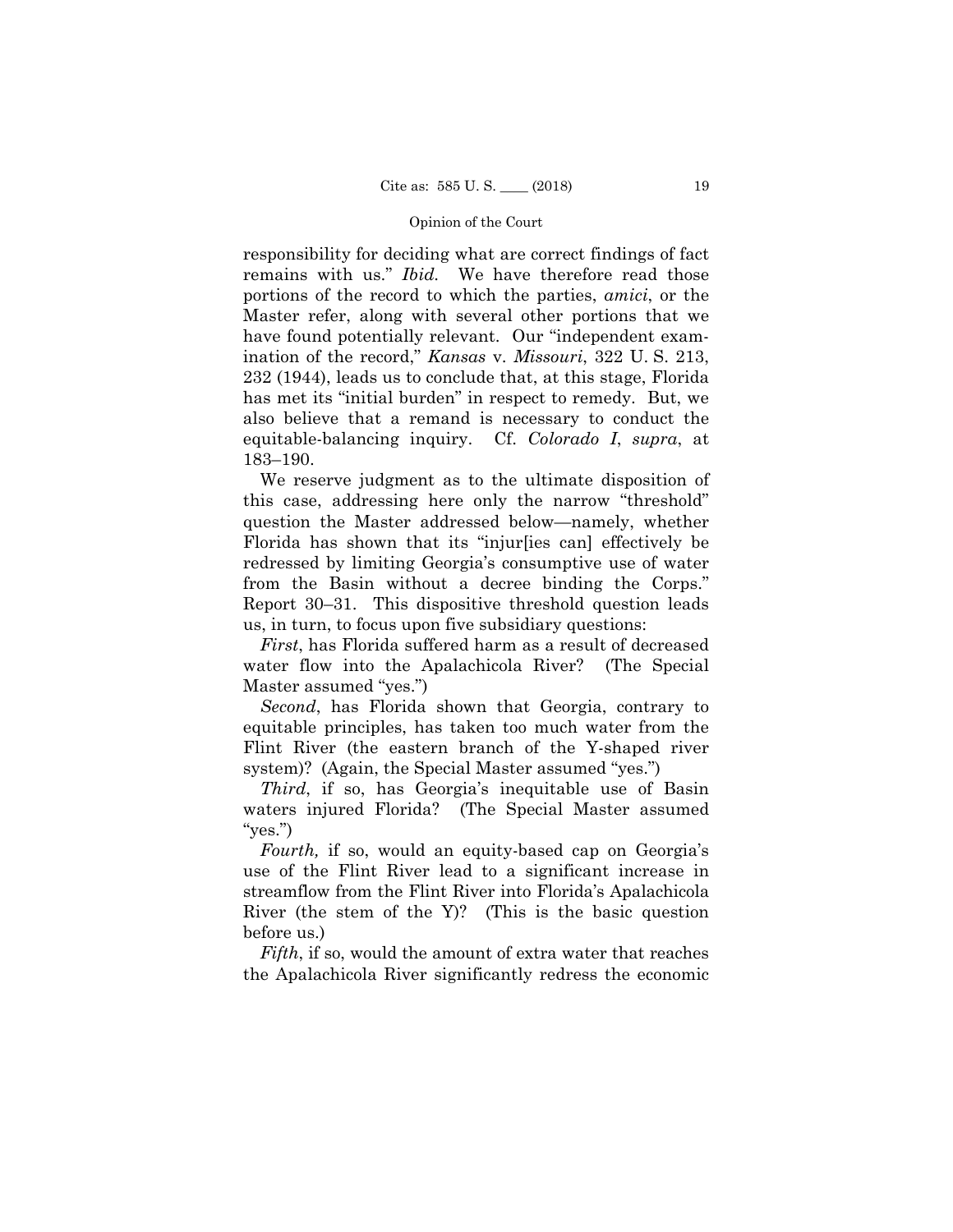### Opinion of the Court

and ecological harm that Florida has suffered? (This question is mostly for remand.)

As our parentheticals suggest, the Special Master assumed that the answer to the first three questions was "yes." The fourth question is the question before us now. And the fifth question is partly for us now and partly for the Master to answer on remand.

## A

The Report indicates that the Special Master assumed the answer to the first question is "yes." The Report says that the Special Master reached his conclusion on the "single, discrete issue that resolves this case" by "*assuming* that Florida has sustained injury." *Id.,* at 30 (emphasis added); see also *id.,* at 2 (repeating Georgia's argument that "without an order binding the Corps, Florida will not be assured any relief—*assuming it has suffered any injury at all*—by a decree entered in this proceeding because the Corps has the ability to impound water in various reservoirs that it maintains in the Basin" (emphasis added)); *id.,* at 65 ("Even if there were evidence of harm from other than low-flow conditions . . . ").

At the same time, the Report states that "Florida points to real harm." *Id.,* at 31. And the Master specified that there is "little question that Florida has suffered harm *from decreased flows* in the [Apalachicola] River." *Id.*, at 31 (emphasis added). That harm—caused (at least in part) by increased salinity—includes "an unprecedented collapse of [Florida's] oyster fisheries in 2012." *Ibid.*; see *id.,* at 32 (stating that "the evidence presented tends to show that increased salinity . . . led to the collapse" of Apalachicola Bay's oysters and "greatly harmed the oystermen of the Apalachicola Region, threatening their longterm sustainability"). Cf. *New Jersey* v. *New York*, 283 U. S., at 343, 345 (finding redressable harm to oysters caused by diminished water flow and increased salinity).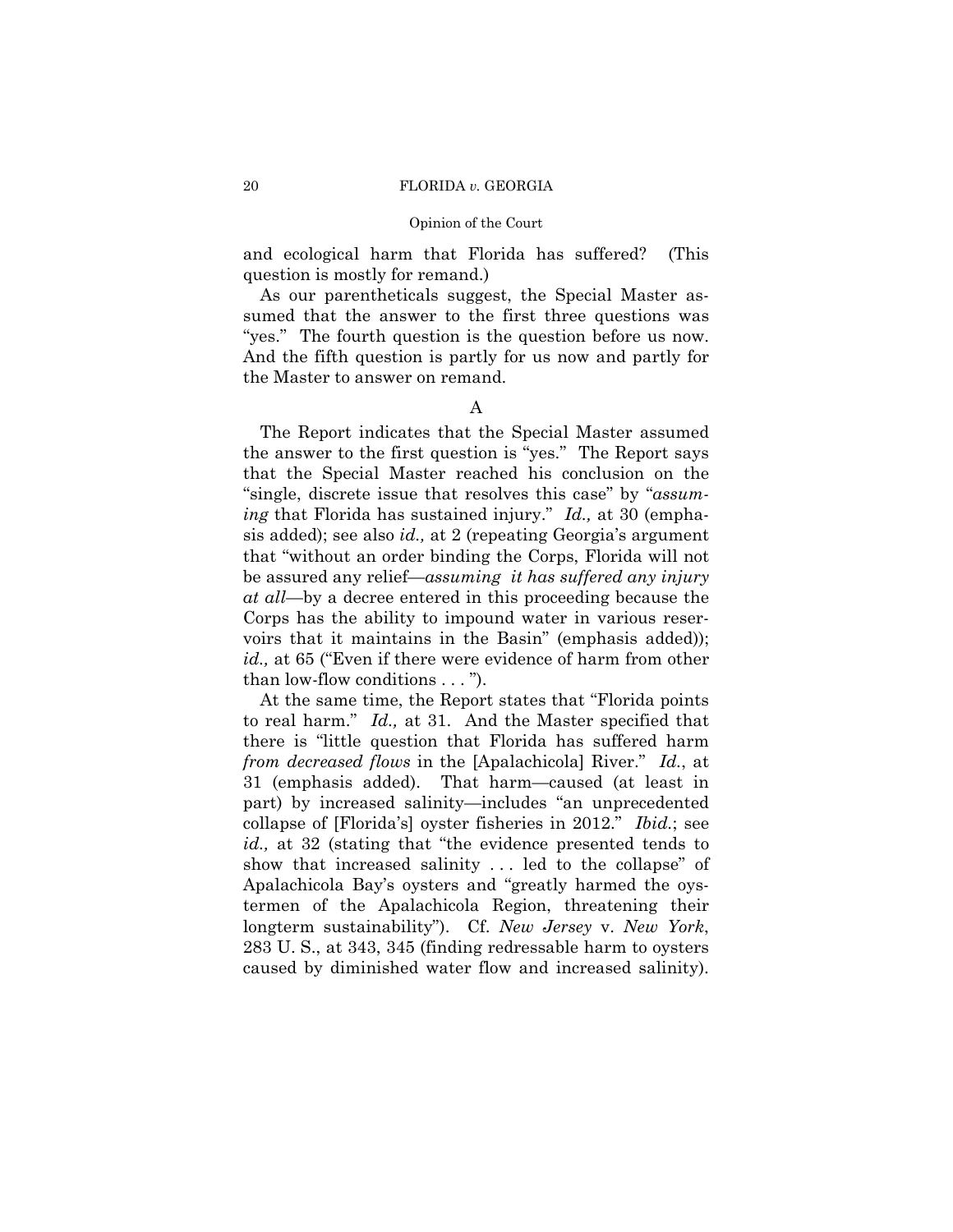The harms of reduced streamflow may extend to other species in the Apalachicola Region, including in the river and its floodplain, which, as the Master noted, "is home to the highest species density of amphibians and reptiles in all of North America, and supports hundreds of endangered or threatened animal and plant species," including three "endangered" or "threatened" mussel species, the "[t]hreatened Gulf sturgeon," and the largest stand of Tupelo trees—of Tupelo Honey fame—in the world. Report 7–8; see also Joint Exh. 168, at 193, 195–196.

B

The Master also appears to have assumed the answer to the second question is "yes." The Report reached its key conclusion that Florida's (assumed) injuries cannot "effectively be redressed" by "*assuming* that Florida has sustained injury as a result of *unreasonable upstream water use by Georgia*." Report 30 (emphasis added). But, at the same time, the Master acknowledged that "Florida points to real harm and, at the very least*, likely* misuse of resources by Georgia*.*" *Id.*, at 31 (emphasis added). And the Report "provide[s] the Court a brief descriptive background regarding . . . the unreasonableness of Georgia's consumptive water use." *Ibid.*; see, *e.g., id.,* at 32 ("Georgia's upstream agricultural water use has been—and continues to be—largely unrestrained"); *id.,* at 33 ("Despite early warnings of oncoming drought,  $Georgi[a]$ ... chose not to declare a drought in 2011—apparently hoping for the best, and clearly not wishing to incur the cost of preventative action"); *id*., at 34 ("Georgia's position practically, politically, and legally—can be summarized as follows: Georgia's agricultural water use should be subject to no limitations, regardless of the long-term consequences for the Basin").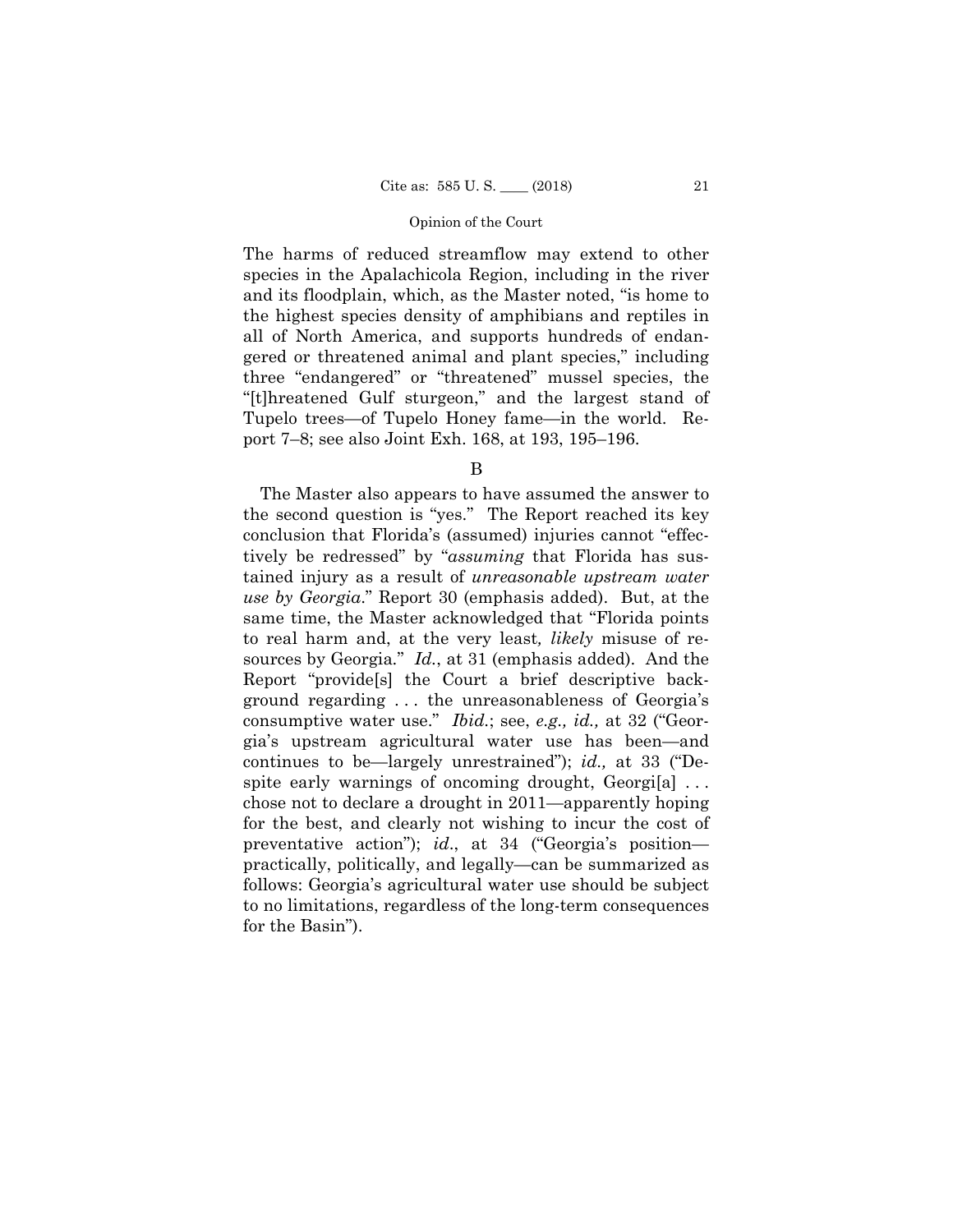### Opinion of the Court

 $\mathcal{C}$ 

 other *must be weighed*." *Kansas II*, 320 U. S., at 393–394 *ming,* 325 U. S., at 618; cf. *Colorado II*, 467 U. S., at 323–324. In respect to the third question, the Master again assumed the answer "yes." In particular, the Report "assume[s]" that "Florida has sustained injury *as a result of*  unreasonable upstream water use by Georgia." *Id.*, at 30 (emphasis added). And as relevant to each of the first three questions, the Master added that "[m]uch more could be said and would need to be said about" Florida's injuries, the reasonableness of Georgia's water consumption, and "other issues, such as causation," if the case proceeds. *Id.,* at 34. As we have explained, our prior equitable apportionment decisions make clear that "*all factors* which create equities in favor of one State or the (emphasis added). Thus, a remand is necessary to consider each of the relevant factors, including those upon which the dissent focuses. See *infra*, at 27; *Nebraska* v. *Wyo-*

## D

We now turn to the fourth question, the basic question before us. Would an equity-based cap on Georgia's use of the Flint River lead to a significant increase in streamflow from the Flint River into Florida's Apalachicola River (the stem of the Y)? The answer depends upon (1) the amount of extra water that would flow into *Lake Seminole* as a result of a cap on Georgia's Flint River water consumption; and (2) the amount of water that could actually flow through the Corps-controlled Woodruff Dam at Lake Seminole's southern end and into *Florida's Apalachicola River*.

1

The record shows that Florida's proposed cap on Georgia's water consumption could result in the release of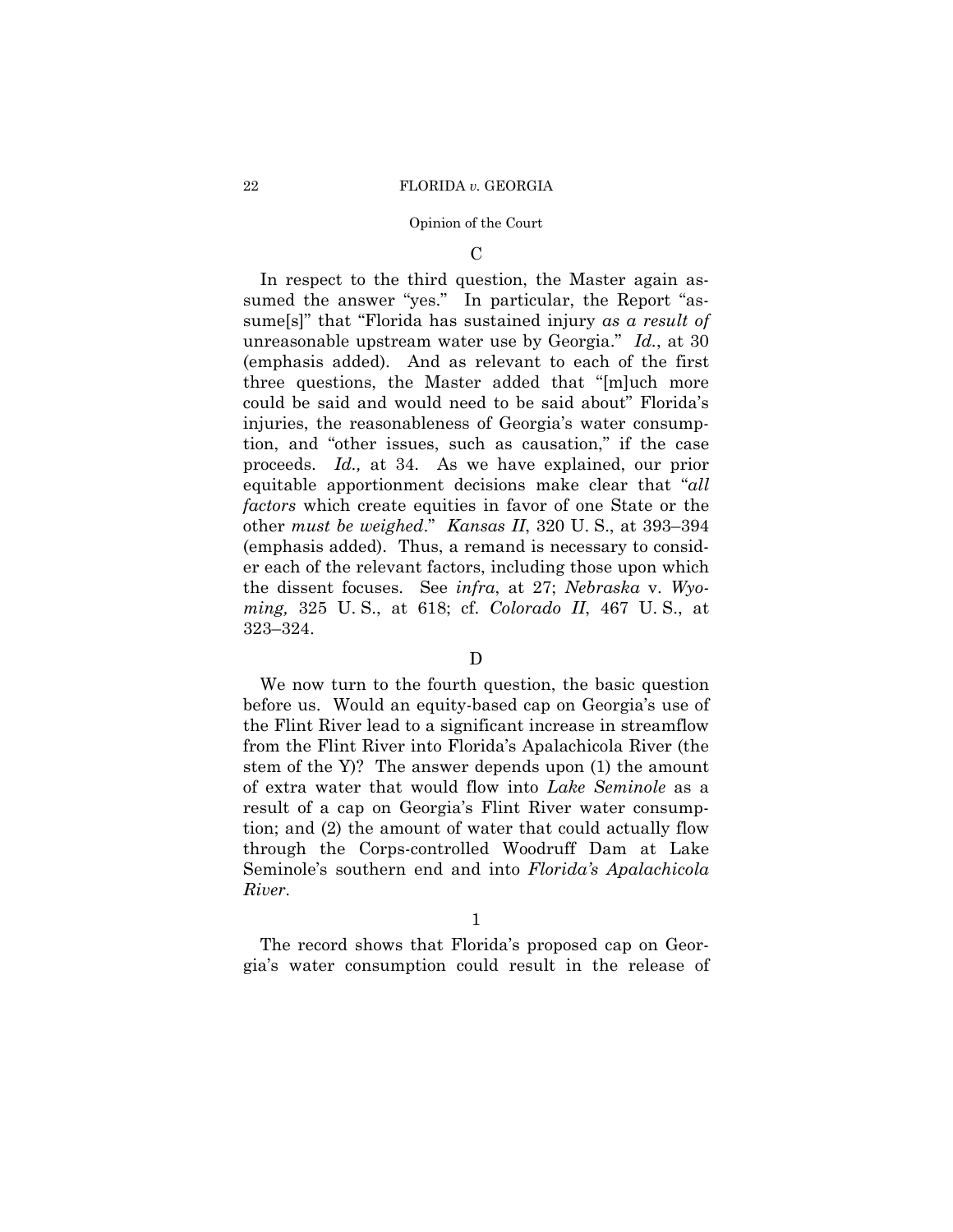considerable extra water into Lake Seminole. Florida's expert, Dr. David Sunding, testified that the cap would limit the average amount of water that Georgia could use annually and also reduce the amount of water that Georgia could use during drought years, which could "materially reduce [Georgia's] depletions of river flows . . . by 1,500 to over 2,000 cubic feet per second (cfs) in peak summer months of drought years." Updated Pre-Filed Direct Testimony (PFDT) of Sunding ¶8; see also *id.*, ¶¶88–90. Dr. Sunding added that it would cost Georgia roughly \$35 million annually (less than 0.2% of Georgia's annual budget) to reduce streamflow depletions by 2,000 cfs. *Id*., ¶113, Table 4. Georgia's expert, Dr. Robert Stavins, disputed these conclusions. See Direct Testimony of Stavins ¶¶4, 90, 136; see also Brief for Georgia 18. The Master did not make specific findings of fact regarding this aspect of Florida's proposed remedy. Rather than expressly making any findings, the Master apparently "accept[ed] Florida's estimates of the increased streamflow that would result from a consumption cap." Report 67, n. 43. At this stage, we shall do the same.

And as we shall later discuss, the record suggests that an increase in streamflow of 1,500 to 2,000 cfs is reasonably likely to benefit Florida significantly. See *infra,* at 39– 40 (citing record evidence of benefits); see also Updated PFDT of J. David Allan ¶¶3d, 26, 67 (Allan) (discussing ecological benefits of increasing streamflow by 300 to 500 cfs); 10 Tr. 2629:7–15 (Kondolf) (detailing benefits of increasing streamflow into the Apalachicola River from 5,000 to 7,000 cfs); 3 *id*., at 591:6–593:4, 596:17–598:1 (Allan).

2

The key question, however, is whether the 1,500 to 2,000 cfs of extra water that will flow into Lake Seminole from the Flint River as a result of a cap on Georgia's water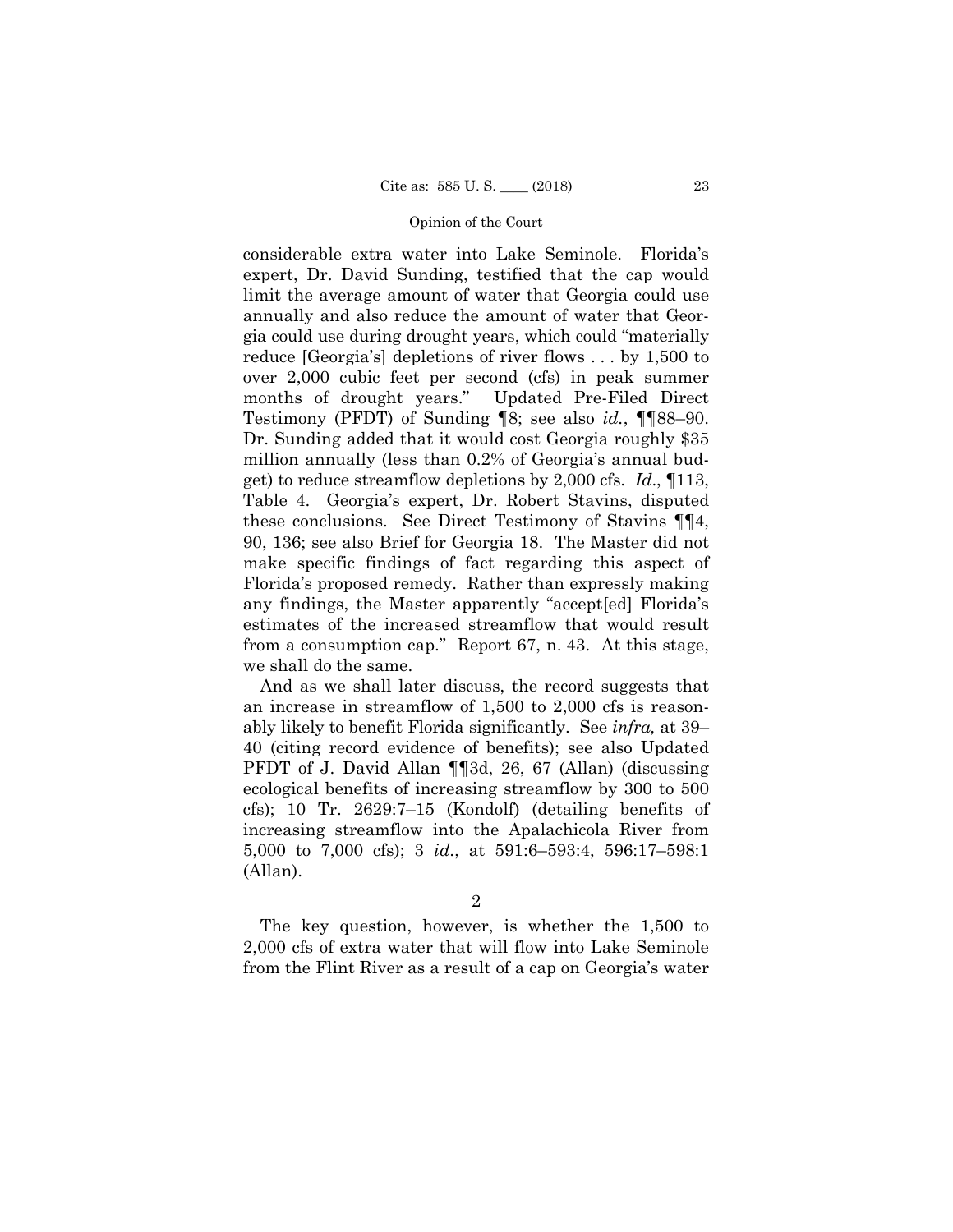### Opinion of the Court

consumption will flow beyond Lake Seminole, through the Woodruff Dam, and into the Apalachicola River at the relevant times. That is where the Army Corps of Engineers enters the picture. And it is where Florida disagrees with the Special Master and with Georgia. The Special Master and Georgia believe that—at any relevant time the Corps might "offset" any extra Flint River water that flows into Lake Seminole by simultaneously reducing the amount of water that flows into that lake from the Chattahoochee River. See Report 48–53. Thus, if the 1,500 to 2,000 cfs of *extra* water that would reach Lake Seminole from the Flint as a result of Florida's proposed consumption cap, the question is whether and to what extent the Corps will "offset" that extra streamflow by releasing 1,500 to 2,000 cfs *less* water into Lake Seminole from its upstream Chattahoochee reservoirs.

Of course, the Corps might, under certain circumstances, be authorized to "offset" extra streamflow from the Flint River. As the Special Master wrote, "[t]here is no guarantee that the Corps will exercise its discretion to release or hold back water at a particular time." *Id.,* at 69. But as the United States has explained, increased streamflow into Lake Seminole (that is, increased Basin Inflow) "would generally benefit the ACF system by delaying the onset of drought operations, by allowing the Corps to meet the 5000 cfs minimum flow longer during extended drought, and by quickening the resumption of normal operations after drought." Brief for United States as *Amicus Curiae* 28 (Aug. 7, 2017). And our reading of the record convinces us it is highly unlikely that the Corps will always reduce the flow in this way; it leads us to believe that, acting in accordance with the its own revised Master Manual, the Corps is likely to permit, and in some cases may be *required* to ensure that, material amounts of additional Flint water to flow through the Woodruff Dam and into the Apalachicola River. At the very least, we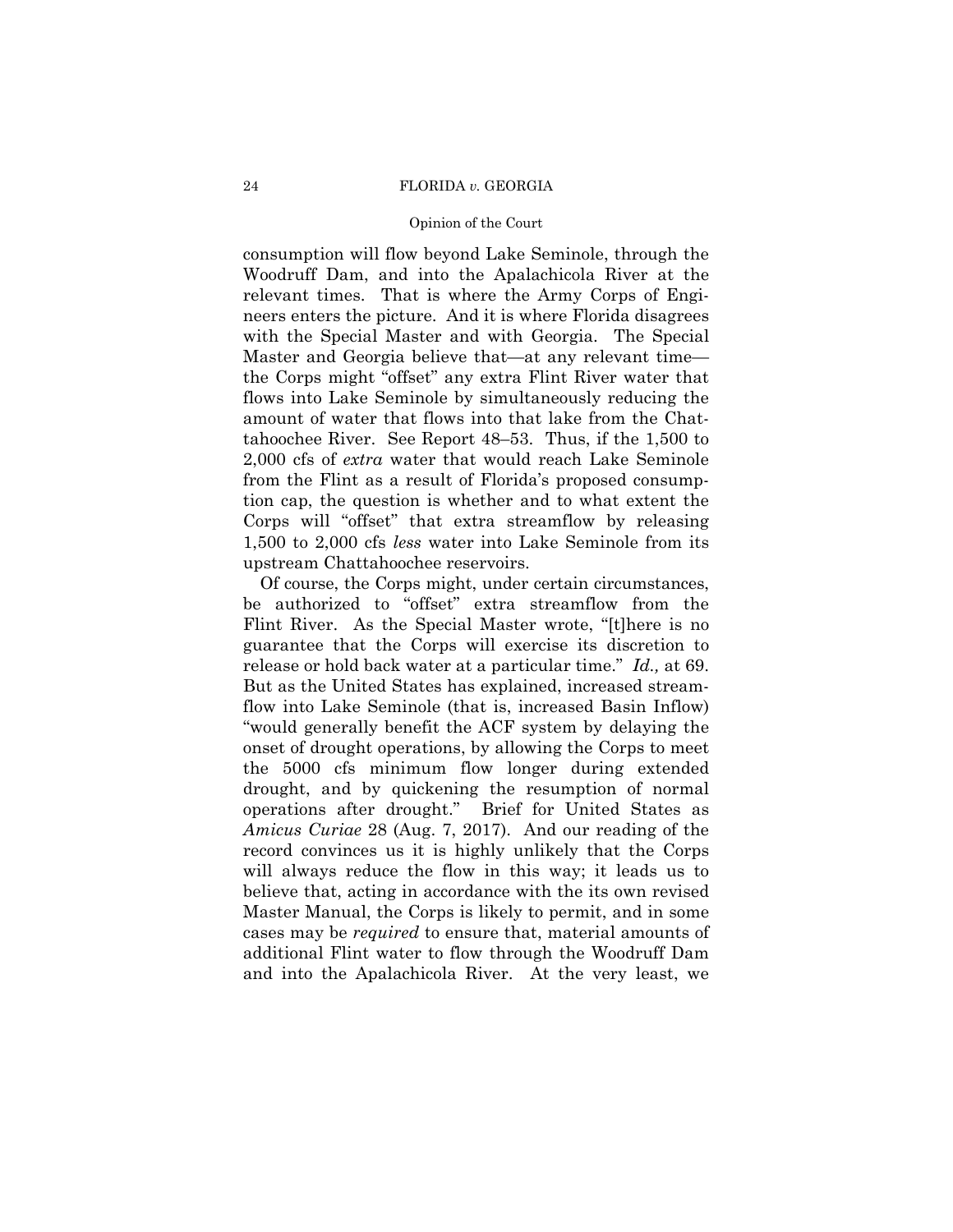believe that more proceedings are necessary to reach a definitive determination.

 Basin, Florida and Georgia, App. A, pp. 7–4 to 7–5, 7–7. As an initial matter, the Master Manual makes clear that the amount of water the Corps will release turns in part on the amount of water stored in the Corps' Chattahoochee reservoirs. See U. S. Army Corps of Engineers, Master Manual, Apalachicola-Chattahoochee-Flint River More specifically, the amount of water storage in those reservoirs dictates whether the Corps is conducting one of two possible types of "operations"—namely, "drought operations" or "nondrought operations." These are technical terms. See *id*., at 7–14 to 7–16. The term "drought operations" need not correspond to dry periods, nor need the term "nondrought operations" refer to wet periods. Rather their applicability depends in part upon the amount of water that is stored behind the Corps' Chattahoochee dams. As the United States explained, "[t]he term 'drought operations' refers to more conservative operations that [the Corps conducts, which] are intended to enable the Corps to preserve water and operate its reservoir projects more effectively as drought conditions arise." Brief for United States as *Amicus Curiae* 9 (Aug. 7, 2017). We therefore must clearly distinguish what the record tells us about the amount of extra water that could flow into Florida as a result of a consumption cap during each of these two distinct types of Corps operations.

a

## *Nondrought Operations*

When the Corps is conducting "nondrought operations," the Master Manual requires the Corps to release into Florida all or some of any extra water that flows from the Flint River into Lake Seminole, where it will then flow through the Woodruff Dam. See App. to Brief for United States as *Amicus Curiae* 2a (Aug. 7, 2017) (detailing Corps operational protocol). As the United States has explained,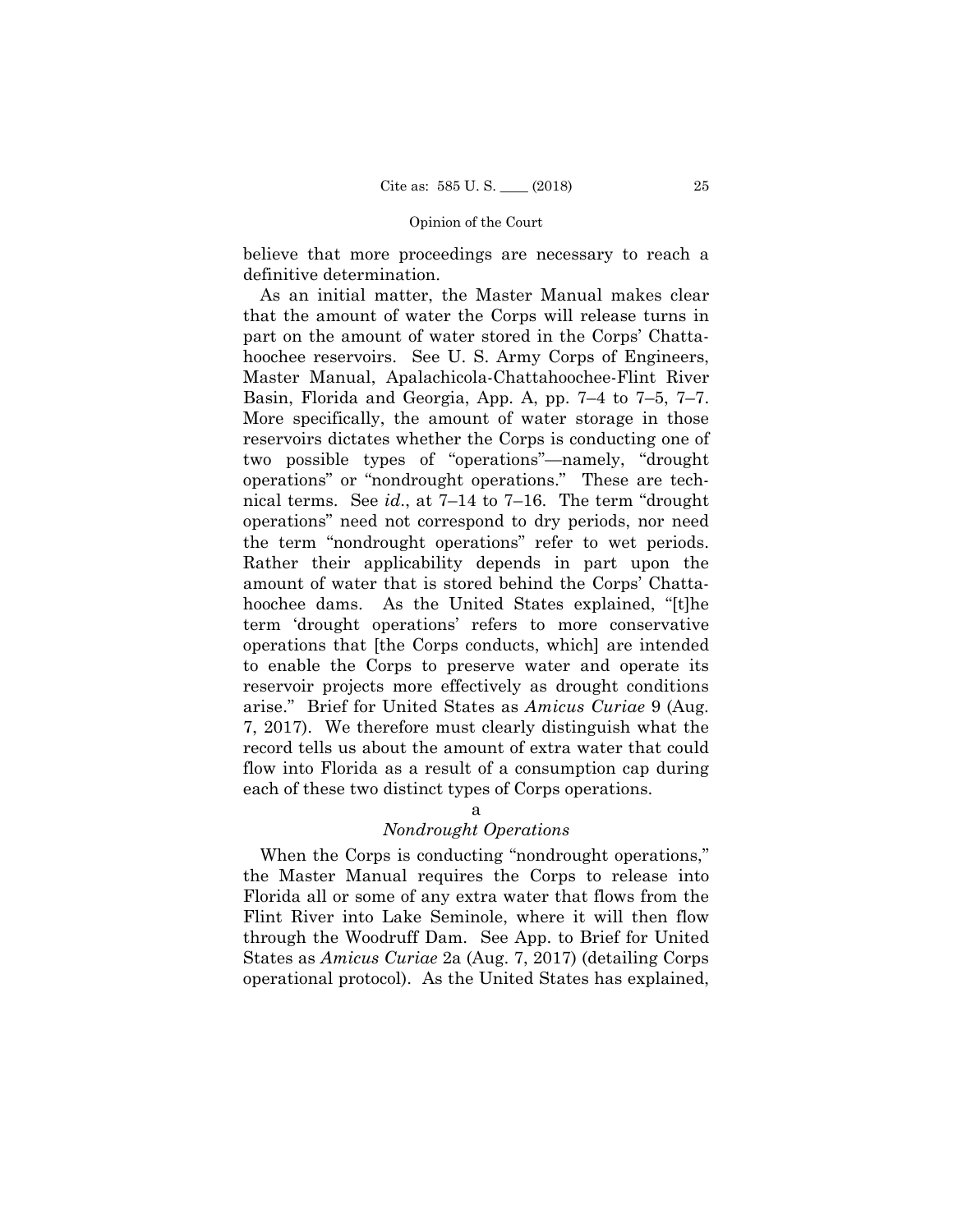### Opinion of the Court

when the total streamflow into Lake Seminole is between 5,000 and 10,000 cfs during "nondrought operations," the following facts are true:

"[A]ny additional basin inflow . . . would generally be passed straight through to Florida. If, for example, the conservation measures advocated by Florida as part of a consumption cap actually resulted in an increased flow in the Flint River of 2,000 cfs, *see* Pre-Filed Direct Testimony of David Sunding, Ph. D. at 44, Table 4, then flows into Florida would also increase by roughly that amount." United States Post-Trial Brief 12–13 (Dec. 15, 2016); see also Brief for United States as *Amicus Curiae* 18 (Aug. 7, 2017) (reaffirming that under these circumstances "flows in the Apalachicola would increase by the amount of increased Flint River flows" including during summer months).

As far as we can tell, under the Corps' current operational protocol, the Corps may remain in "nondrought operations" even during the driest summer months of the driest years. For example, in 2007 the Corps conducted "nondrought operations" not only during late autumn, winter, and spring months, but also during the hottest summer and early autumn months "when streamflow is at its lowest." See Direct Testimony of Phillip Bedient ¶¶48– 53 (stating that "[i]f 2007's Basin Inflow were repeated today and Drought Operations were not triggered," the Corps would have had 92 days of "nondrought operations," including 19 days "during summer and fall months, when streamflow was at its lowest" on which 100% of extra water resulting from a consumption cap would reach Florida). We note that these 19 days fell during a period of severe drought in which no extra water (let alone 2,000 cfs of extra water) was flowing into Lake Seminole. And, unsurprisingly, the same trend appears to be true in dry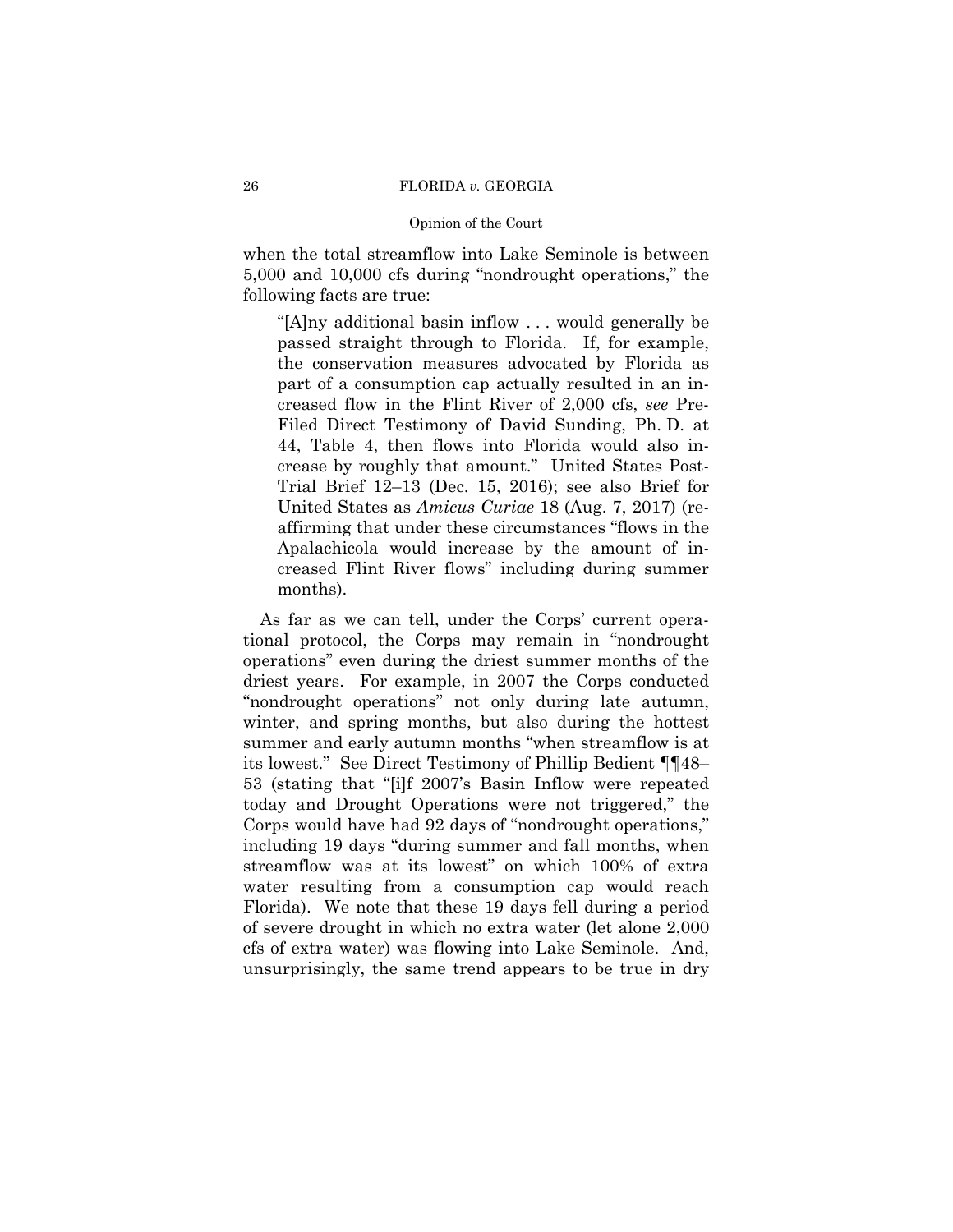to Florida); Joint Exh. 128 (providing link to U. S. Geological summer months of other years: all or some of the extra water that would result from a consumption cap would also pass through to Florida. See, *e.g*., Ga. Exh. 949 (reporting streamflow data indicating several days in 2009 on which extra Flint River water would have passed through Survey data indicating a similar trend based on streamflow into the Apalachicola River, including in 2016 and 2017).

## b

## *Drought Operations*

The Corps' "drought operations" are different. Again, whether the Corps must initiate drought operations is not a matter of discretion; it depends, as we have said, upon the total amount of water the Corps has stored behind the dams it controls along the Chattahoochee River. The Master Manual requires that, when the total amount of water stored in pools behind the Corps' Chattahoochee dams drops below a certain level, the Corps must reduce the amount of water it releases from the Woodruff Dam to 5,000 cfs, or, in instances of extreme low water levels in the storage pools, to 4,500 cfs. Master Manual App. A, at 7–14 to 7–16. Accordingly, if additional water were to flow into Lake Seminole from the Flint River while the Corps is in *drought operations*, the Corps, pursuant to its Master Manual, must reduce the flow of its controlled upstream Chattahoochee water in order to maintain a defined water level in the pools behind its Chattahoochee dams, and no more than 4,500 cfs or 5,000 cfs can flow beyond the Woodruff Dam regardless. Brief for United States as *Amicus Curiae* 7.

But even then, as we just said, the Corps must make certain that at least 4,500 cfs and more often 5,000 cfs flows though the Woodruff Dam. And, if more water flows from the Flint into Lake Seminole, and if the Corps uses that water to keep the water level high in its Chattahoochee reservoirs, then there will be fewer days in which the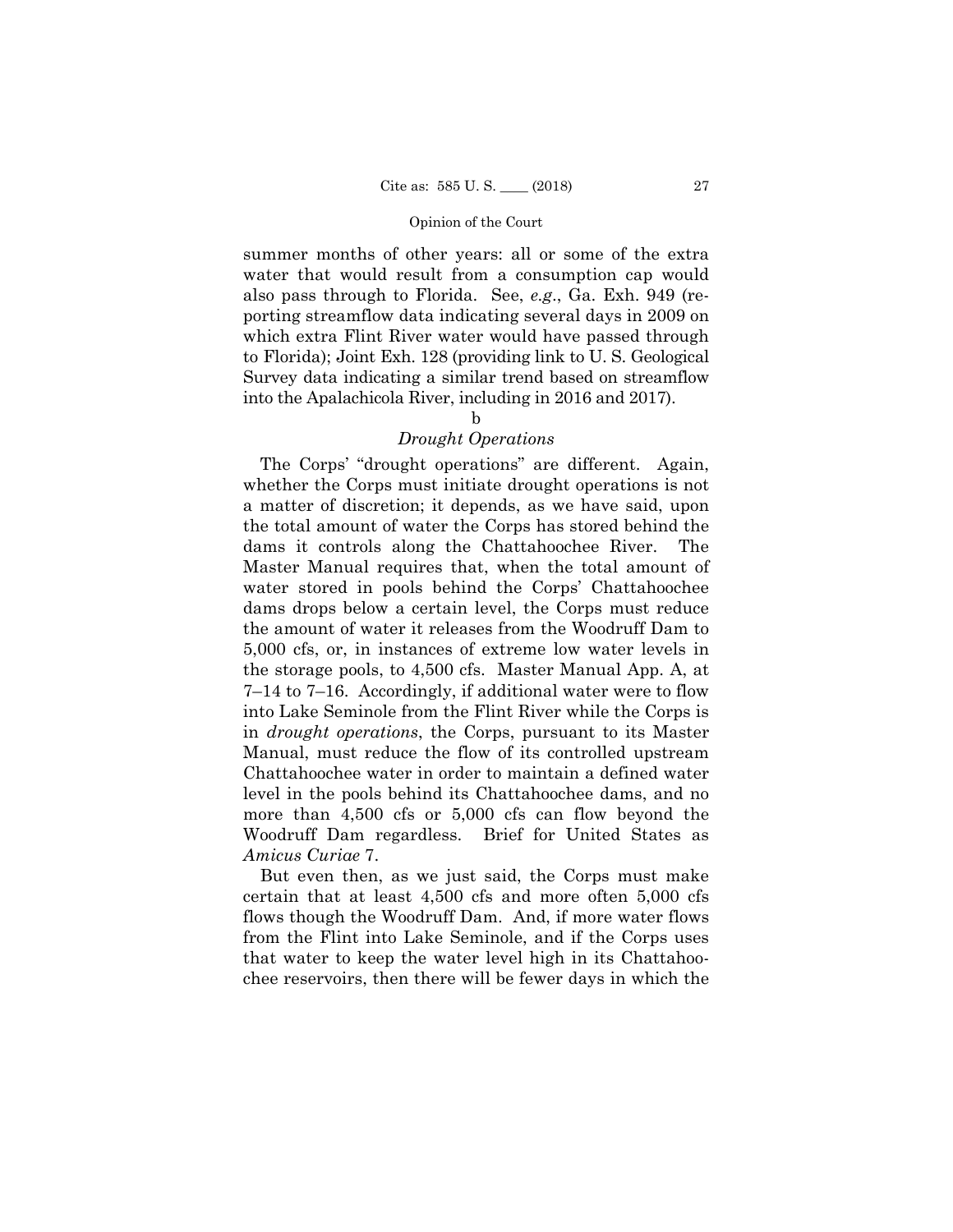### Opinion of the Court

 most or all additional streamflow that exceeds 5,000 cfs Corps is conducting either "drought operations" or "extreme drought operations." Instead, there will be more "nondrought operations" days where the Corps must pass through the Woodruff (because there will be more days, given the added Flint water, when its upstream Chattahoochee reservoirs are sufficiently high). The United States adds that "a cap on Georgia's consumption" could, among other things, generate increased streamflow that

"would provide a cushion during low-flow periods, so that it would be possible to maintain a flow rate of *greater than* 5,000 cfs for a longer period of time without any alteration of the Corps' operations." United States Post-Trial Brief 18–19 (Dec. 15, 2016) (emphasis added); see also Brief for United States as *Amicus Curiae* 18 (Aug. 7, 2017) (same).

We repeat this point with an example for purposes of clarity. Assume the following: (1) that it is August 13 and the Corps is conducting "drought operations"; (2) that as a result of a cap on Georgia's consumption, 2,000 cfs more water flows down the Flint and into Lake Seminole; and (3) that, consistent with the Master Manual, 5,000 cfs will flow from Lake Seminole, through the Woodruff Dam, and into Florida's Apalachicola River. On these three assumptions in all likelihood, as the dissent points out, *no extra water* will flow into Florida.

But (and this "but" is key), the extra 2,000 cfs of water that flows into Lake Seminole on August 13 as a result of a cap on Georgia's from the Flint River water consumption will allow the Corps to store more water behind its upstream Chattahoochee dams (while still complying with the Master Manual's minimum release requirements). And that fact means that the Corps is likely to remain in "drought operations" for fewer days because whether the Corps remains in "drought operations" depends upon the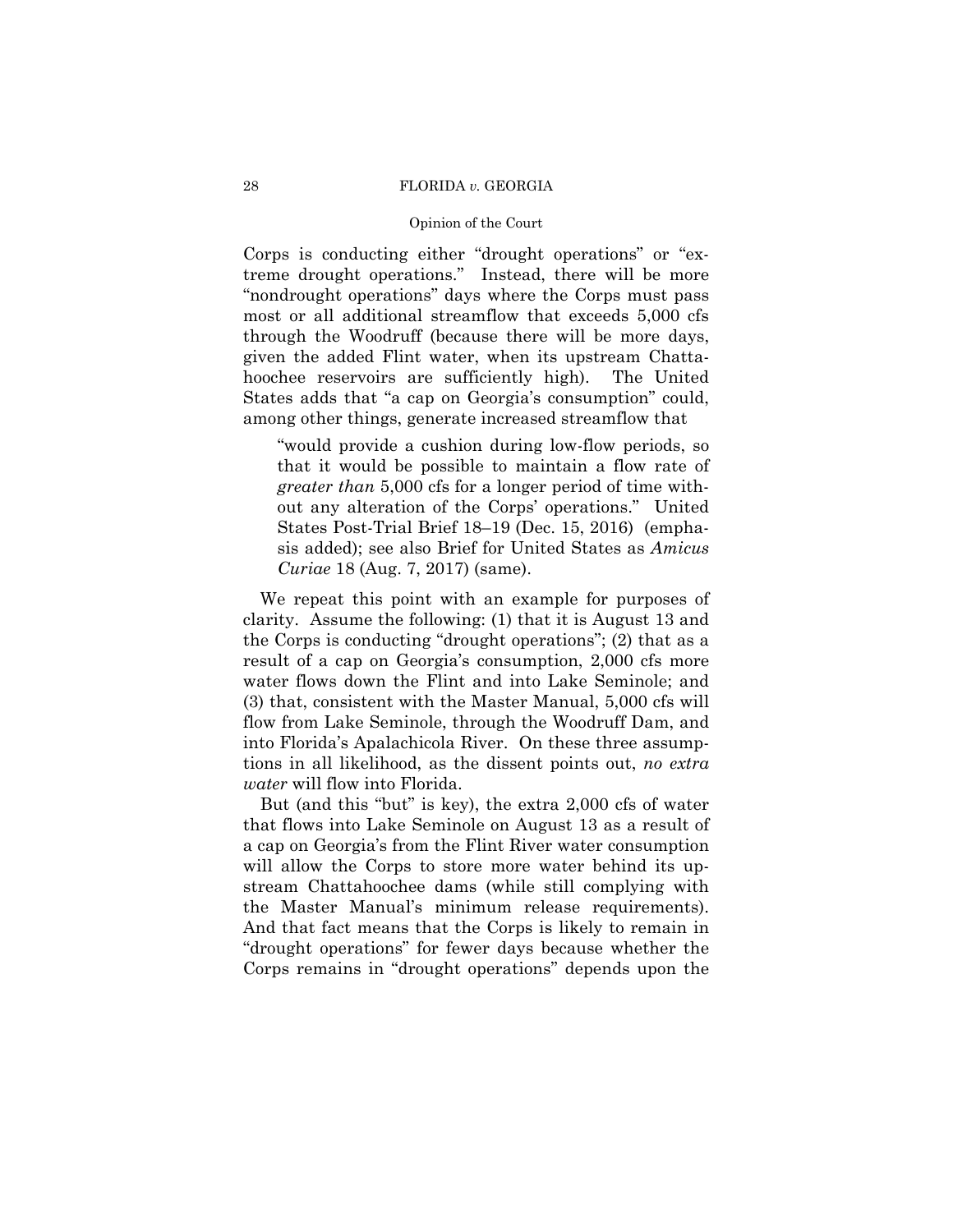water level behind the Chattahoochee dams. And the fewer days the Corps conducts "drought operations," the more days the Corps, consistent with its Master Manual, will allow all (or some) of the 2,000 cfs extra water that would result from a consumption cap to flow through the Woodruff Dam and into Florida's Apalachicola River. Again, record evidence makes clear that this is not a fanciful possibility. For example, Florida points to record evidence that suggests a consumption cap could have prevented the Corps from entering drought operations in 2011–2012 without departing from the terms of its Master Manual. See, *e.g*., Florida Brief in Support of Exceptions 48–49, and n. 12 (citing record evidence, including Ga. Exh. 924 and Fla. Exh. 811, that the Special Master did not address suggesting that Florida's proposed consumption cap could have helped the Corps to "avoi[d] drought operations entirely" in 2011–2012 without departing from the Master Manual's requirements).

 days when the Corps is conducting "drought operations." The upshot is that, even when the Corps conducts its operations in accordance with the Master Manual, Florida's proposed consumption cap would likely mean more water in the Apalachicola—as much as 2,000 cfs more water when the Corps is conducting normal or "nondrought operations," which could take place in dry periods, including the driest days of summer, and 500 cfs more on And a cap would likely allow the Corps to conduct "nondrought operations" (*i.e.*, reservoirs-sufficiently-full operations) more often as well.

3

We cannot agree with the dissent's efforts to deny these conclusions. To begin with, the dissent says that our conclusion "depends on the premise that, during droughts, the natural streamflow into Florida is between '5,000 and 10,000 cubic feet per second.'" *Post*, at 29. If the dissent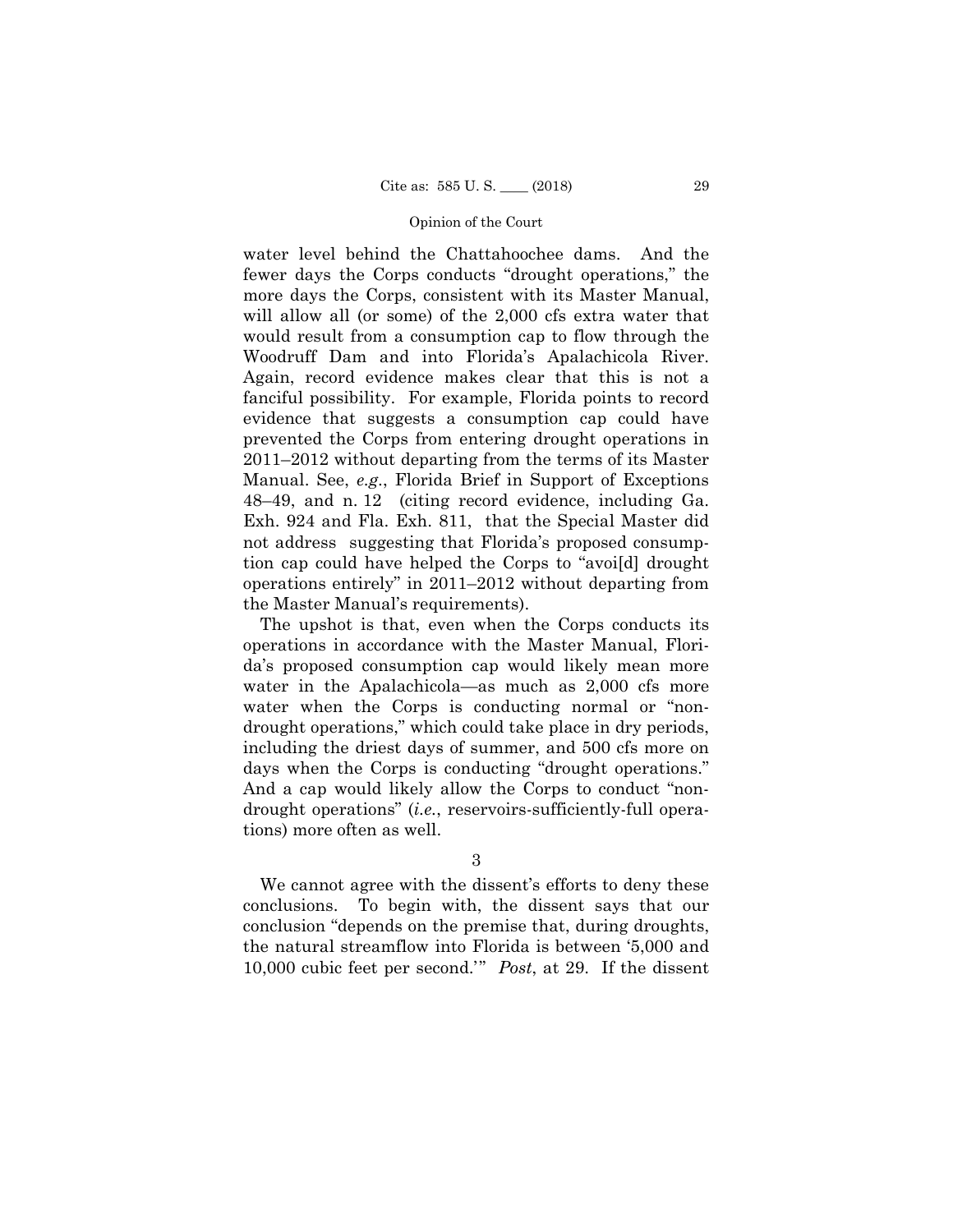### Opinion of the Court

means by "droughts" simply dry days, or summer days, then it is obviously wrong, for pursuant to the Corps' Master Manual, the Corps must allow all or some of the 2,000 cfs extra water that would flow into Lake Seminole to continue through the Woodruff Dam into Florida during dry summer days when the Corps is *not* conducting "drought operations." This was true, as the dissent concedes, even during 19 summer days in 2007, which was among the driest years in the Basin's history. Or, does the dissent mean by "droughts" days on which the Corps is conducting "drought operations"? If so, then we agree that on such days, the Corps will normally allow no more than 5,000 cfs to flow into Florida. But, for the reasons just stated in the last few paragraphs, Florida's proposed consumption cap—which could result in as much as 2,000 extra cubic feet of water per second flowing from the Flint into Lake Seminole—will mean (consistent with the testimony of the very Georgia expert that the dissent so frequently quotes) that there will be significantly fewer such days.

Is there a mistake then in the "concrete example" the dissent offers to support its point? See *post,* at 29–30. Invoking a hypothetical posed by Georgia's expert, the dissent says:

"[I]f the natural flows in the Apalachicola River were 2,600 cubic feet per second, then the Corps would release 2,400 cubic feet per second from its [Chattahoochee] reservoirs . . . . And if a cap on Georgia['s Flint River consumption] increased the River's natural flow to 4,100 cubic feet per second, the Corps would release 900 cubic feet per second. . . . In either case, the total flow on the Apalachicola River would remain the same: 5,000 cubic feet per second. Thus, so long as the natural flows remain significantly less than 5,000 cubic feet per second, a cap on Georgia would only de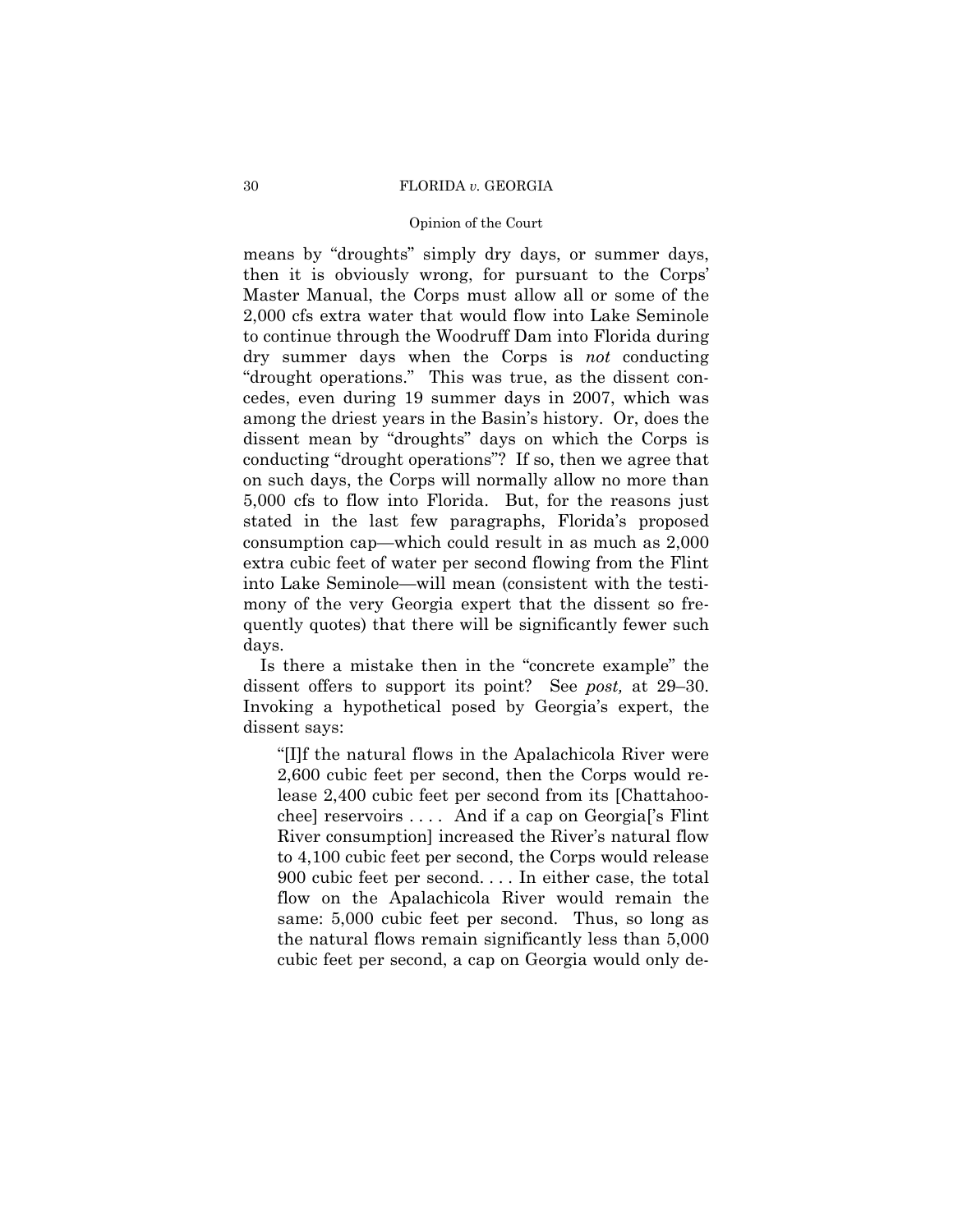crease the amount of water that the Corps releases from storage; it would not increase the overall amount of water flowing into the Apalachicola River." *Id.,* at 29–30 (citing Bedient ¶¶45–47).

If, however, a consumption cap causes 1,500 cfs extra water (from the Flint) to flow into Lake Seminole (as we assume Florida's proposed cap would), under the dissent's example, the Corps will *reduce* (or "offset") the amount of water it releases from its upstream Chattahoochee dams from 2,400 cfs to 900 cfs. That is because 2,400 cfs minus 900 cfs is 1,500 cfs. What happens to that 1,500 cfs extra water?

When the Corps is in drought operations, the answer according to the Master Manual is that the Corps must store that water in its upstream Chattahoochee reservoirs. And with that 1,500 cfs extra water each day, the water levels in those reservoirs will rise (or, at a minimum, deplete less rapidly) and allow the Corps to resume "nondrought operations" more quickly. The United States repeats precisely this point—namely, when more water flows into Lake Seminole, it benefits Florida by "quickening the [Corps'] resumption of normal [*i.e., "*nondrought"] operations." Brief for United States as *Amicus Curiae* 28 (Aug. 7, 2017). (That extra water also means that there will be more days when 5,000 cfs, rather than 4,500 cfs, flows from Lake Seminole into the Apalachicola River). And it means, as no one denies, that on days when the Corps conducts "nondrought operations" (which, as Georgia's own expert report shows, occur even during dry summer months), more water will reach Florida when Florida needs it.

 fall months when streamflow was at its lowest'"? *Post,* at What about the dissent's point that Georgia's expert, Dr. Bedient, said that the extra 2,000 cfs would mean more water for Florida "only 19 days 'during the summer and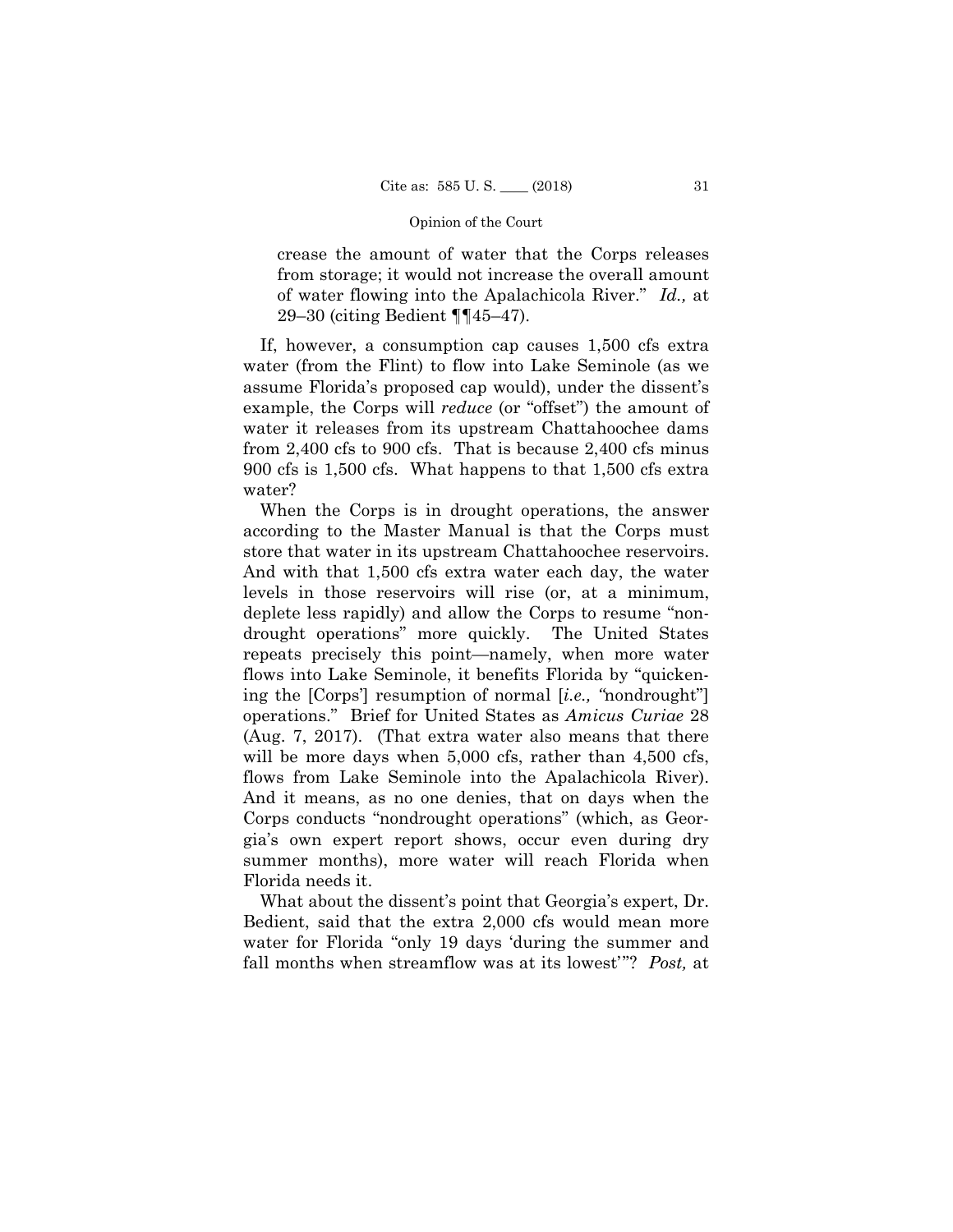### Opinion of the Court

 30. Dr. Bediant's exact words, as the dissent points out, were that in "'dry years  $(e.g., 2007 \text{ and } 2011), \ldots$  even significant changes in Georgia's consumptive use would lead to virtually no change in state-line flows during the low-flow months (*e.g.*, June, July, August, September).'" Bedient ¶¶48–53.

record evidence with which other record evidence conflicts.  some of these days are in the summer. *Ibid*. Our own parties entered into the record at Joint Exh. 128, indicates through into Florida. However, without explicit findings, it At this point, in our view, the dissent has pointed to It seems from record evidence, from the statements of the United States, from geological data, and from laws of mechanics, that 2,000 cfs extra water flowing into Lake Seminole when, in the dissent's words, "drought operations were not in effect" would have to mean more water in Florida. *Post*, at 30. And the dissent does not dispute that check of the record reinforces the point. In particular, data from the U. S. Geological Survey's website, which the that between May 2016 and August 2016, streamflow into the Apalachicola River was above 6,000 cfs each day with the exception of two days: August 30, 2016 and August 31, 2016. Nothing in the record suggests that the Corps was in drought operations during these days, and so it appears that under these conditions, any additional streamflow resulting from a cap on Georgia's Flint River consumption would pass is neither possible nor prudent for us in the first instance to read through this voluminous record and discover who is right on this matter of how much extra water there will be, when, and how much Florida would benefit from the extra water that there might be. That is why we are sending this case back for more findings.

Finally, while the dissent suggests that "[i]t is incredibly odd to conclude that a Special Master's merits determination is 'premature' after a full trial," *post*, at 17, this Court has repeatedly concluded that remand is "appropriate" to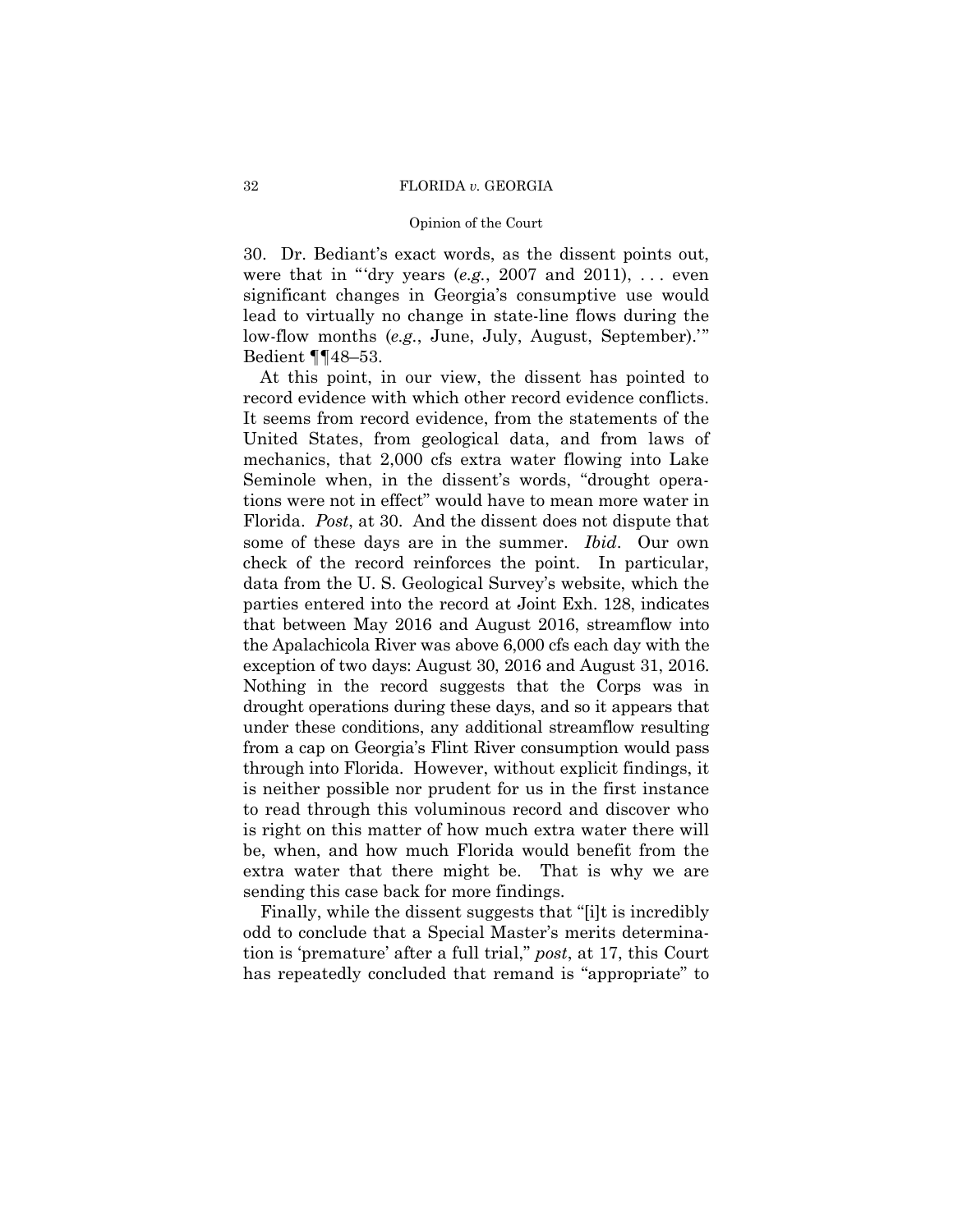resolve certain issues in an equitable apportionment case even where, as here, there has already been a "lengthy trial at which both States presented extensive evidence." *Colorado II,* 467 U. S., at 313; see also *Wyoming* v. *Colorado*, 259 U. S., at 456–457 (explaining that "the evidence was taken" over the course of two years and presented to the Court two years later and that "[t]he case has been argued at bar three times" including because of the "importance of some of the questions involved"). Moreover, we note that adequate factfinding is especially important where, as here, no interstate compact guides our inquiry or sets forth a congressionally ratified water allocation formula. When such a compact exists, as it often does, our effort is relatively simple and focuses upon "declar[ing] rights under the Compact and enforc[ing] its terms." *Kansas* v. *Nebraska*, 574 U. S., at \_\_\_ (slip op., at 8) (citing *Texas* v. *New Mexico*, 462 U. S., at 567); *id*., at 567–568 ("If there is a compact, it is a law of the United States, and our first and last order of business is interpreting the compact"). Here, no compact guides our inquiry and it would appear to be important that we approach this complex controversy with the care and thoroughness that our precedent requires.

E

Our final question is this: Would the amount of extra water that reaches the Apalachicola significantly redress the economic and ecological harm that Florida has suffered? There is evidence indicating that the answer to the question is in the affirmative. See, *e.g.,* Allan ¶3d, 26, 67 ("Even relatively modest increases in flows—on the order of 300 to 500 cfs during key periods of the year—could reduce harm to the [Apalachicola Region's] ecosystem and halt the cycle that is leading to irreversible harm" while "[g]reater increases could make even more dramatic improvements"); Updated PFDT of Patricia Glibert ¶¶5, 28–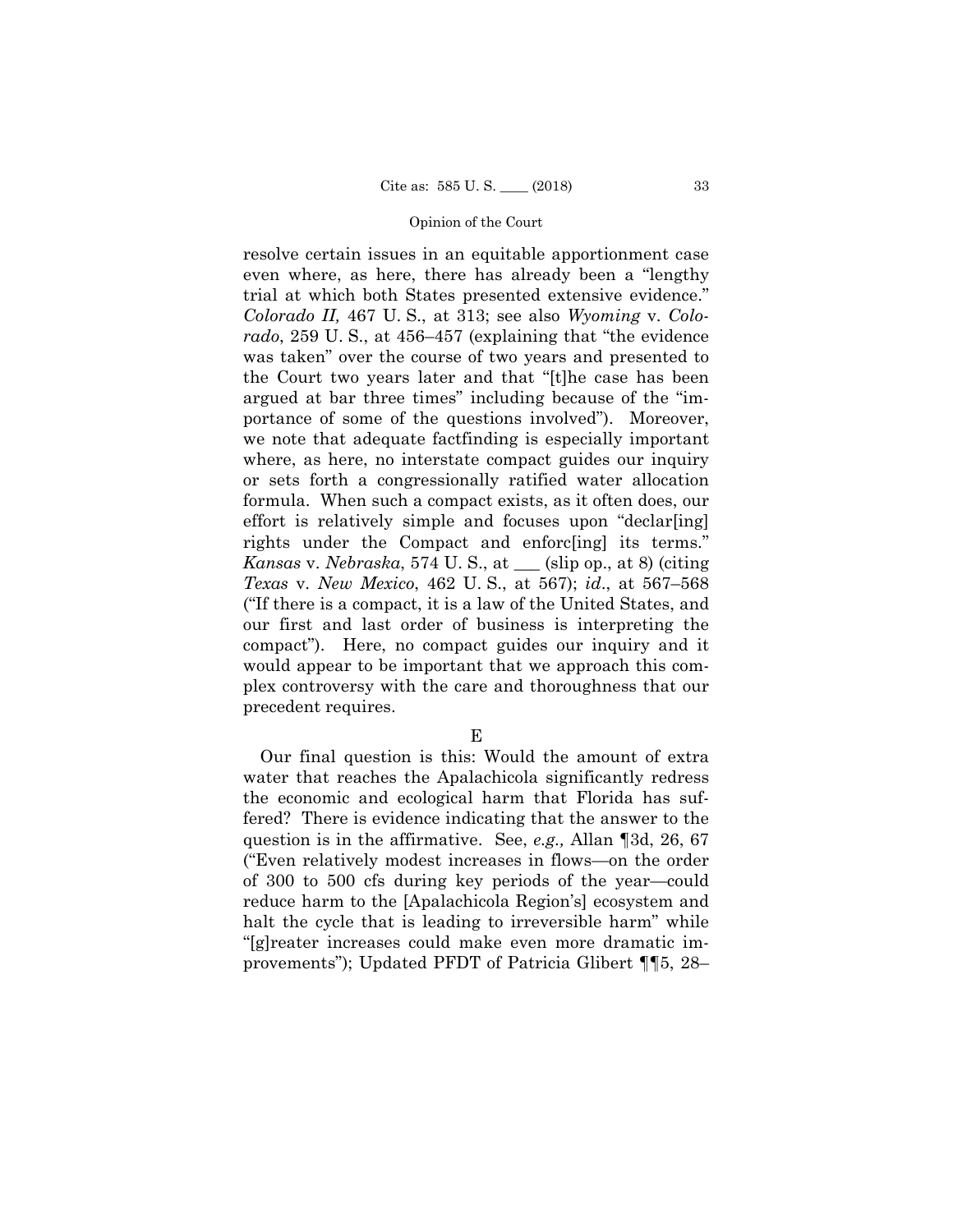## 34 FLORIDA *v.* GEORGIA

## Opinion of the Court

32, 58–60, and Table 1, Figs. 10, 19b; *supra*, at 21–22 (citing record evidence of benefits); see also 10 Tr. 2629:7– 15 (Kondolf) (detailing benefits of increasing streamflow from 5,000 to 7,000 cfs); 3 *id*., at 591:6–593:4, 596:17– 598:1 (Allan). But the Master's Report does not explicitly answer this question. We consequently must remand the case to find the answer to this question (and others).

\* \* \*

In sum, in respect to the evidentiary questions at issue, the Master assumed that: (1) Florida has likely suffered harm as a result of decreased water flow into the Apalachicola River; (2) Florida has made some showing that Georgia, contrary to equitable principles, has taken too much water from the Flint River; and (3) Georgia's inequitable use of the water may have injured Florida, but more findings are needed. And in light of the Master's assumptions, we conclude that: (4) an equity-based cap on Georgia's use of the Flint River would likely lead to a material increase in streamflow from the Flint River into Florida's Apalachicola River; and (5) the amount of extra water that reaches the Apalachicola may significantly redress the economic and ecological harm that Florida has suffered. Further findings, however, are needed on all of these evidentiary issues on remand.

We add the following: The United States has made clear that the Corps will work to accommodate any determinations or obligations the Court sets forth if a final decree equitably apportioning the Basin's waters proves justified in this case. It states in its brief here that if a decree results "in more water flowing to Florida . . . under existing Corps protocols, then the Corps would likely not need to change its operations." Brief for United States as *Amicus Curiae* 28 (Aug. 7, 2017). It has added that, in any event, a decree "would necessarily form part of the constellation of laws to be considered by the Corps when deciding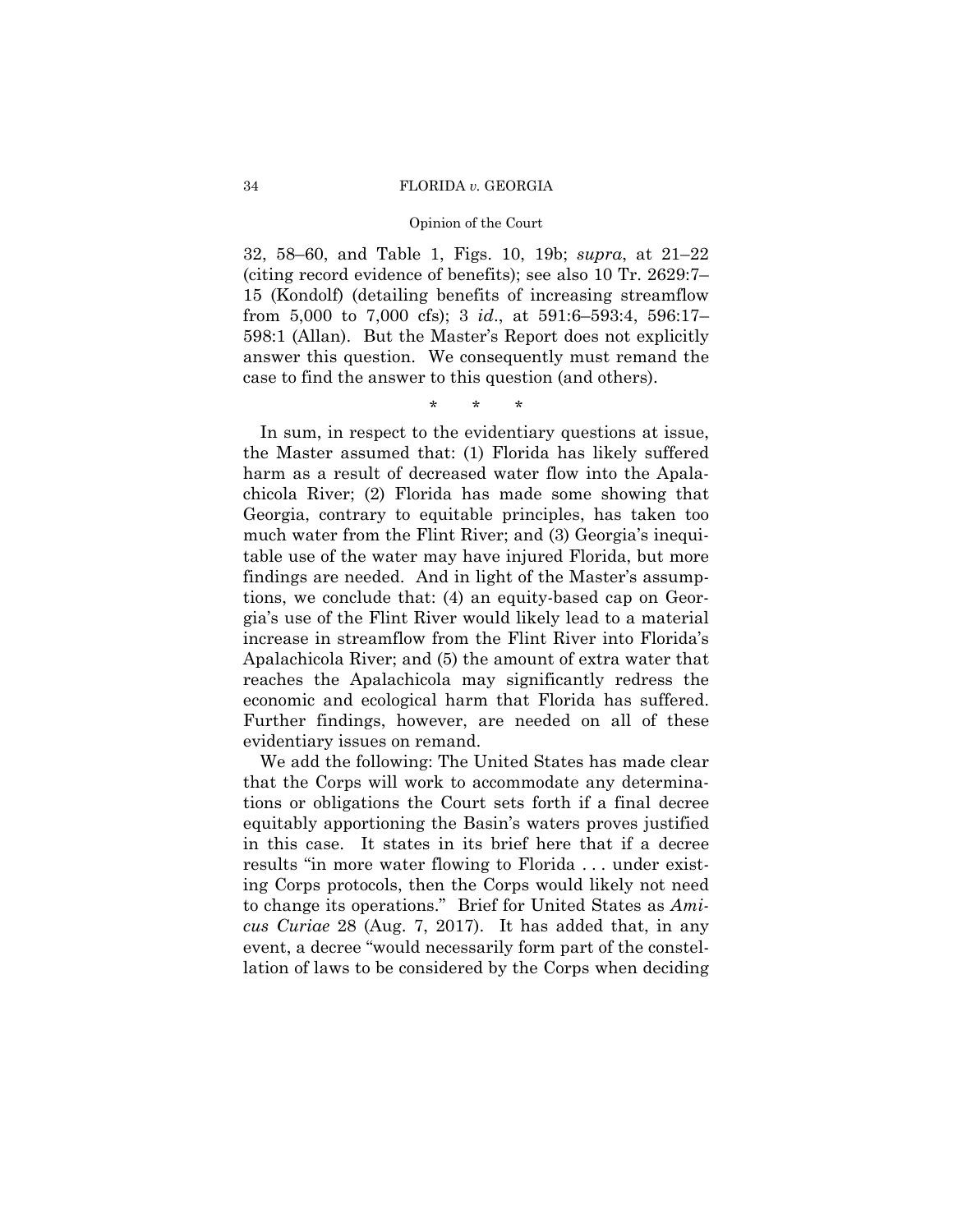5 U. S. C. §706(2). how best to operate the federal projects." *Id.,* at 32. And in issuing its revised Master Manual, the Corps stated that it would "review any final decision from the U. S. Supreme Court and consider any operational adjustments that are appropriate in light of that decision, including modifications to the then-existing [Master Manual], if applicable." Record of Decision 18. The United States has "continually asserted its preparedness to implement, in accordance with federal law, any [agreed-upon] comprehensive water allocation formula." *Id.,* at 4; see also Joint Exh. 124, at 6–35. And, of course, the Administrative Procedure Act requires the Corps to make decisions that are reasonable, *i.e*., not "arbitrary, capricious, an abuse of discretion" or "in excess of [the Corps'] statutory jurisdiction."

 We recognize that the Corps must take account of a variety of circumstances and statutory obligations when it allocates water. New circumstances may require the Corps to revise its Master Manual or devote more water from the Chattahoochee River to other uses. But, given the considerations we have set forth, we cannot agree with the Special Master that the Corps' "inheren[t] discretio[n]" renders effective relief impermissibly "uncertain" or that meaningful relief is otherwise precluded. Report 56, n. 38. We cannot now say that Florida has "merely some technical right" without "a corresponding benefit," *Kansas I,*  206 U. S., at 109, or that an effort to shape a decree will prove "a vain thing." *Foster*, 146 U. S., at 101. Ordinarily "[u]ncertainties about the future" do not "provide a basis for declining to fashion a decree." See *Idaho II*, 462 U. S., at 1026. And in this case, the record leads us to believe that, if necessary and with the help of the United States, the Special Master, and the parties, we should be able to fashion one.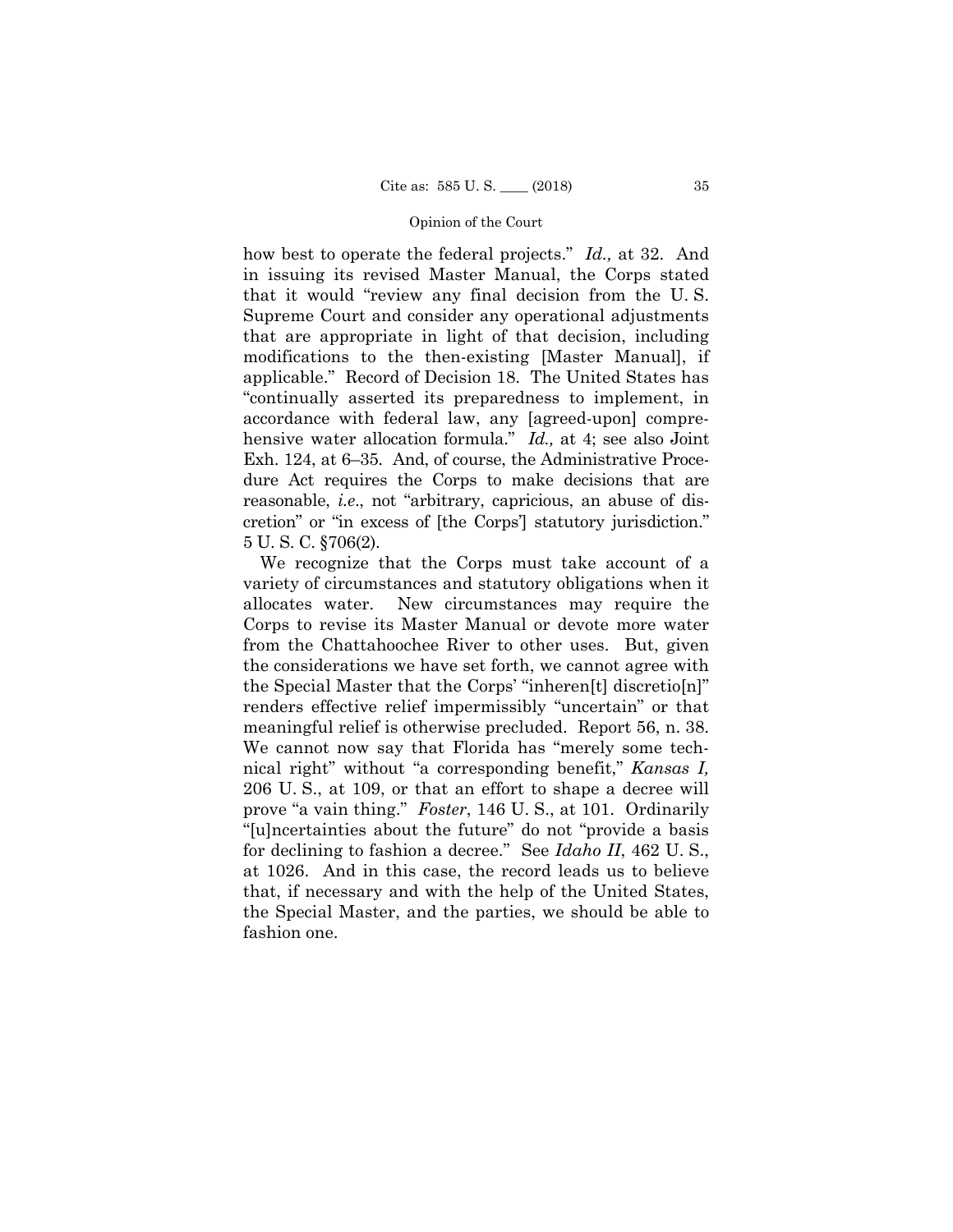V

We keep in mind what our prior decisions make clear: "'The difficulties of drafting and enforcing a decree'" do not necessarily provide a convincing "'justification for us to refuse to perform the important function entrusted to us by the Constitution.'" *Idaho I,* 444 U. S., at 390, n. 7 (quoting *Nebraska* v. *Wyoming*, 325 U. S., at 616); see also *Idaho II*, *supra*, at 1027 ("Although the computation is complicated and somewhat technical, that fact does not prevent the issuance of an equitable decree"). For this reason and the others we have discussed, we agree with Florida that it has made a legally sufficient showing as to the possibility of fashioning an effective remedial decree.

 result." *Colorado I*, 459 U. S., at 187. In assessing whether We repeat, however, that Florida will be entitled to a decree only if it is shown that "the benefits of the [apportionment] substantially outweigh the harm that might that showing has been made, the Master may find it necessary to address in the first instance many of the evidentiary and legal questions the answers to which we have here assumed or found plausible enough to allow us to resolve the threshold remedial question. In order to determine whether Florida can eventually prove its right to cap Georgia's use of Flint River waters, it may find it necessary for the Special Master to make more specific factual findings and definitive recommendations regarding such questions as: To what extent does Georgia take too much water from the Flint River? To what extent has Florida sustained injuries as a result? To what extent would a cap on Georgia's water consumption increase the amount of water that flows from the Flint River into Lake Seminole? To what extent (under the Corps' revised Master Manual or under reasonable modifications that could be made to that Manual) would additional water resulting from a cap on Georgia's water consumption result in additional streamflow in the Apalachicola River? To what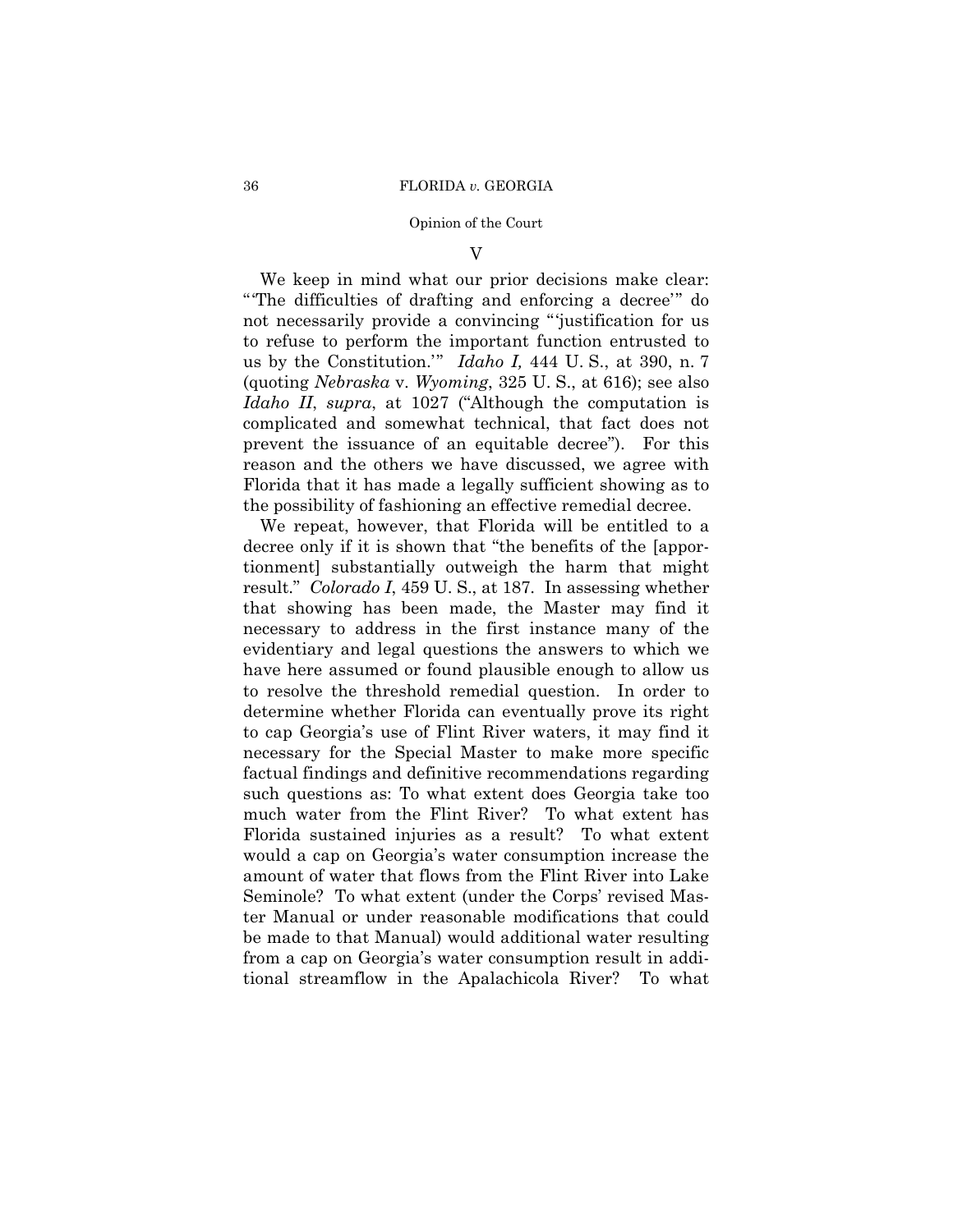extent would that additional streamflow into the Apalachicola River ameliorate Florida's injuries? The Special Master may make other factual findings he believes necessary and hold hearings (or take additional evidence) as he believes necessary. Cf. *Colorado I*, 459 U. S., at 190, n. 14.

Consistent with the principles that guide our inquiry in this context, answers need not be "mathematically precise or based on definite present and future conditions." *Id.,* at 1026. Approximation and reasonable estimates may prove "necessary to protect the equitable rights of a State." *Ibid.*  And the answers may change over time. Cf. *New Jersey* v. *New York*, 347 U. S. 995, 996–1005 (1954); *New Jersey* v. *New York*, 283 U. S., at 344–346. Flexibility and approximation are often the keys to success in our efforts to resolve water disputes between sovereign States that neither Congress "nor the legislature of either State" has been able to resolve. *Virginia* v*. West Virginia,* 220 U. S., at 27.

We consequently do not dismiss this case. Rather, we remand the case to the Special Master for further proceedings consistent with this opinion.

*It is so ordered.*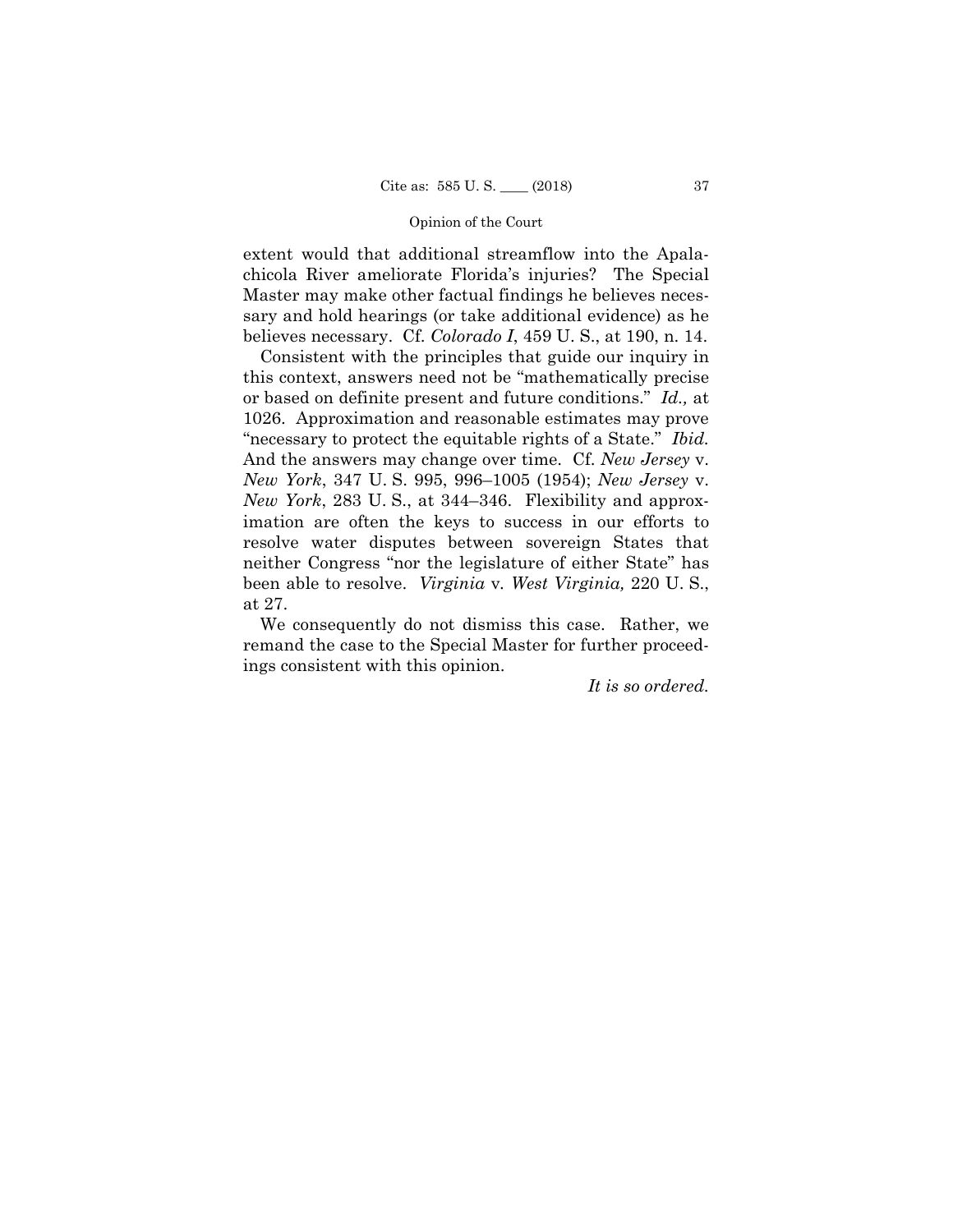APPENDIX  $\frac{84}{1}$  $83<sup>°</sup>$  $86^\circ$  $85^\circ$  $35$ GEORGIA <sub>SC</sub> Buford<br>Dam  $34<sup>°</sup>$ Atlanta  $33<sup>c</sup>$ West Point<br>Dam  $\overline{\mathbb{R}}$  $32$ Riv Walter F. George<br>/ Dam George W.<br>Andrews<br>Dam  $\frac{\text{ALA}}{\text{FLA}}$ Loke  $31$  $\begin{array}{c}\n - -\frac{1}{\text{Jim}} \\
\text{Woodruff} \\
\text{Dam}\n \end{array}$  $\mbox{GEOR} \mbox{GIA}$ FLORIDA Tallahassee  $30$ lachi<br>Bay  $\frac{50}{50}$  MILES **GULF OF MEXICO** 29 L.<br>Base from U.S. Geological Survey digital data, 1972.<br>Albers Equal-Area Conic projection.<br>Standard Parallels 29°30° and 45°30″, central meridian -83°00″

Appendix to opinion of the Court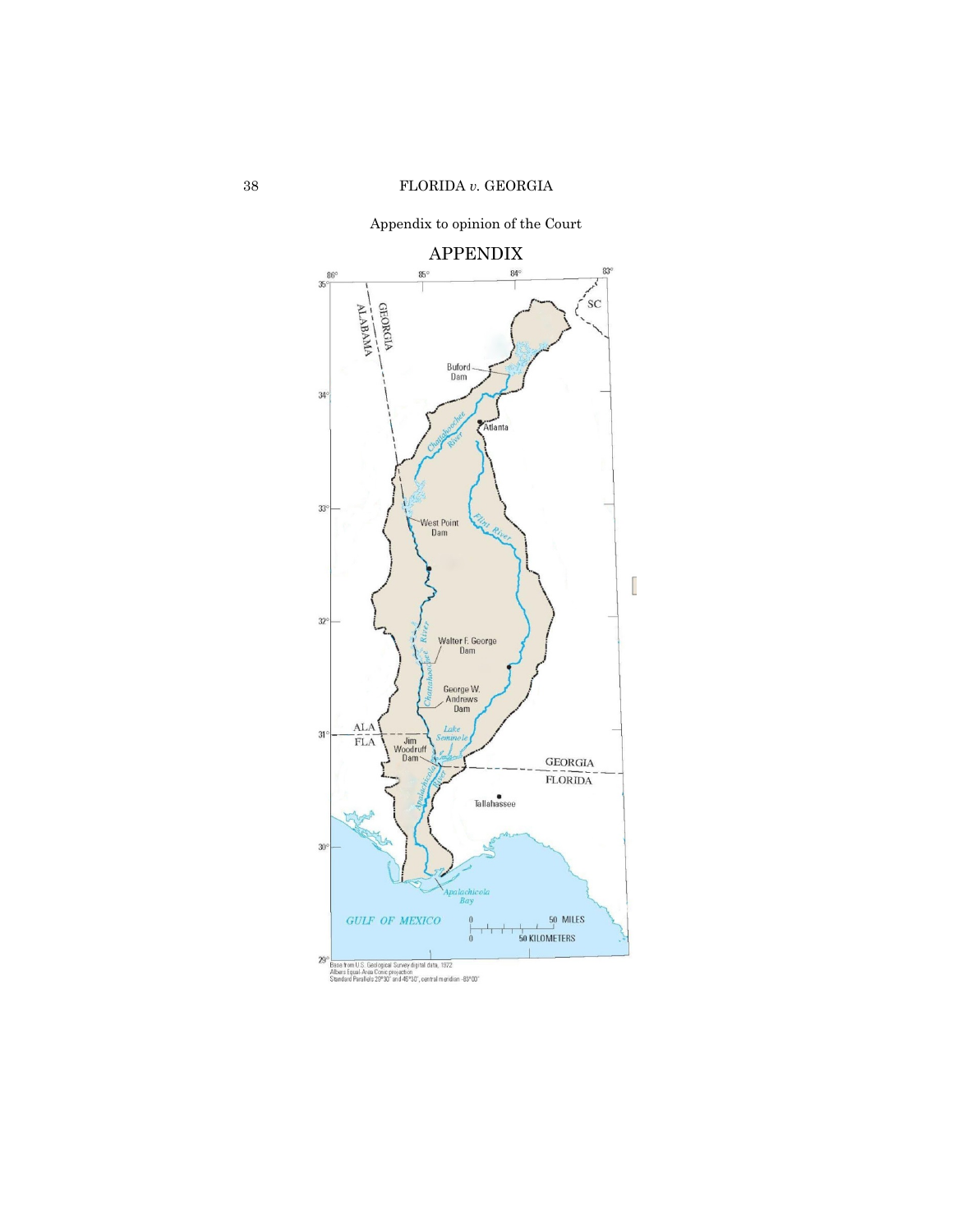## $\frac{1}{2}$  ,  $\frac{1}{2}$  ,  $\frac{1}{2}$  ,  $\frac{1}{2}$  ,  $\frac{1}{2}$  ,  $\frac{1}{2}$  ,  $\frac{1}{2}$ **SUPREME COURT OF THE UNITED STATES**

## $\frac{1}{2}$  ,  $\frac{1}{2}$  ,  $\frac{1}{2}$  ,  $\frac{1}{2}$  ,  $\frac{1}{2}$  ,  $\frac{1}{2}$ No. 142, Orig.

# STATE OF FLORIDA, PLAINTIFF *v.* STATE OF GEORGIA

# ON EXCEPTIONS TO REPORT OF SPECIAL MASTER

## [June 27, 2018]

JUSTICE THOMAS, with whom JUSTICE ALITO, JUSTICE KAGAN, and JUSTICE GORSUCH join, dissenting.

Florida asks this Court to cap Georgia's use of water in the Apalachicola-Chattahoochee-Flint River Basin (Basin). Florida claims that such a cap would allow additional water to flow into the Apalachicola River and Bay, which would benefit Florida by alleviating certain ecological harms. To prevail under our precedents, Florida must present clear and convincing evidence that its proposed cap will benefit Florida more than it harms Georgia. See *Colorado* v. *New Mexico*, 459 U. S. 176, 187 (1982) (*Colorado I*). The Special Master applied this balance-of-harms standard and, after presiding over a 1-month trial involving 40 witnesses and more than 2,000 exhibits, found that Florida had not met its burden. Because that finding is well supported by the evidence, I would have overruled Florida's objections to the Special Master's Report (Report) and denied Florida's request for relief. I respectfully dissent.

I

The Court's recitation of the facts focuses on the geography of the relevant rivers and the failed compact negotiations between Florida and Georgia, but does not provide any details about the respective interests of Florida and Georgia or the extensive operations of the United States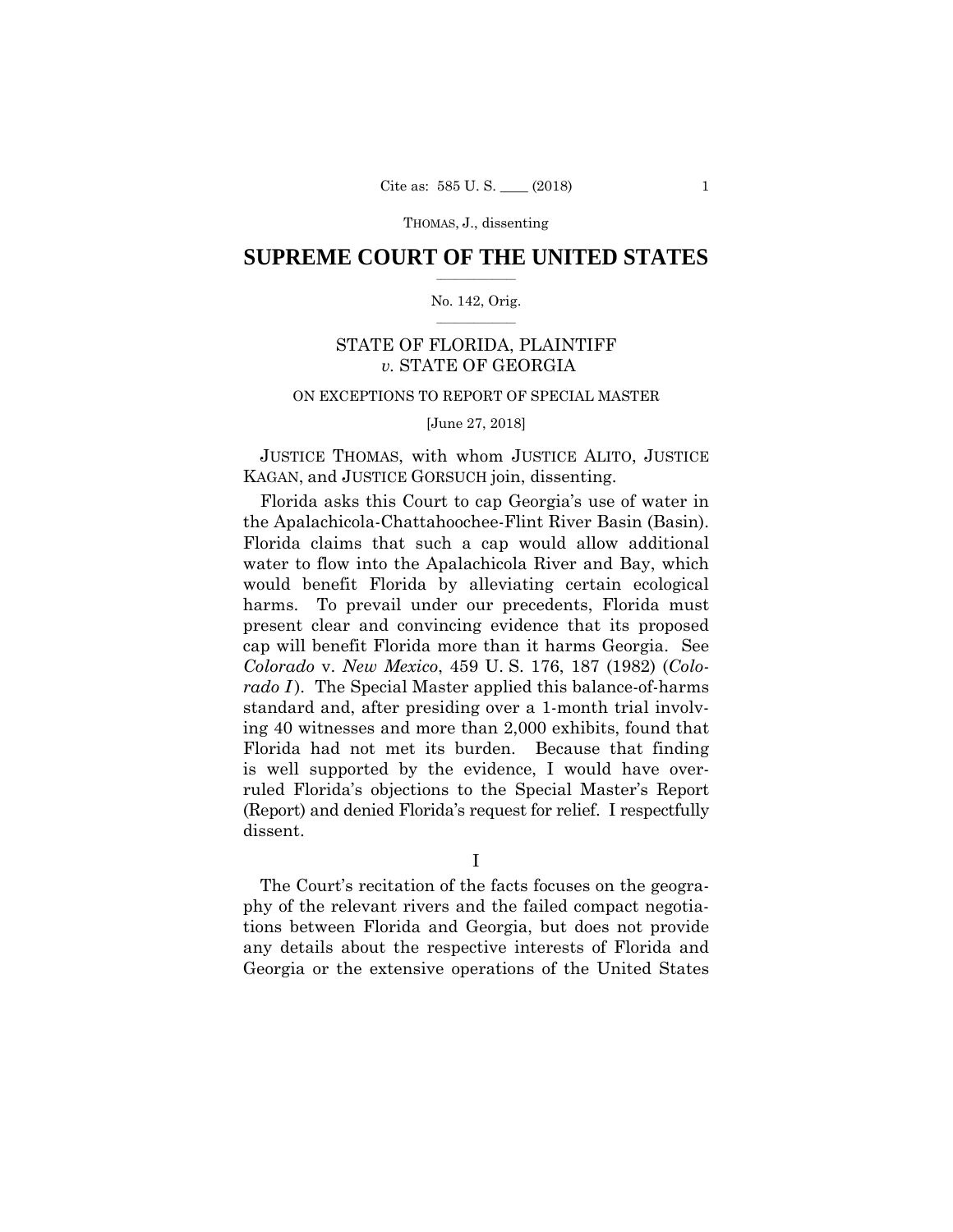Army Corps of Engineers (Corps). See *ante,* at 2–5. Because these missing details are crucial to determining whether equitable relief is warranted, I will supply them.

# A

This case concerns Georgia's use of water in the Basin. Spanning Georgia, Alabama, and Florida, the Basin consists of three rivers—the Chattahoochee, the Flint, and the Apalachicola. The Chattahoochee River starts in northern Georgia, just north of Atlanta, and flows southwest along the Alabama-Georgia border until it reaches Florida. The Flint River starts east of the Chattahoochee, just south of Atlanta, and flows south until it reaches Florida. The Chattahoochee and Flint Rivers meet at the border of Florida, forming Lake Seminole. From Lake Seminole, the Apalachicola River flows south through the Florida panhandle and into the Gulf of Mexico at Apalachicola Bay.

Both Georgia and Florida depend on Basin water. The Chattahoochee River supplies most of the water for metropolitan Atlanta. And the Flint River supplies most of the water for southern Georgia's large agricultural industry. In Florida, the Apalachicola River sustains a unique ecosystem that is home to a number of species, including mussels, sturgeon, and tupelo trees. Flows from the Apalachicola River (or River) also support the Apalachicola Bay (or Bay) ecosystem—one of the most productive estuaries in the Northern Hemisphere. The Apalachicola Bay's low-salinity and high-nutrient waters make it an extraordinarily productive habitat for oysters and other sea life.

Although both Georgia and Florida depend on the Basin, the Florida portion of the Basin is significantly less populated and productive. The Georgia portion has a population of more than 5 million and accounts for around \$283 billion in gross regional product per year. Direct Testimony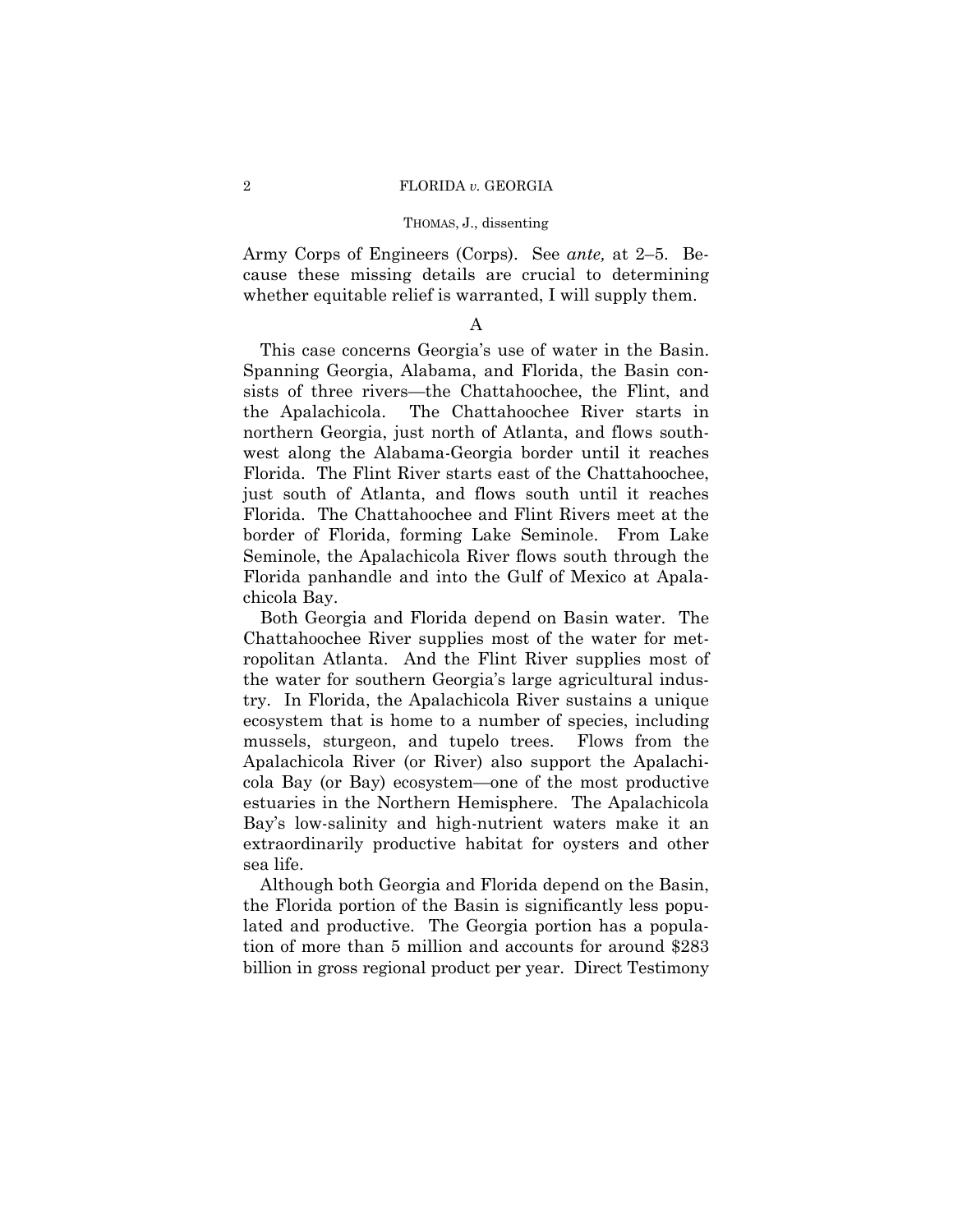per year. *Id.,* at 17*.* In relative terms, Georgia accounts of Robert Stavins 2, 16 (Stavins). The Florida portion, by contrast, has a population of fewer than 100,000 people and generates around \$2 billion in gross regional product for 98% of the population and 99% of the economic production. *Ibid*.

B

Florida and Georgia are not the only stakeholders in the Basin. The United States, through the Corps, operates five dams and four reservoirs on the Chattahoochee River. Only the three northernmost dams can store significant amounts of water. The two dams that are farthest south on the Chattahoochee—the George W. Andrews Dam and the Jim Woodruff Dam—cannot store an appreciable amount of water. The Corps does not operate any dams on the Flint River, which flows unimpeded until it reaches the Jim Woodruff Dam at Lake Seminole.

The Corps operates its dams as a unit. It must do so in a way that achieves its congressionally authorized purposes, such as facilitating navigation, generating hydroelectric power, protecting the national defense, promoting recreation, maintaining the commercial value of riparian lands, and protecting the water supply for the surrounding metropolitan Atlanta area. See H. R. Doc. No. 342, 76th Cong., 1st Sess., 77 (1939); River and Harbor Act of 1945, 59 Stat. 17; *In re MDL-1824 Tri-State Water Rights Litigation*, 644 F. 3d 1160, 1167 (CA11 2011). The Corps also must ensure compliance with other federal laws, including laws governing the conservation of fish and wildlife, the quality of water, and the protection of threatened and endangered species. See, *e.g.*, Endangered Species Act of 1973, 16 U. S. C. §1531 *et seq.*; Flood Control Act of 1944, 33 U. S. C. §701 *et seq.*; Water Supply Act of 1958, 43 U. S. C. §390b.

Given these numerous demands, the Corps has long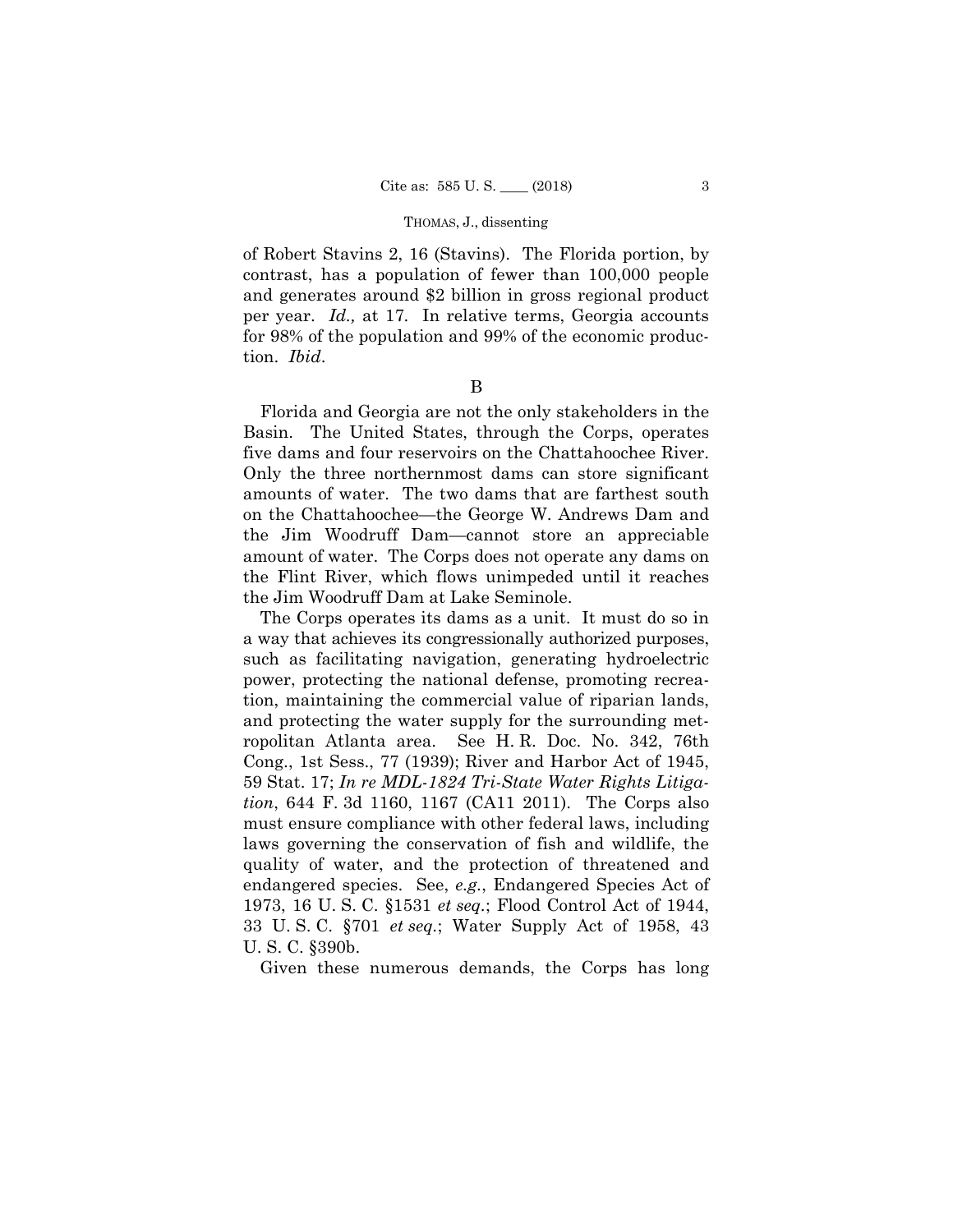## 4 FLORIDA *v.* GEORGIA

## THOMAS, J., dissenting

relied on water-control manuals to guide its operations of the dams. The current manual dictates the minimum amount of water that the Corps must provide to the Apalachicola River under various conditions. Three variables affect that minimum amount of water: the time of year, the amount of water in the Corps' storage reservoirs, and the amount of additional water entering the Basin.

 The manual is very complex, spanning 1,190 pages, but only a few provisions are relevant here. The manual provides that, as a general rule, most additional water that enters the Basin will pass through to Florida via the Apalachicola River. But, in certain circumstances, the Corps will artificially increase or decrease the amount of water that passes through to ensure that 5,000 cubic feet per second flows into the Apalachicola River. For example, if the natural streamflow entering the Basin (Basin inflow) is less than 5,000 cubic feet per second, then the Corps will artificially augment the flow by releasing additional water from its reservoirs. Or, if the amount of water in the Corps' reservoirs falls below a certain amount, the Corps will trigger what it calls "drought operations." During drought operations, no matter how much water is entering the Basin, the Corps will generally release only 5,000 cubic feet per second into the Apalachicola River until its reservoirs are completely replenished.1

The Corps' current manual reflects many lessons that it has learned over the past decade. In March 2006, for example, the Corps created an interim operating plan, which set high flow requirements to protect endangered

<sup>&</sup>lt;sup>1</sup>If the amount of water in the Corps' reservoirs falls to critically low levels, then the Corps will release only 4,500 cubic feet per second into the Apalachicola River. These extreme drought operations have not been triggered in recent droughts. See Direct Testimony of Phillip Bedient 14 (Bedient). (showing that flows remained around 5,000 cubic feet per second during the 2011 and 2012 droughts).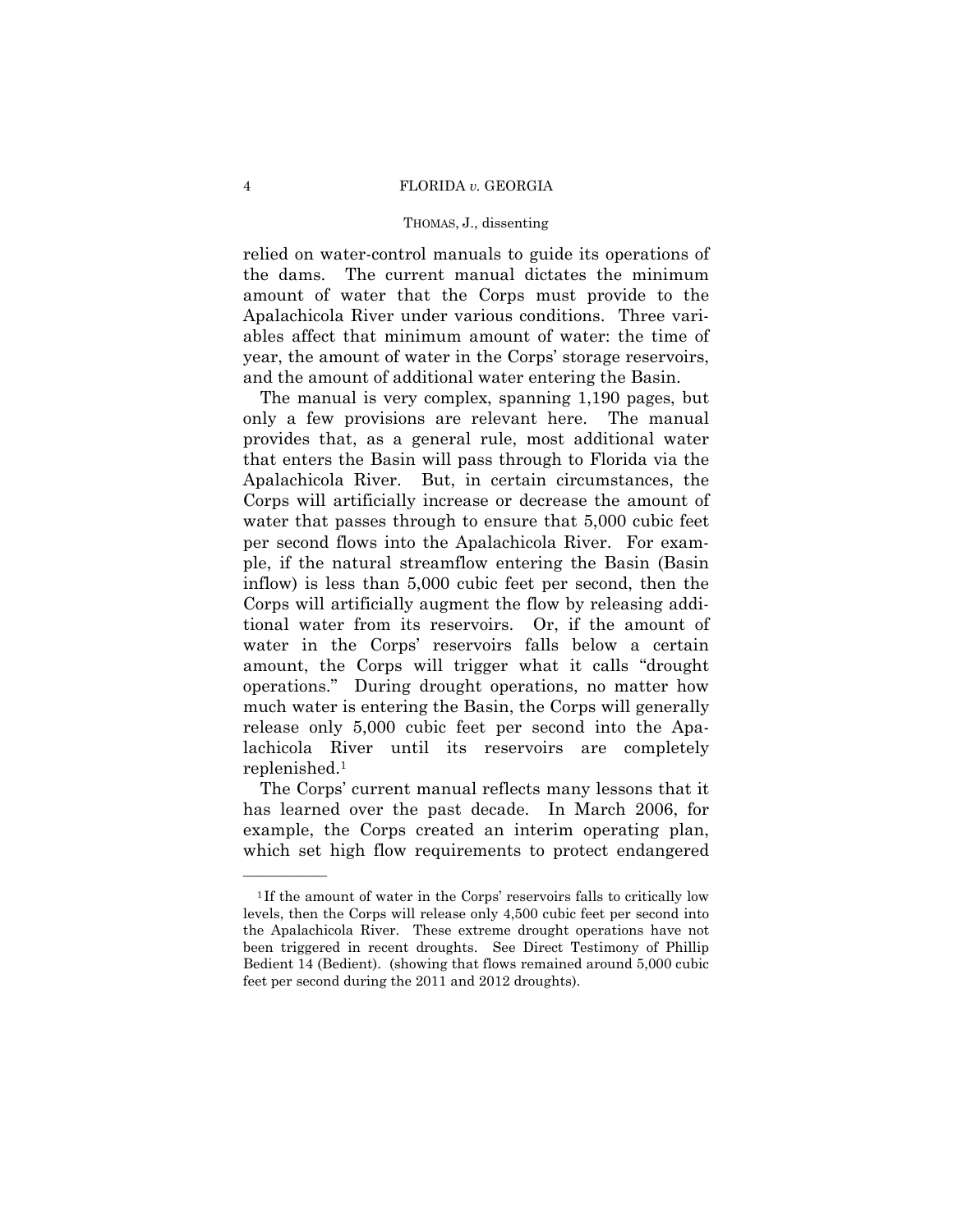species in the Apalachicola River. Direct Testimony of Wei Zeng  $44-45$  (Zeng). But those high flow requirements prevented the Corps from saving enough water during droughts to refill its reservoirs, putting all its other projects at risk. *Id.,* at 45. So the Corps switched to more storage-friendly rules. *Id.,* at 45–46. In December 2006, the Corps modified its operating plan to require a portion of the water entering the Basin to be devoted to refilling the Corps' reservoirs. *Id.,* at 46. When this modification proved insufficient, the Corps created special rules for droughts, which saved even more water by decreasing the minimum flow into the Apalachicola River. *Id.,* at 46–47. Later, the Corps altered its operations to save still more water, by increasing the amount it could dedicate to refilling its reservoirs during nondroughts and lowering the threshold for triggering the special drought rules. *Id.,* at 47; Brief for United States as *Amicus Curiae* 11 (Brief for United States). The Corps' current manual is a product of this decade of trial and error.

The current manual also reflects decades of litigation. The Corps' first manual went into effect in 1958, and the Corps did not propose a new one until 1989. As soon as it did, Alabama sued. Florida, Georgia, and other stakeholders eventually sued as well. For its part, Florida alleged that the Corps' operations under the proposed manual and subsequent interim operating plans violated the Endangered Species Act by injuring mussels and sturgeon, as well as noncovered species like oysters and tupelo trees.2 The various lawsuits were eventually consolidated in the Middle District of Florida. Twenty years after Alabama first sued, the District Court ruled for

 River. Zeng 46–47. 2The U. S. Fish and Wildlife Service did not agree. It concluded that the minimum flows in the proposed manual and interim operating plans were sufficient to protect endangered species in the Apalachicola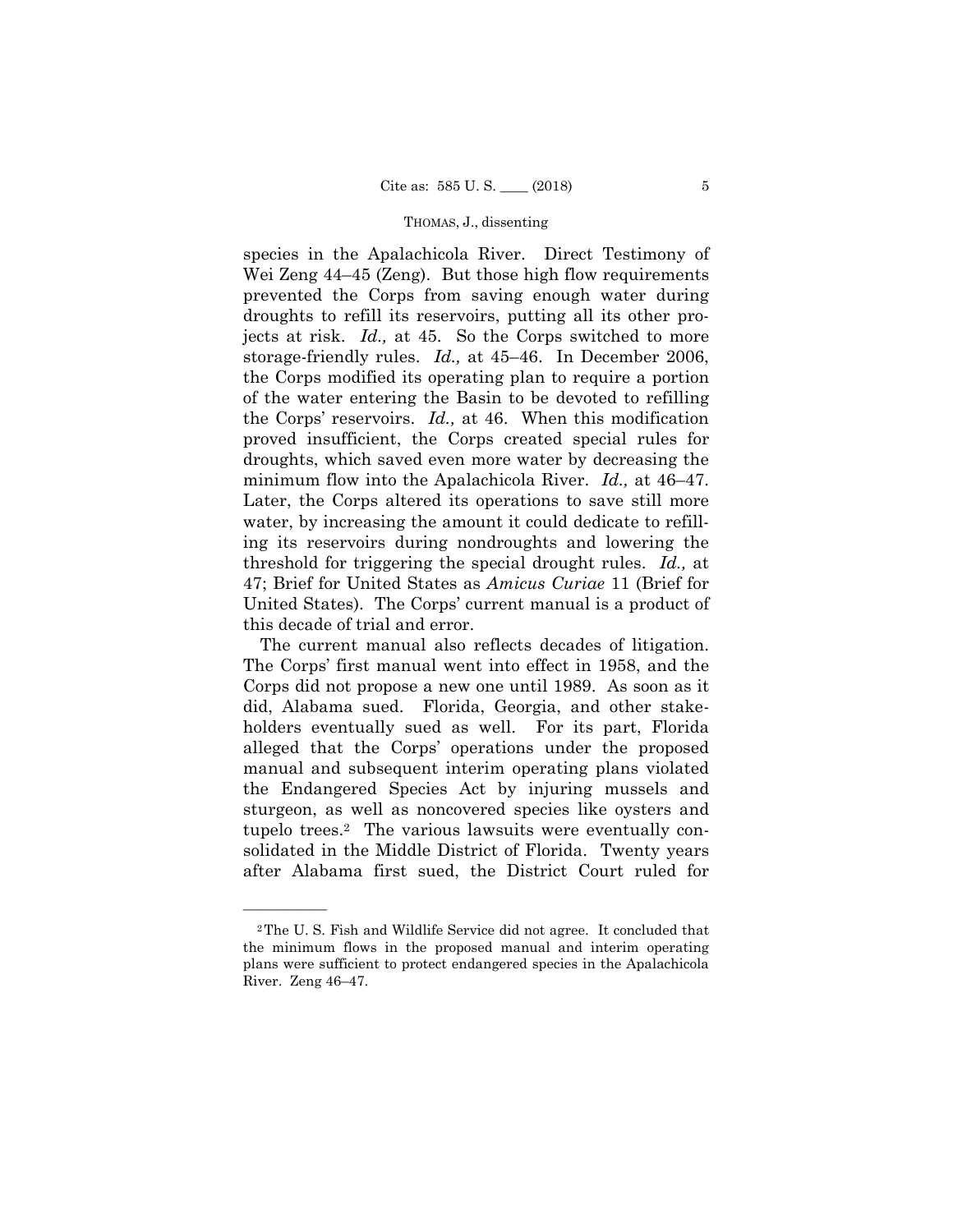Alabama but against Florida. The United States Court of Appeals for the Eleventh Circuit reversed with respect to Alabama. *In re MDL-1824 Tri-State Water Rights Litigation*, 644 F. 3d, at 1192, 1205. And Florida's case became moot in 2012, once the Corps issued the immediate predecessor to its current manual.

# II A

Soon after the litigation against the Corps ended, Florida sought leave to file this lawsuit against Georgia, requesting an equitable apportionment of Basin water. This Court granted Florida leave to file its complaint in 2014. Florida's complaint alleged that Georgia was consuming more than its fair share of water in the Basin, causing economic and ecological harms to Florida. Florida sought relief only against Georgia and disclaimed seeking any "affirmative relief against the United States . . . with respect to the Corps' operation of the federally authorized dam and reservoir system." Complaint ¶15. The United States could not be joined as a party because it declined to waive its sovereign immunity.

Georgia moved to dismiss Florida's complaint for failure to join the United States as a necessary party. Florida opposed the motion, arguing that the United States was not necessary because Florida "'ha[d] no quarrel' with the Corps' operation of dams, and [its] lawsuit is not seeking to impose a 'minimum flow' regime on the Corps." Florida Brief in Opposition to Motion to Dismiss 26. Florida reiterated that it "is not seeking any relief whatsoever with respect to the operations of the dams" and is "not seeking any relief asking the Corps to control the dams or pull the levers in any specific way." Tr. of Oral Arg. on Motion to Dismiss 27. Florida conceded that "if [the Special Master] conclude[s] after a trial that caps on [Georgia's] consumption will not redress Florida's harm, then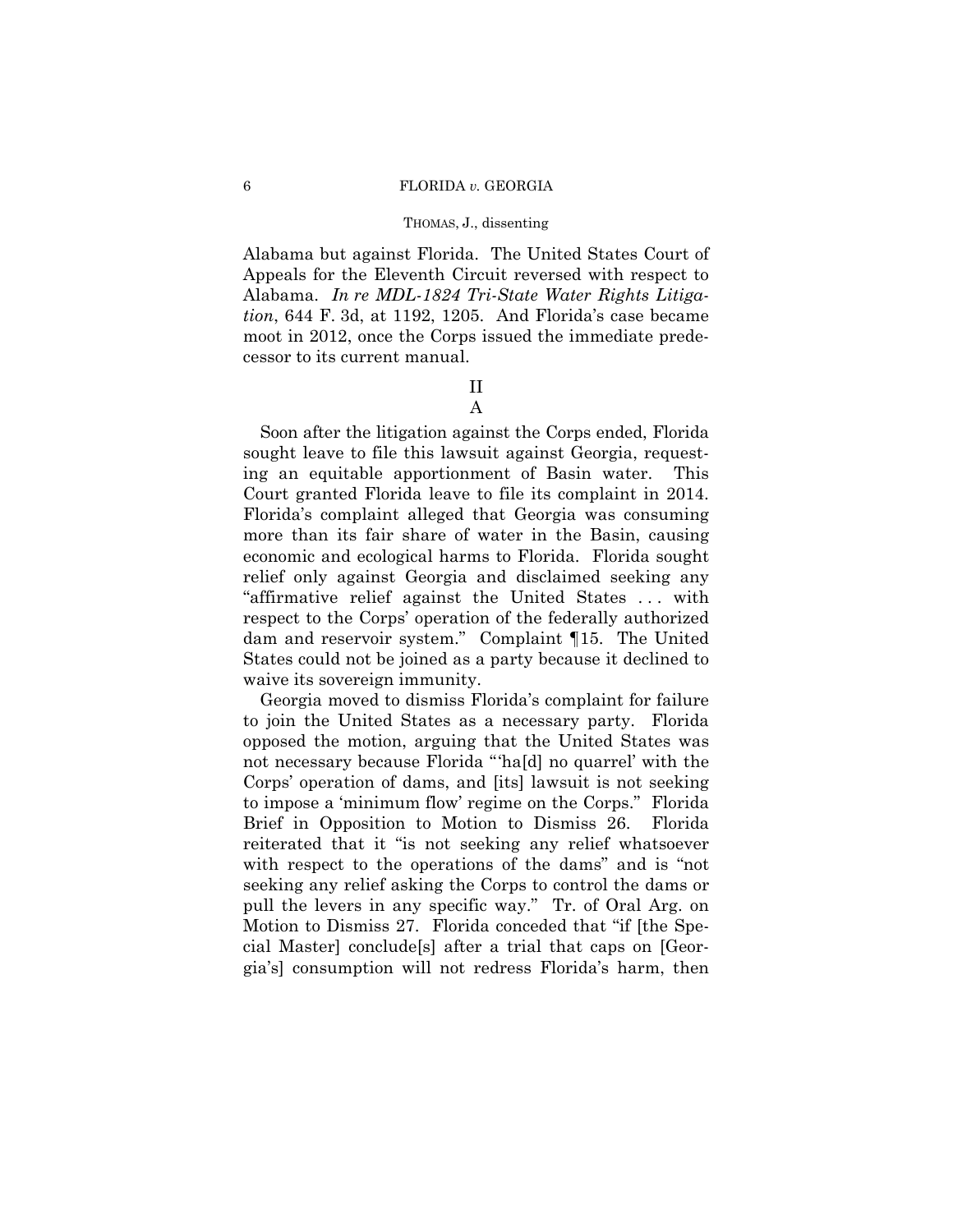Florida will not have proved its case." *Id.*, at 29.

Based on Florida's concessions, the Special Master denied Georgia's motion to dismiss. The Special Master recognized that Florida had "disclaimed any intention to seek a decree" binding the Corps in order to "sideste[p] the need to join the United States as a party." Order on Motion to Dismiss, p. 12. The Special Master warned Florida that this strategy was a "'two edged sword.'" *Id.*, at 13. "Having voluntarily narrowed its requested relief and shouldered the burden of proving that the requested relief is appropriate," the Special Master explained, "Florida's claim will live or die based on whether Florida can show that a consumption cap [on Georgia alone] is justified and will afford adequate relief." *Ibid.* 

B

 berger 58 (Hornberger). And, during drought years, Florida The parties proceeded to trial. Florida sought to cap Georgia's use of Basin water at its current levels through at least 2050. See Florida Pre-trial Brief 5; Updated Pre-Filed Direct Testimony (PFDT) of Dr. George M. Hornsought to reduce Georgia's use of Basin water by between 1,500 and 2,000 cubic feet per second. See Florida Pretrial Brief 5; Hornberger 58; Updated PFDT of David Sunding 42 (Sunding); Florida Post-Trial Brief 18.

To support its proposed caps, Florida first presented testimony about how much additional water it would receive during droughts. According to Florida's evidence, Georgia is currently using enough water during droughts to decrease streamflow on the Apalachicola River by around 4,000 cubic feet per second. See Hornberger 2. Florida proposed cutting that amount by half. One of its experts opined that, by implementing several conservation measures, Georgia could increase flows in the Apalachicola River during droughts by 1,500 to 2,000 cubic feet per second. See Sunding 3; Hornberger 4. Florida estimated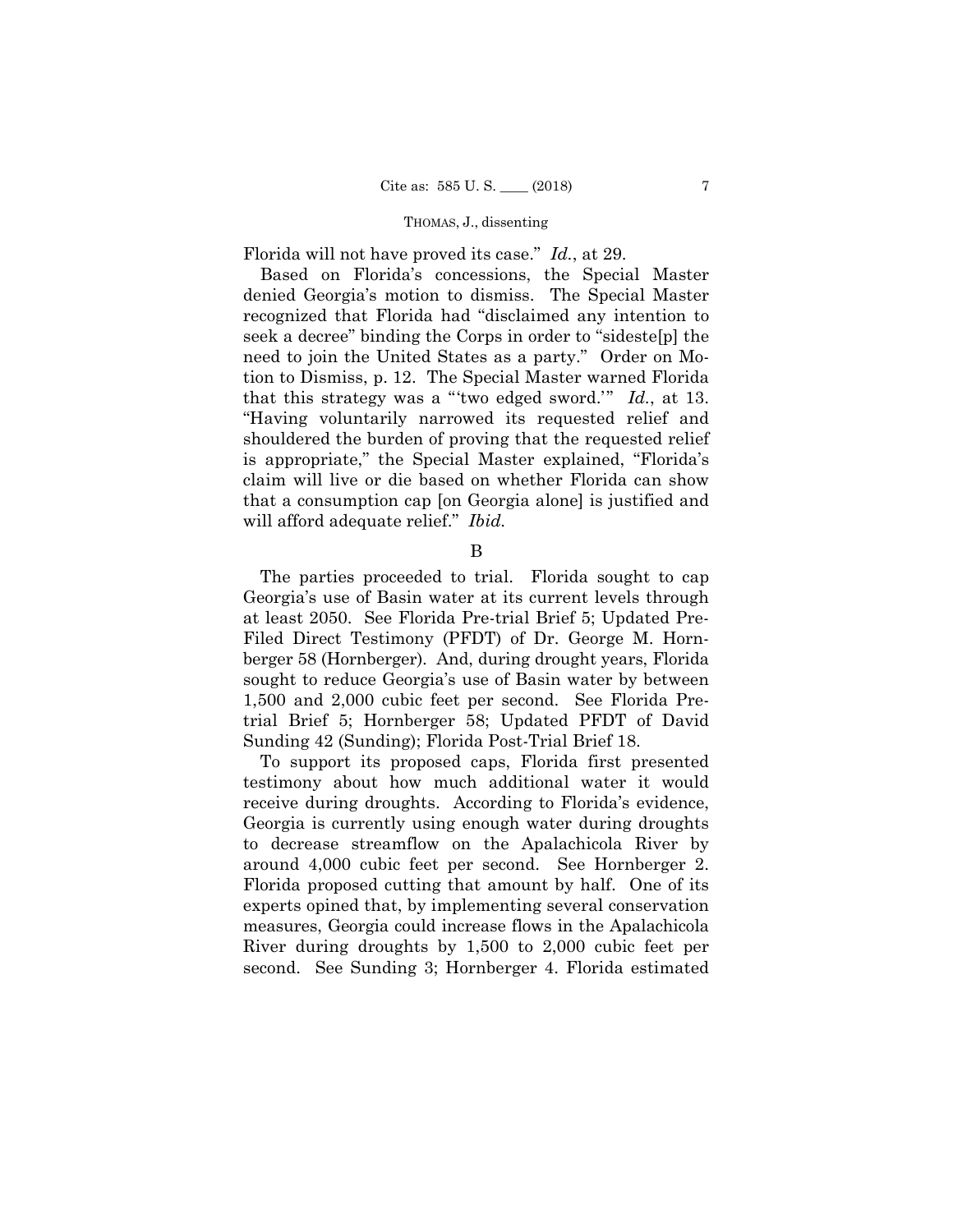that these measures would cost Georgia an additional \$35.2 million per year. Sunding 44.

Florida next presented evidence about how this additional water would benefit various species in the Apalachicola River. It argued that additional flows could benefit mussels, which need consistent flows of at least 6,000 cubic feet per second in the summer; sturgeon, which need consistent flows of at least 7,000 cubic feet per second in the summer; and tupelo trees, which need consistent flows of at least 14,100 cubic feet per second in the summer. See Updated PFDT of J. David Allan 23–24, 26, 32–33, 41, 44– 45 (Allan). Additional flows could also benefit the oysters in the Apalachicola Bay by lowering its salinity. See Updated PFDT of J. Wilson White 48 (White); PFDT of Marcia Greenblatt 15. All of Florida's evidence about these species, however, addressed the benefits of additional water during droughts. See Report 63. Florida presented no evidence of any benefits during nondroughts.

Finally, Florida attempted to prove that the additional water would actually reach Florida when it needs the water—*i.e.,* during droughts. To do this, Florida needed to show that the Corps would deviate from its normal operating protocols, which specify that the Corps will generally release only 5,000 cubic feet per second during droughts. Florida relied on Dr. Peter Shanahan to make this showing. Dr. Shanahan testified that "the Corps would not . . . hold back water and thwart the additional flow benefits [that] Florida would receive from Georgia['s] conservation efforts." Updated PFDT of Dr. Peter Shanahan 1 (Nov. 15, 2016). He reasoned that the Corps would either choose to release the additional water in its discretion or be compelled to release the additional water because its upstream dams have limited storage capacity and it does not operate any dams on the Flint River. *Id*., at 17–27.

In its defense, Georgia presented evidence that its current use has only a negligible impact on the amount of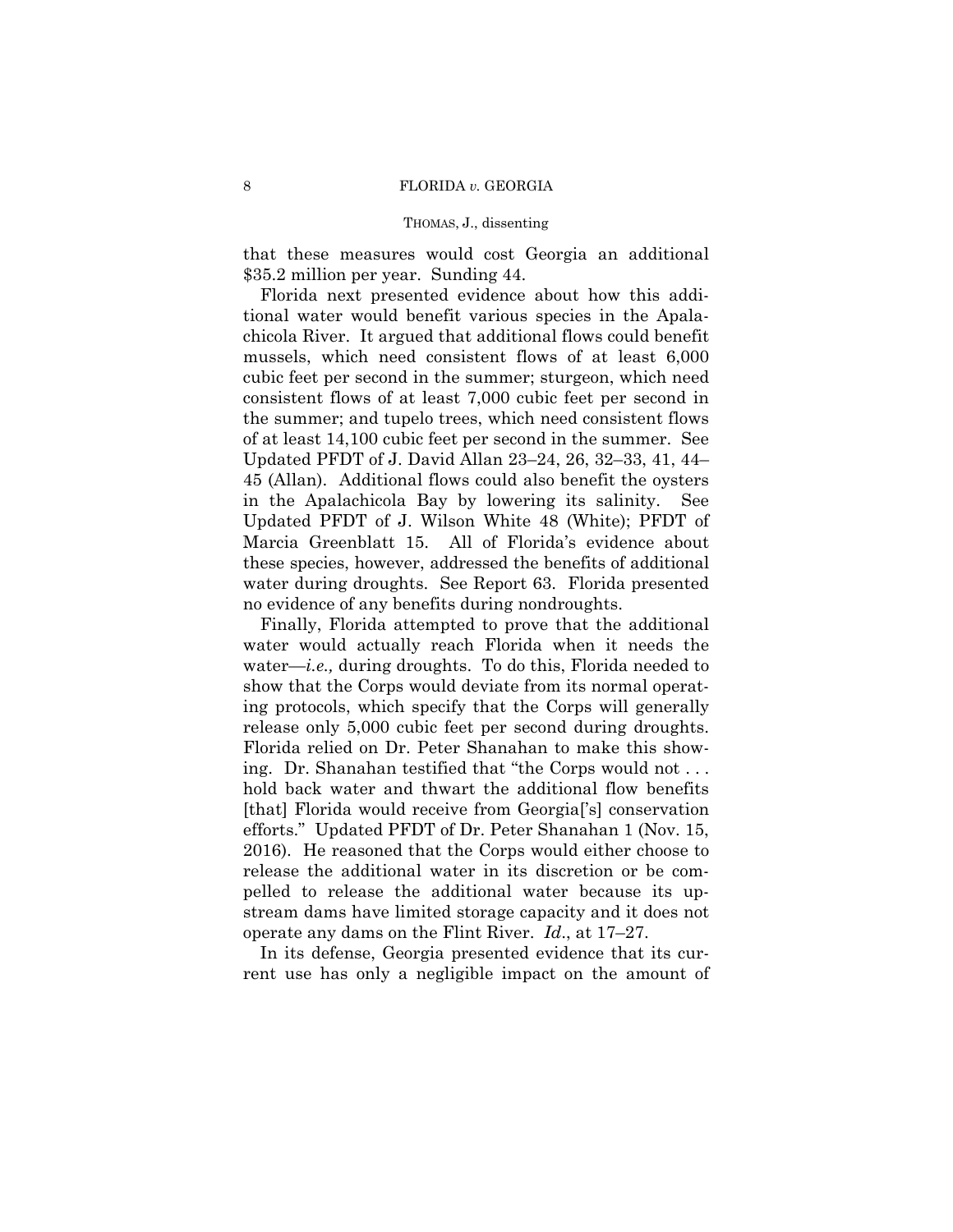water that Florida receives through the Apalachicola River. Georgia's experts showed that the State's water use amounted to just 4% of Basin flows in an average year and 8% of Basin flows in a dry year, leaving anywhere from 92% to 96% of Basin water for Florida. See Stavins 16–18; Bedient 44–45. According to Georgia's experts, the primary factor that dictates flows in the Apalachicola River is precipitation, not consumption. See Direct Testimony of Charles A. Menzie 15.

Georgia's experts also testified that Georgia's water use was entirely reasonable. Metropolitan Atlanta had taken substantial steps to conserve water, reducing its consumption to levels that even Florida's expert admitted demonstrated effective water conservation. Direct Testimony of Peter Mayer 2; see also, *id.,* at 18 (showing that Florida's Basin residents used more water per capita than residents in metropolitan Atlanta). And, instead of Florida's estimate of 4,000 cubic feet per second, Georgia estimated that its water use had never decreased streamflow by more than 2,000 cubic feet per second, and only rarely by more than 1,400 cubic feet per second. See Zeng 2, 7.

Georgia also presented evidence that Florida's proposed caps would cost Georgia significantly more than they would benefit Florida. Georgia's economic expert estimated that Florida's proposed caps would impose costs of more than "\$2.1 billion for municipal and industrial water users and \$335 million for Georgia farmers . . . every single year." Stavins 2. Georgia's expert also testified that Florida's expert had dramatically lowered his initial evaluation of the costs to Georgia, which was initially \$191 million. *Id.,* at 31; see also 11 Trial Tr. 2787. That change apparently occurred because Florida's expert narrowed his definition of "cost" to exclude anything but additional, direct governmental expenditures. See *id*., at 2791. But regardless of the precise cost, Georgia's expert testified that it would be inequitable to impose it on Georgia.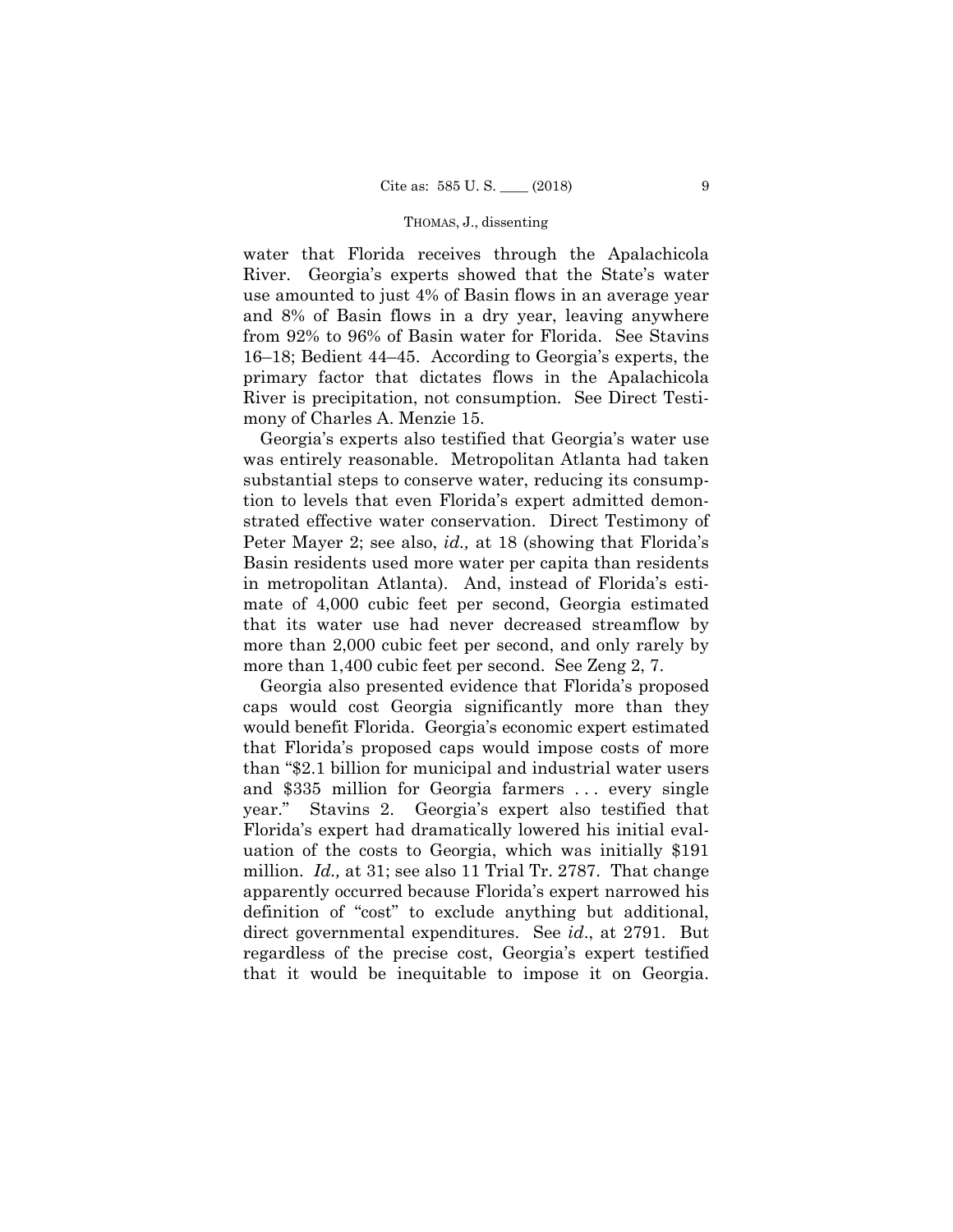### 10 FLORIDA *v.* GEORGIA

## THOMAS, J., dissenting

"Georgia has 5 times the land area, 56 times the population, 80 times the number of employees, and 129 times the [gross regional product] of . . . Florida. [Yet it] consumes only 4 percent of the total waters available in the . . . Basin in an average year, and only 8 percent of the total waters available in the . . . Basin in a dry year, leaving the rest for Florida's use." Stavins 2. Further, Florida's own expert estimated that a cap on Georgia would produce only minimal benefits for Florida: Cutting Georgia's water use in half would increase the oyster biomass in Apalachicola Bay by less than 0.6% in most instances, and only 1.2% during the worst droughts. White 50–51. These additional oysters would be worth only a few hundred thousand dollars. Stavins 51–52.

Finally, Georgia rebutted Florida's assertion that, despite the Corps' operations, Florida would actually receive the additional water that a cap on Georgia would create during droughts. Using models that accounted for the Corps' prior operations, Georgia's expert on the Corps, Dr. Philip Bedient, testified that Florida would receive only 5,000 cubic feet per second during droughts, no matter how much additional water was created by a cap on Georgia and regardless of whether that water flowed into the Flint or the Chattahoochee River. See Bedient 23–26, 28– 30. The United States filed an *amicus* brief to the same effect. It confirmed that, during droughts, "[t]he Corps expects . . . that Apalachicola River flows would be very similar with or without a consumption cap [on Georgia]." Post-Trial Brief 17–18 (United States Post-Trial Brief).<sup>3</sup>

<sup>3</sup>The United States has made similar representations to this Court. See, *e.g.,* Brief for United States 26–29 (explaining that the Corps "would not generally expect" flows into Florida to increase during droughts, even if Florida convinced this Court to cap Georgia's water use).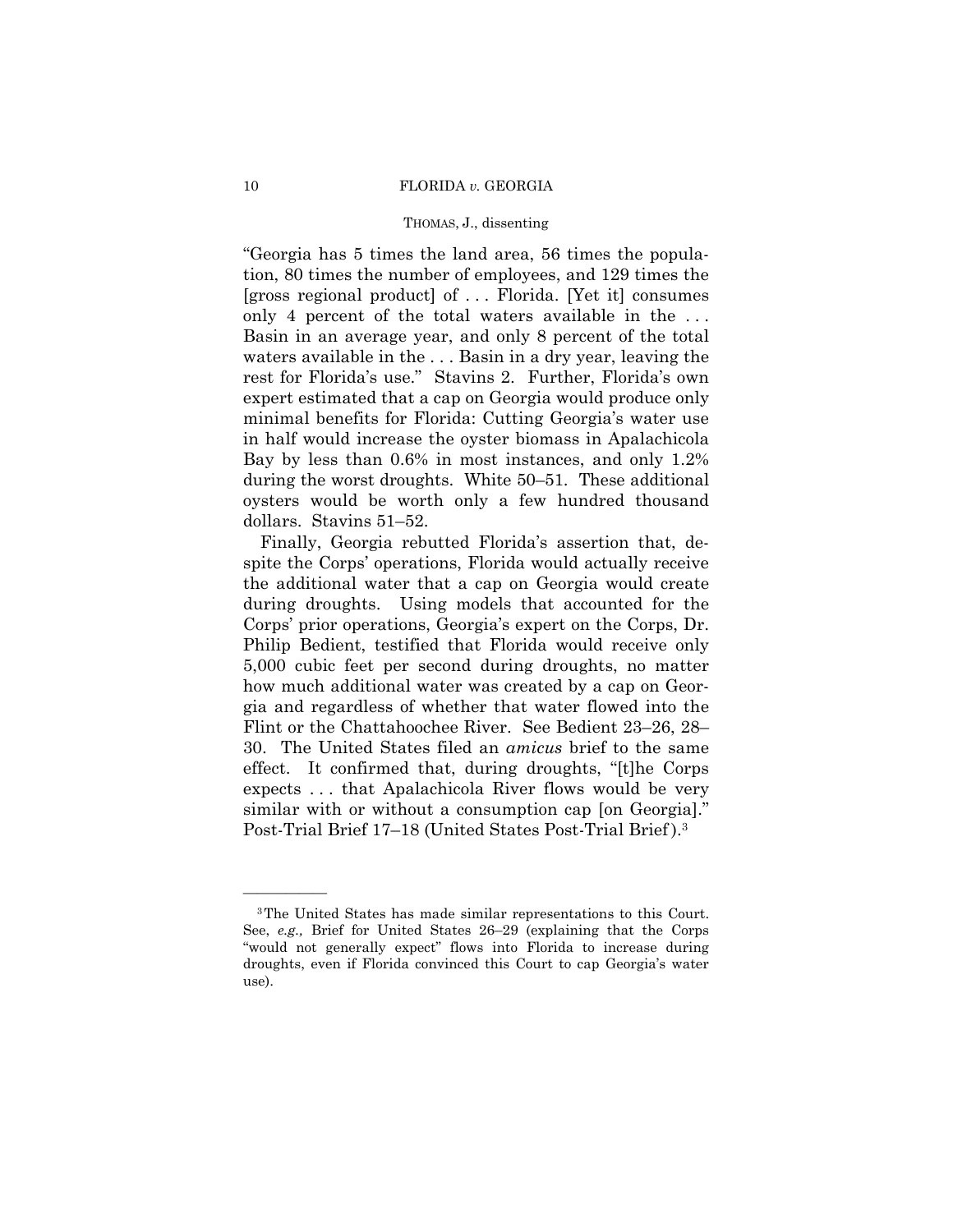## $\mathcal{C}$

 much water for agricultural purposes.5 *Id.,* at 31–34. But All told, the trial lasted one month. After hearing the witnesses and reviewing the evidence, the Special Master recommended ruling against Florida. Report 70. The Special Master found that Florida likely had proved harm to its oysters,<sup>4</sup> and assumed that Georgia was using too the Special Master did not decide whether Georgia's agricultural water use caused the harm to Florida's oysters. *Id.*, at 34. Instead, he concluded that Florida had failed to prove that a cap on Georgia would appreciably benefit it given the Corps' operations in the Basin. *Id.,* at 3, 31–34.

Citing this Court's precedents requiring States to prove an appreciable benefit before they can obtain an equitable apportionment that interferes with established uses, the Special Master concluded that Florida could not prove that its injury was "redressable by the Court." See *id*., at 24 (citing, *inter alia*, *Idaho ex rel. Evans* v. *Oregon*, 444 U. S. 380, 392 (1980) (*Idaho I* ); *Washington* v. *Oregon*, 297 U. S. 517, 523 (1936)); Report 30 (same); see also *id.,* at 27 (citing *New Jersey* v. *New York*, 283 U. S. 336, 342–345 (1931); *Colorado I*, 459 U. S., at 187). According to the Special Master, Florida "ha[d] not proven by clear and convincing evidence that any additional streamflow in the Flint River or Chattahoochee River would be released from Jim Woodruff Dam into the Apalachicola River at a time that would provide a material benefit to Florida (*i.e.*, during dry periods)." Report 47. The Special Master also found that "Florida ha[d] not met its requirement to show by clear and convincing evidence that its injury can be

<sup>4</sup>The Special Master noted that Florida's alleged injuries to mussels,

sturgeon, and tupelo trees were "less compelling." Report 64, n. 42. 5As for Georgia's municipal and industrial water use, the Special Master concluded that it was "less clear" that these uses were "unreasonable," given that Georgia had "taken significant steps to conserve water in the Atlanta metropolitan region." *Id*., at 34, n. 28.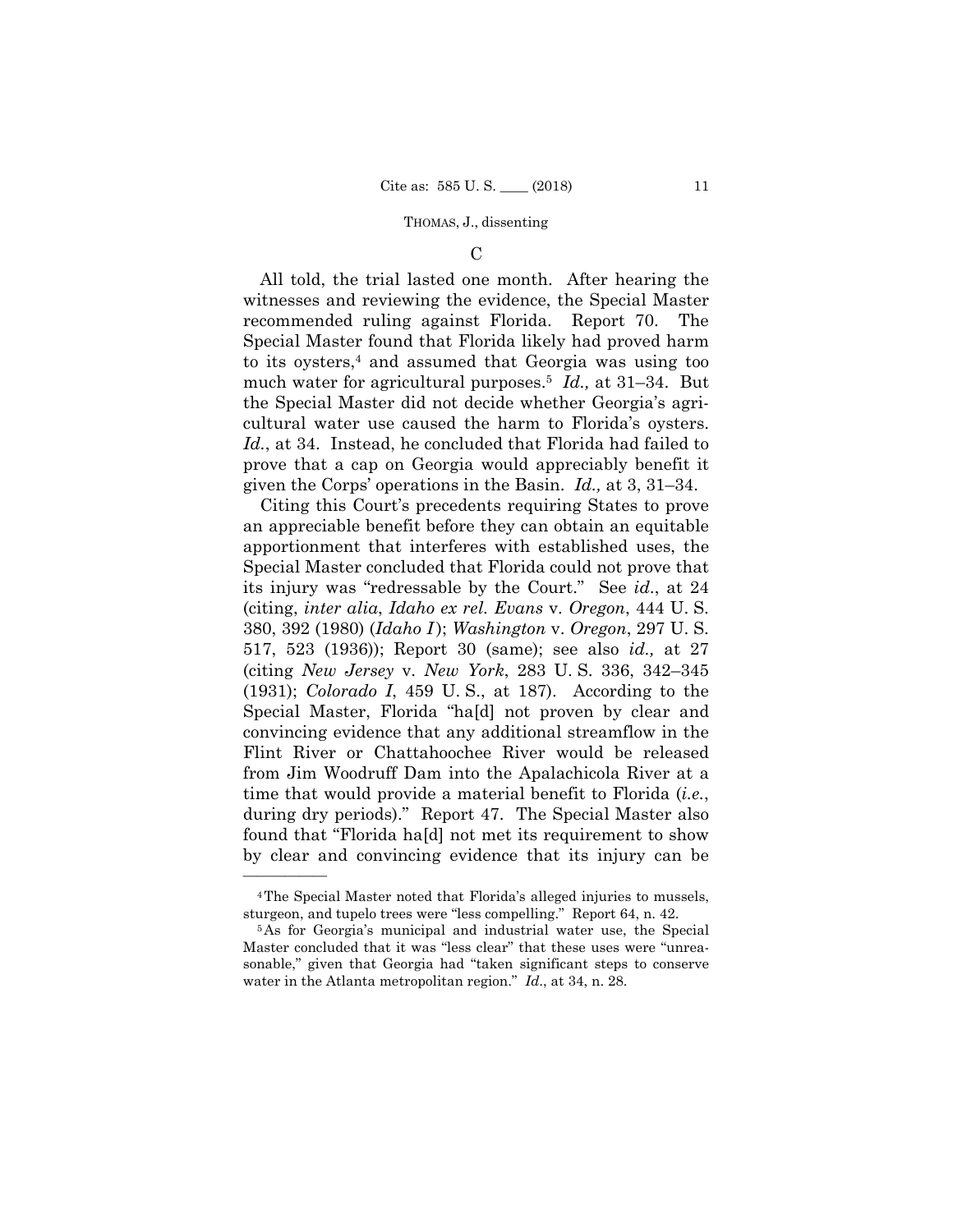redressed by increased flows during nondrought conditions" because its "trial presentation did not address the benefits of increased flows during 'normal' periods" and Georgia's evidence showed "an absence of any significant benefit to Florida." *Id.,* at 63–65.

# III

Before delving into the parties' arguments, it is helpful to have a basic understanding of the rules that govern this Court's equitable-apportionment jurisprudence—or at least what used to be the rules before the Court's opinion muddled them beyond recognition.

First, in equitable-apportionment cases, as in all cases, this Court requires the complaining party to prove standing. *Maryland* v. *Louisiana*, 451 U. S. 725, 735–736 (1981); *Wyoming v. Oklahoma,* 502 U. S. 437, 447, 452 (1992); see also 3 A. Kelley, Water and Water Rights §45.02(b), p. 45–12 (3d ed. 2018) (noting that standing is a justiciability requirement for equitable-apportionment cases) (Kelley). To prove standing, a complaining State must demonstrate that it has "'suffered a wrong through the action of the other State . . . which is susceptible of judicial enforcement according to the acceptable principles of the common law or equity systems of jurisprudence.'" *Maryland*, *supra,* at 735–736; *Wyoming*, *supra,* at 452.

Second, this Court requires the State seeking an apportionment to show by clear and convincing evidence a "threatened invasion of rights . . . of serious magnitude." *New York* v. *New Jersey*, 256 U. S. 296, 309 (1921); accord, *Colorado I*, *supra,* at 187, n. 13; Kelley §45.04. Our precedents do not clarify whether this requirement goes to the case's justiciability, the merits of the complaining State's claim, or the propriety of affording injunctive relief. See *ibid.* But they are clear that such a showing must be made to obtain relief. See *Connecticut* v. *Massachusetts*, 282 U. S. 660, 669 (1931).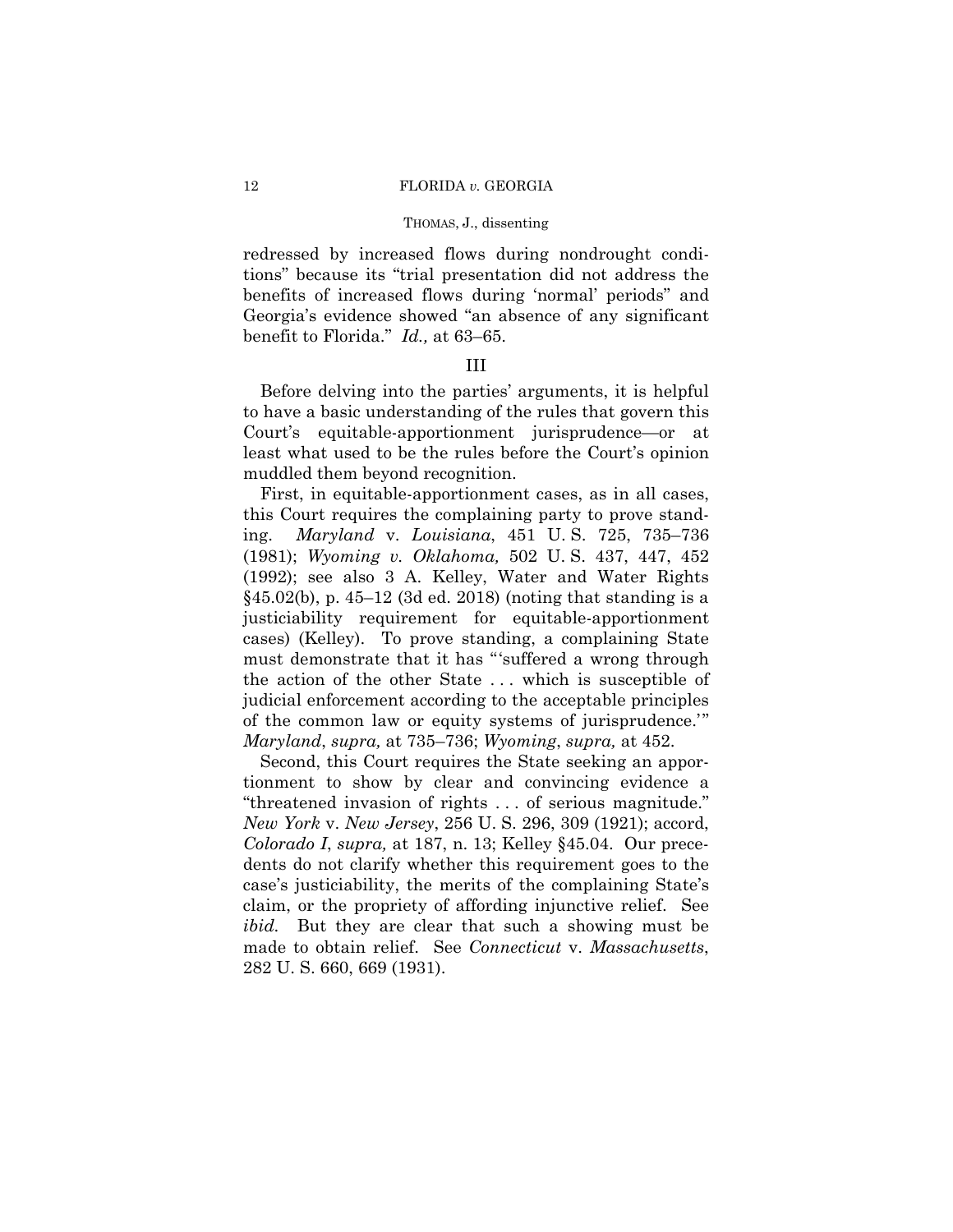Third, the State seeking an apportionment must "demonstrat[e] by clear and convincing evidence that the benefits of the [apportionment] substantially outweigh the harm that might result." *Colorado I*, *supra,* at 187; accord, *Colorado* v. *New Mexico*, 467 U. S. 310, 316–317 (1984) (*Colorado II*); Kelley §45.06, at 45–34 to 45–35. Since this Court's first equitable-apportionment case, this balance-of-harms test has been the basic merits inquiry that decides whether a State is entitled to an apportionment. See *id.*, §45.06(c)(1), at 45–39 to 45–40 ("Harmbenefit comparison goes back to the Court's first equitable apportionment case, *Kansas* v. *Colorado*[, 206 U. S. 46, 113–114 (1907) (*Kansas I*)]"). As part of the balance-ofharms test, this Court has required the State seeking an apportionment to prove that it would appreciably benefit from the apportionment—otherwise, the State could not possibly prevail in the balance-of-harms analysis. *Idaho I*, *supra*, at 392; *Washington*, *supra*, at 523; see also Kelley  $§45.06(c)(1)$ , at 45–39 (explaining that this appreciablebenefit requirement is part of the "harm-benefit" balance).

Fourth, if the State seeking an apportionment makes all these showings, this Court must craft an equitableapportionment decree. Our precedents hold that a State should not be denied a remedy merely because calculating the appropriate apportionment is difficult. See *Idaho ex rel. Evans* v. *Oregon*, 462 U. S. 1017, 1026 (1983) (*Idaho II*). Reasonable predictions about future conditions are sufficient. *Ibid.* 

This case is about the third rule: the balance-of-harms analysis and, specifically, its appreciable-benefit requirement. The Special Master found that Florida had not proved that its requested cap on Georgia's water use would appreciably benefit it, since Florida could not prove that it would receive more water when it needed it. That this case is about the third rule is important. Throughout its opinion, the Court mushes the requirements from our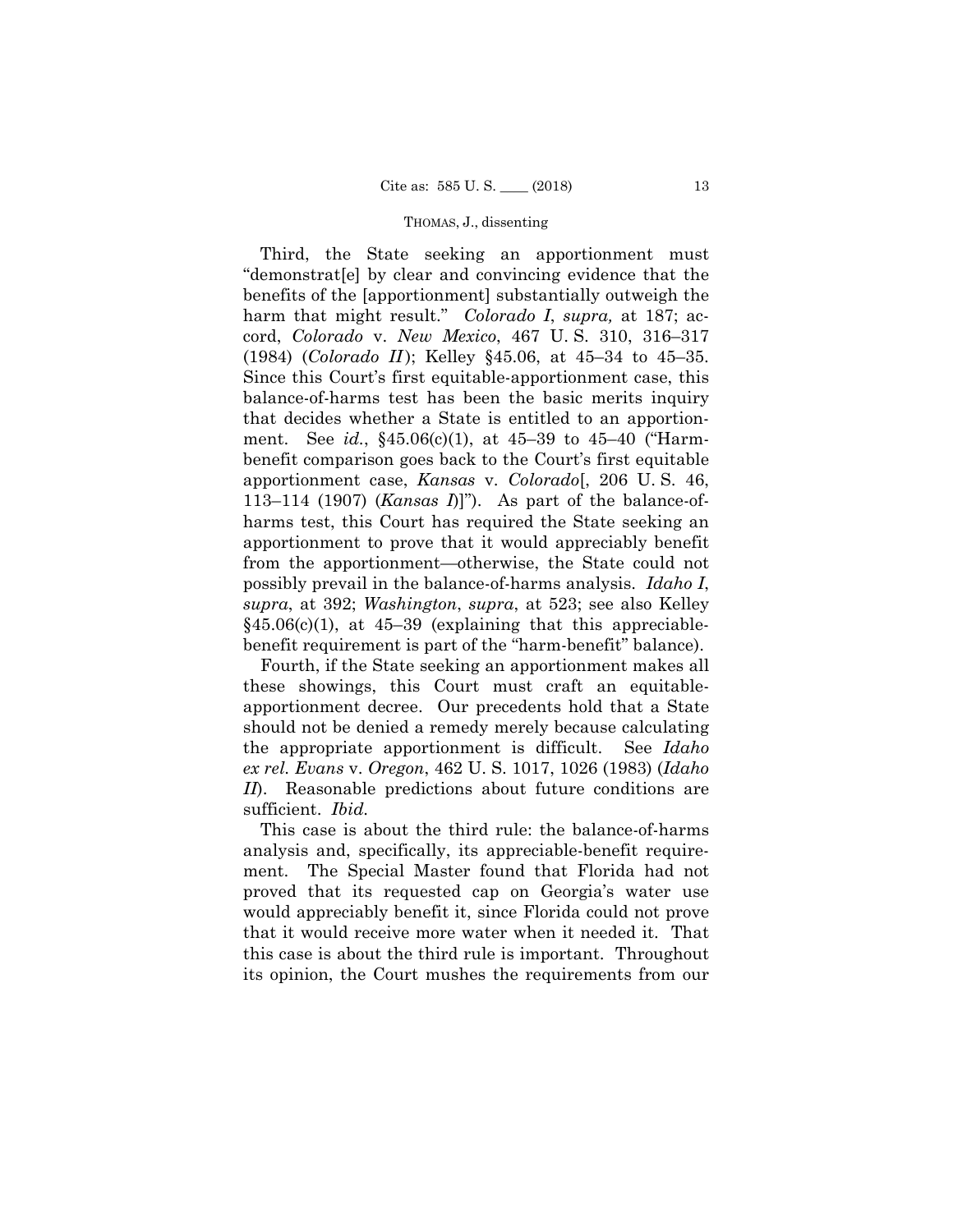precedents together, merging cases and principles from one area with cases and principles from another sometimes in the same sentence. But our precedents are not so convoluted. They articulate clear rules, and the Special Master correctly applied one of them when making his recommendation in this case. He did not err by failing to apply the unrecognizable mishmash of principles set out in the Court's opinion.

# IV

Florida raises three objections to the Special Master's Report. First, it argues that the Special Master required it to satisfy a legal standard that was too demanding. Second, Florida argues that it should prevail under the correct standard because, if this Court enters an equitableapportionment decree, the Corps will likely allow more water to flow into Florida during droughts. And third, even if the Corps does not release more water into Florida during droughts, Florida argues that a cap on Georgia would still benefit it during nondroughts. None of these arguments has merit.

# A

Florida's first objection fails because the Special Master applied the correct legal standard. A careful reading of his Report demonstrates that he applied the ordinary balanceof-harms test dictated by this Court's precedents. He did not, as the Court implies, deny Florida relief because calculating an appropriate apportionment was too difficult or because Florida failed to satisfy the "threshold" redressability requirement for Article III standing. And even if the Special Master did apply the wrong standard, his misstep would not justify a remand because his findings are plainly correct and establish that Georgia should prevail under the balance-of-harms test.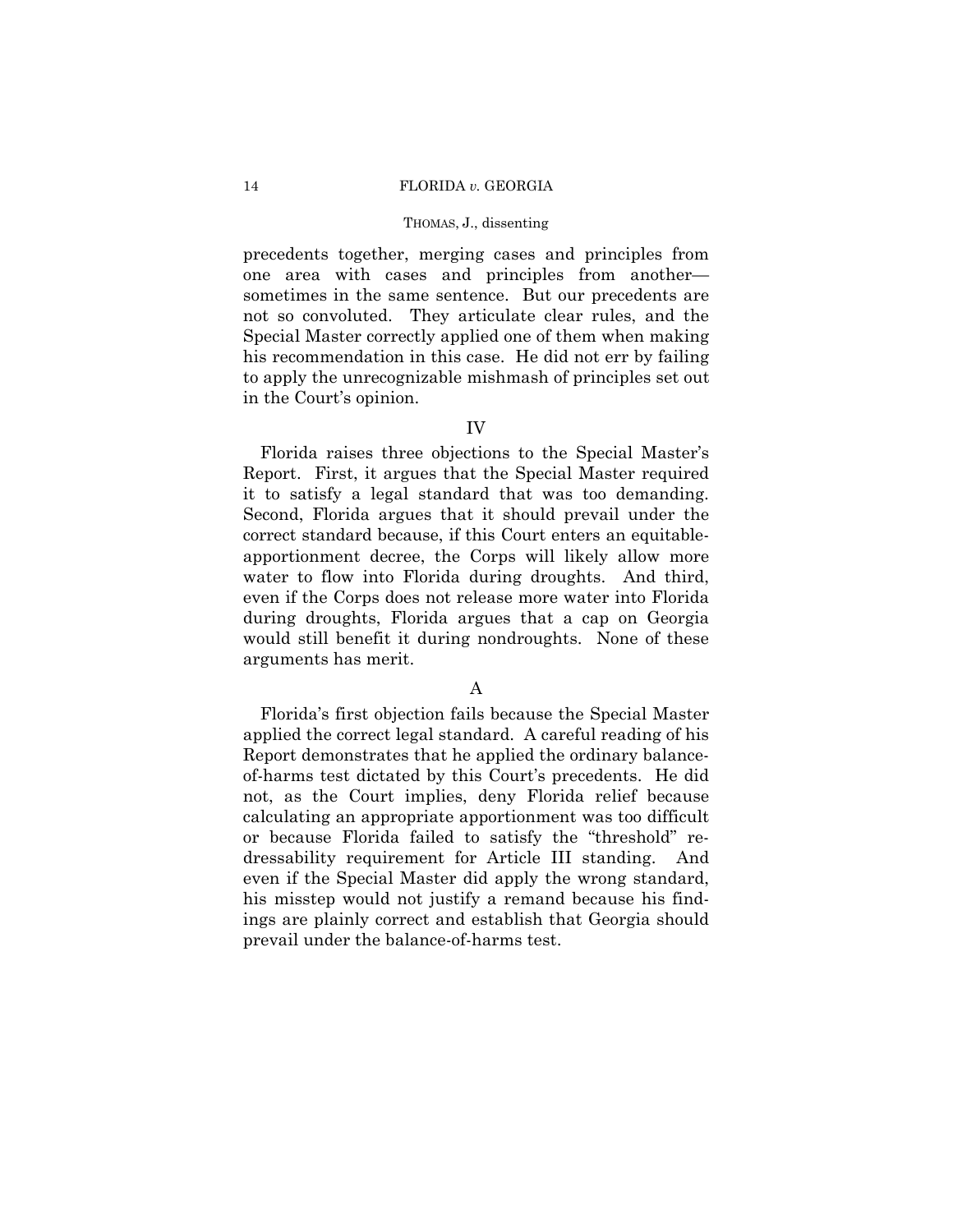1

The Special Master applied the balance-of-harms test from this Court's precedents. A State seeking an equitable apportionment that interferes with established uses must "demonstrat[e] by clear and convincing evidence that the benefits of the [apportionment] substantially outweigh the harm that might result." *Colorado I*, 459 U.S., at 187; accord, *Colorado II*, *supra*, at 316–317. This heavy burden reflects the need for "judicial caution" before granting equitable apportionments, which "involve the interests of quasi-sovereigns, present complicated and delicate questions, and . . . necessitate expert administration." *Colorado* v. *Kansas*, 320 U. S. 383, 392 (1943) (*Kansas II* ); accord, *Colorado II*, 467 U. S., at 316 (explaining that the clear-and-convincing-evidence burden "appropriately balance[s] the unique interests involved in water rights disputes between sovereigns"). It also reflects "this Court's long-held view that the proposed diverter should bear most, if not all, of the risks of erroneous decision" because the benefits he claims for proposed future uses are usually "'speculative and remote'" while the costs of disrupting established uses are "'typically certain and immediate.'" *Ibid.* (quoting *Colorado I*, *supra*, at 187).

As part of the balance-of-harms analysis, this Court has repeatedly held that the State seeking to divert water from existing uses must show that it will obtain some appreciable benefit from an equitable apportionment. See, *e.g., Idaho I*, 444 U. S., at 392; *New Jersey*, 283 U. S., at 345. This appreciable-benefit requirement reflects the fact that a minimal benefit cannot outweigh the heavy costs that inevitably accompany equitable-apportionment decrees. See *Colorado I*, *supra*, at 187 ("[T]he equities supporting the [status quo] will usually be compelling"); *Kansas II*, *supra*, at 393 (expressing "great and serious caution" over granting equitable apportionments because they "interfer[e] with the action of a State"). Put another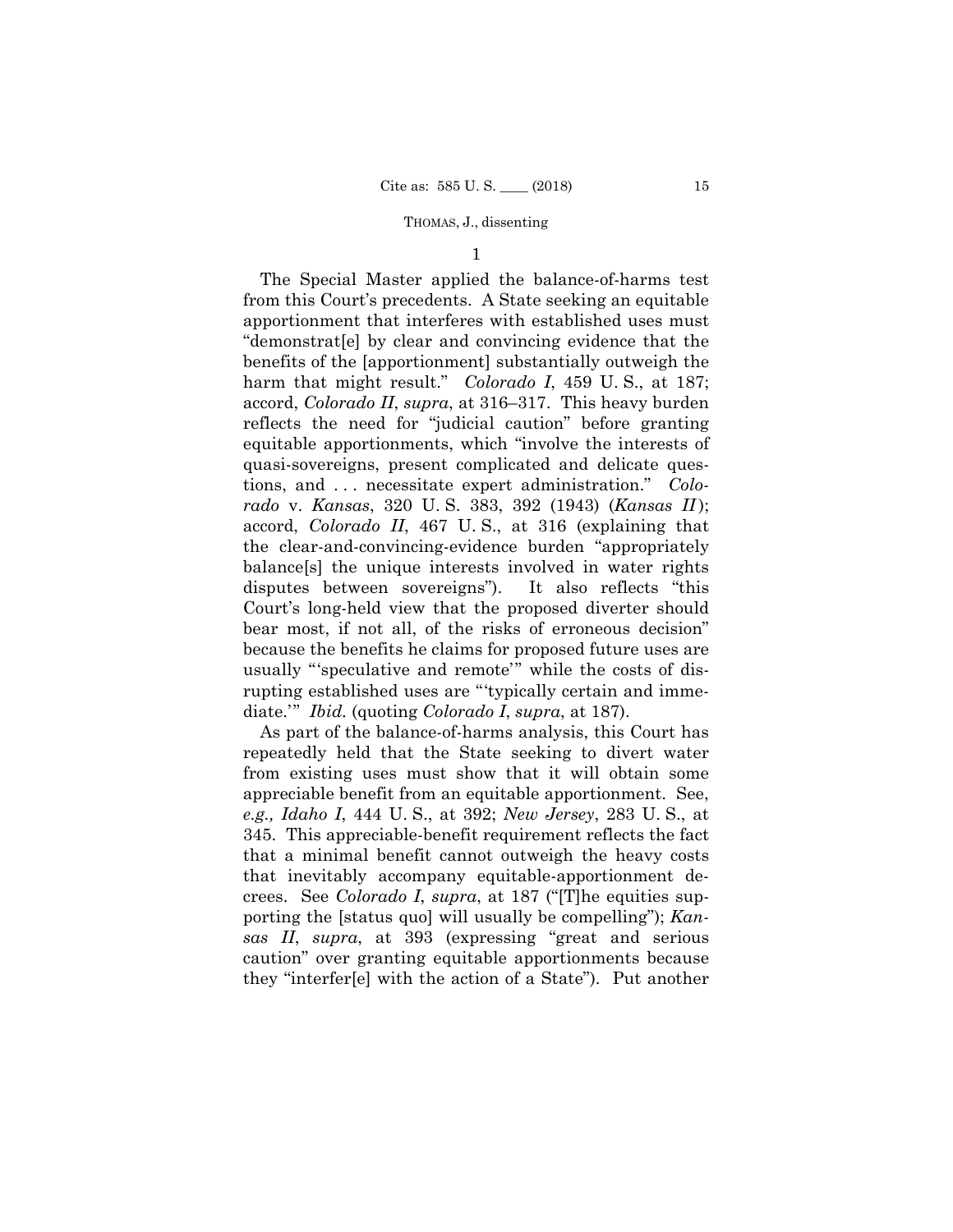## 16 FLORIDA *v.* GEORGIA

## THOMAS, J., dissenting

way, the Court will not "bring distress and even ruin to a long-established [water use] for no other or better purpose than to vindicate a barren right." *Washington*, 297 U. S., at 523; see also *Kansas I*, 206 U. S., at 109. ("[B]efore, at the instance of a sister state, [a State's water use] is destroyed or materially interfered with, it should be clear that such sister state has not merely some technical right, but also a right with a corresponding benefit"). Such an action would run contrary to "the high equity that moves the conscience of the court in giving judgment between states." *Washington*, 297 U. S.*,* at 523.

For example, in *Washington* v. *Oregon*—a case with facts strikingly similar to this one—the Court refused to cap Oregon's water use because it "'would materially injure Oregon users without a compensating benefit to Washington users.'" *Ibid*. In that case, Washington complained about "temporary dams" that Oregon residents had erected to irrigate their crops during "seasons of [water] shortage." *Id.*, at 522. Removing the dams, however, would mean that, "[d]uring the period of water shortage, only a small quantity of water would go by" and "would be quickly absorbed and lost in the deep gravel beneath the channel." *Id.,* at 522–523. Because a cap on Oregon would not benefit Washington by supplying water when it most needed it, the Court declined to grant Washington's requested relief. *Id.,* at 520–523.

The Special Master applied this appreciable-benefit requirement. As he explained, Florida "ha[d] not proven by clear and convincing evidence" that the Corps would release any additional water "at a time that would provide a material benefit to Florida (*i.e.,* during dry periods)." Report 47; see also *id.,* at 47–48 ("[T]he Corps' operation[s] . . . rende[r] any potential benefit to Florida from increased streamflow in the Flint River uncertain and speculative"). The Special Master likewise found "an absence of any significant benefit to Florida" during nondrought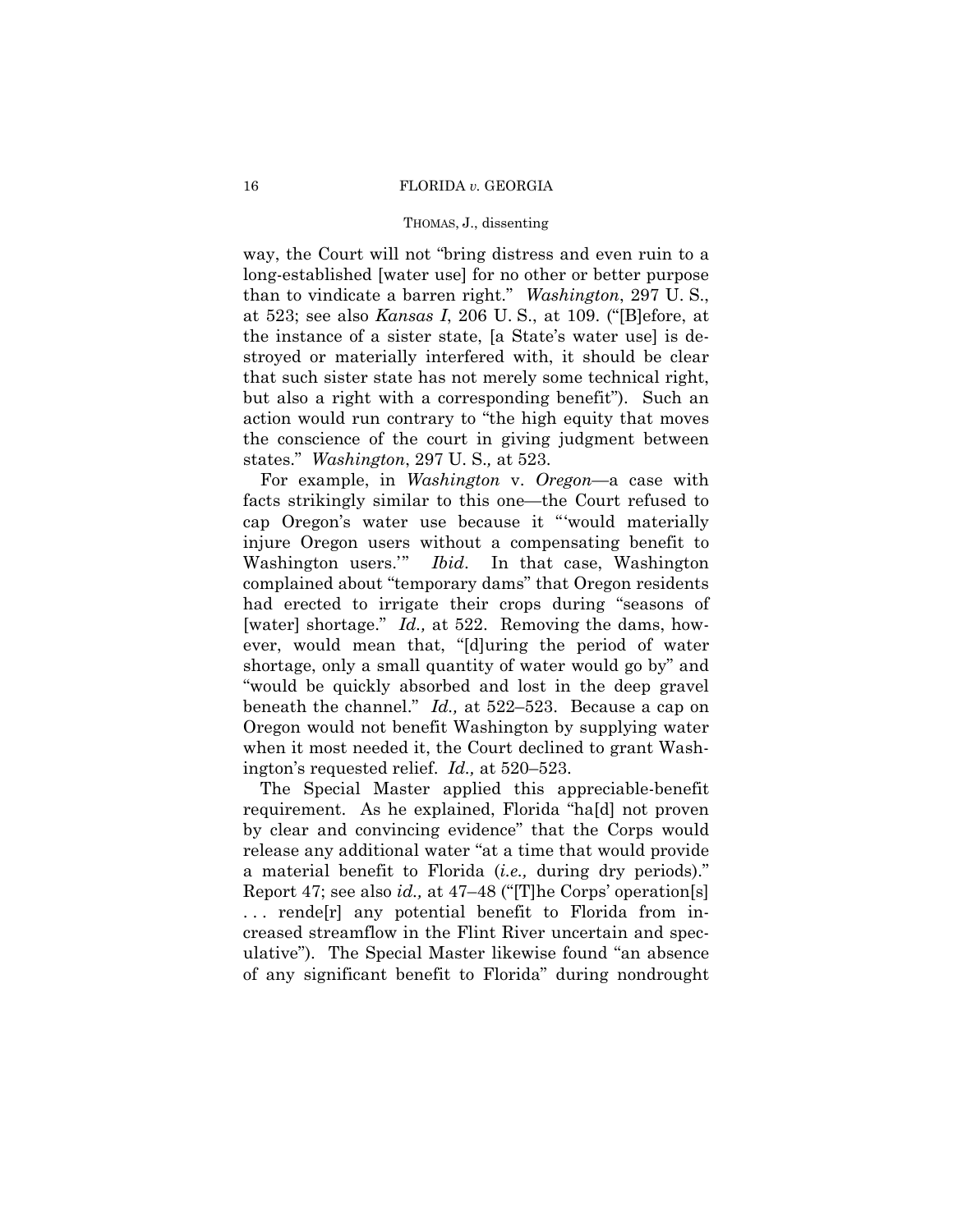conditions. *Id.,* at 65; see also *id*., at 69 ("Florida has not shown that it would benefit from increased pass-through operations under normal conditions"); *id.,* at 62–63 ("[T]he potential benefits to Florida of increased flows . . . when the Corps is not in drought operations are uncertain, rendering the efficacy of any relief speculative"). Tellingly, the Special Master relied exclusively on this Court's precedents applying the appreciable-benefit requirement. See *id.,* at 24 (citing, *inter alia*, *Idaho I*, *supra*, at 392; *Washington*, *supra*, at 523); Report 30 (same); *id.,* at 27 (citing *New Jersey*, *supra*, at 345; *Colorado I*, *supra*, at 187). And Florida agreed that it had to present proof of some benefit. See, *e.g.,* Florida's Post-Trial Response Brief 63 (conceding that it had to "prove that additional flows from a . . . reduction in Georgia's consumption will result in meaningful benefits to the Bay and River"). In short, the Special Master correctly applied our precedents and required Florida to show that it would obtain some appreciable benefit from an equitable-apportionment decree.

2

The Court does not disagree that Florida failed to prove an appreciable benefit. Instead, it simply asserts that a decision on that question is "premature." *Ante,* at 8. It is incredibly odd to conclude that a Special Master's merits determination is "premature" after a *full trial*. The Court can draw that strange conclusion only by conflating the rules that govern our equitable-apportionment jurisprudence and then faulting the Special Master for misapplying two rules that he never applied.

The Court criticizes the Special Master for applying "too strict a standard" when deciding the "'threshold'" question whether the Court would be "able to fashion an appropriate equitable decree." *Ante,* at 15. Although the Court's reasoning is far from clear, it appears to mean one of two things. The Court either means that the Special Master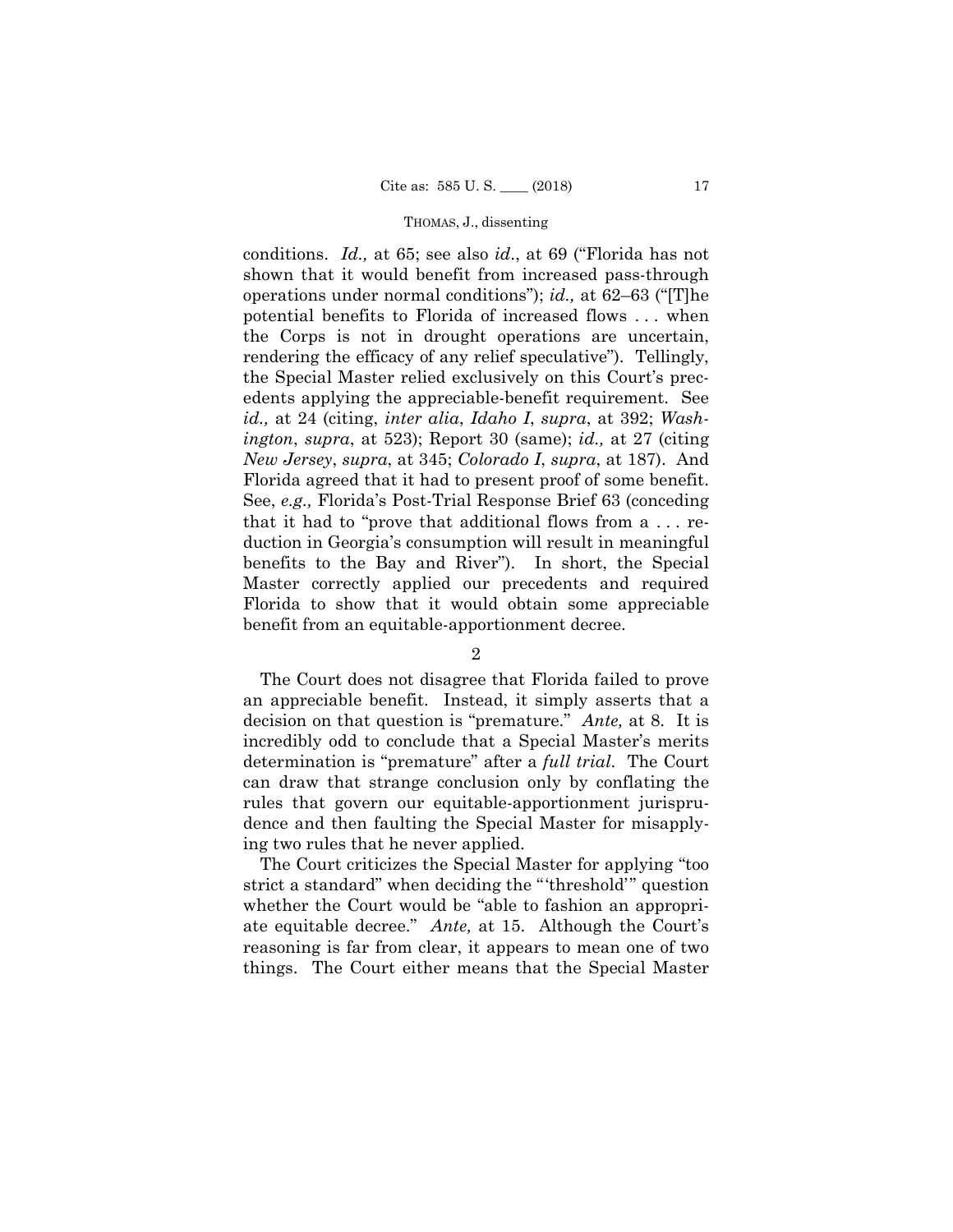erred by denying relief on the ground that it was too difficult to calculate the appropriate apportionment—the fourth rule mentioned above. Or, the Court means that the Special Master erred by denying relief on the ground that Florida could not prove Article III standing—the first rule mentioned above. But the Special Master did not deny relief for either of these two reasons.

a

Both the Court and Florida suggest that the Special Master contravened this Court's statement in *Idaho II*  that "'[u]ncertainties about the future . . . do not provide a basis for declining to fashion a decree.'" *Ante*, at 11–12, 35 (quoting *Idaho II*, 462 U. S., at 1026); see also *ante,* at 13, 18 (suggesting that the Special Master violated *Idaho II*  by concluding that "'the formulation of a workable decree is impossible'"); Brief for Plaintiff 30–31. But the Special Master nowhere contradicted this rule.

The rule from *Idaho II* is a rule about fashioning an appropriate remedy when the complaining State has prevailed on the merits. In *Idaho II*, the Special Master concluded that he could not determine Idaho's entitlement to fish "for any past or future year" because "several unknown variables" made it too difficult to decide how many fish would be available to harvest at any given time. Special Master's Report, O. T. 1982, No. 67, Orig., p. 30. The Special Master rejected Idaho's proposed formula for calculating its entitlement because he could not understand the predictive models or mathematics involved in applying it. *Id.,* at 40–42. Before this Court, Idaho objected to the Special Master's conclusion, arguing that its proposed formula relied on procedures "that are either being currently employed by defendants or which involve simple mathematical computations." Brief for Plaintiffs in O. T. 1982, No. 67, Orig., p. 82. The Court accepted Idaho's argument, noting that a decree need not "always be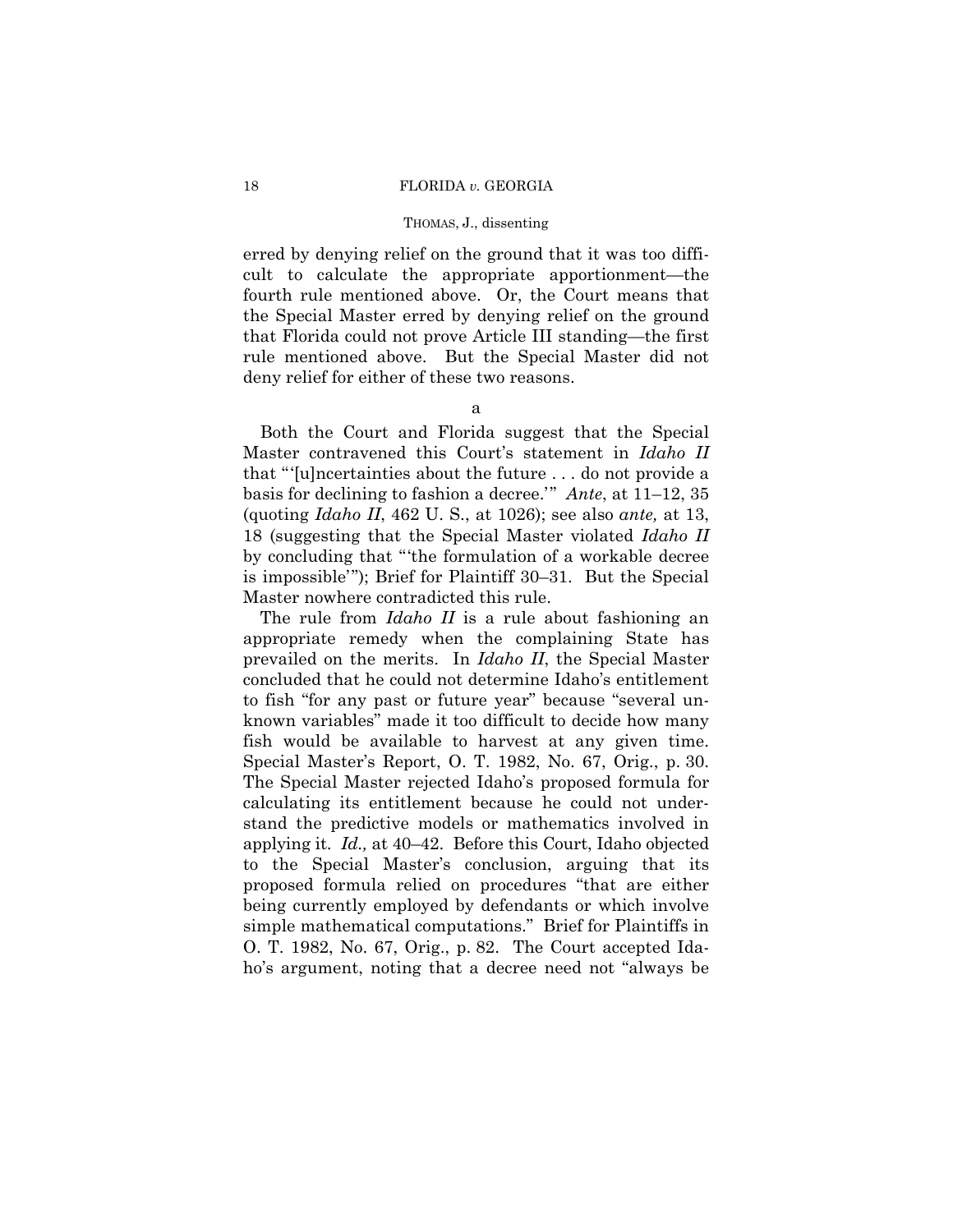mathematically precise or based on definite present and future conditions" and that "Idaho's proposed formula for apportioning the fish is one possible basis for a decree." *Idaho II*, 462 U. S., at 1026. "Uncertainties about the future," the Court explained, "do not provide a basis for declining to fashion a decree." *Ibid.* 

Unlike the Special Master in *Idaho II*, the Special Master in this case did not conclude that it was too difficult to calculate the amount of water that Florida should receive. As the Court acknowledges, *ante,* at 23, the Special Master assumed it was feasible to impose Florida's requested cap on Georgia's water use and "accept[ed] Florida's estimates of the increased streamflow that would result from a consumption cap." Report 67, n. 43; see *id.*, at 34–35. But even if a cap on Georgia generated the additional water that Florida claimed it would (1,500 to 2,000 cubic feet per second), the Special Master concluded that it would not appreciably benefit Florida because it would not be passed through when Florida needed it. See *id.*, at 47–48, 62–65, 69. That is why the Special Master cited the appreciablebenefit rule from *Idaho I*, 444 U. S., at 392, and *Washington*, 297 U. S., at 523. He did not fail to make reasonable predictions in shaping a remedy or otherwise contravene the rule from *Idaho II*.

b

 Florida alternatively contends that the Special Master applied the "redressability" requirement of Article III standing. See Brief for Plaintiff 29–32. At some points, the Court appears to agree with this characterization, as it describes the appreciable-benefit rule as an Article III standing requirement. See *ante,* at 13 (quoting the Article III standing rule from *Wyoming* v. *Oklahoma*, 502 U. S., at 447, 452, *Maryland* v. *Louisiana*, 451 U. S., at 735–736, and *Massachusetts* v. *Missouri*, 308 U. S. 1, 15 (1939), and describing the appreciable-benefit rule from *Kansas I* and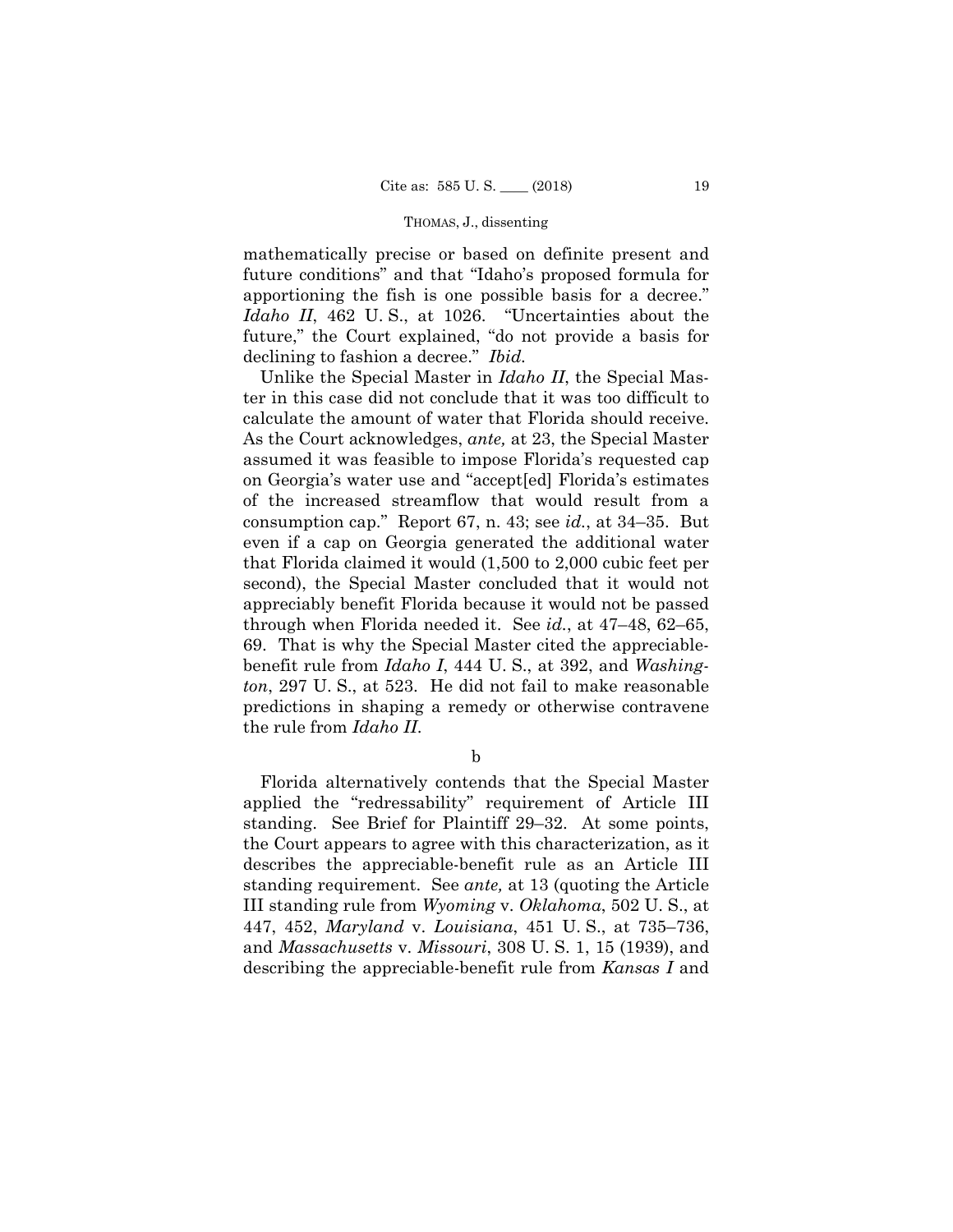*Washington* as a "[m]ore specifi[c]" articulation of that rule). This argument is incorrect.

As explained, the Special Master applied the ordinary balance-of-harms analysis and found that Florida had not demonstrated an appreciable benefit from a cap on Georgia's use. Tellingly, the Special Master relied exclusively on cases conducting the balance-of-harms analysis. His Report does not cite any standing cases, or even mention "standing" or "Article III." Neither do any of the pre-trial or post-trial briefs that the parties filed. True, the Special Master's Report sometimes describes the appreciablebenefit requirement as a question of "redressability"—a word that is also associated with Article III standing. But the Special Master was merely following the parties' lead, as they phrased the appreciable-benefit requirement in terms of "redress" throughout the litigation. See Tr. of Oral Arg. on Motion to Dismiss 29 (Florida admitting that it must show "that caps on consumption will . . . redress [its] harms" to "prov[e] its case"); Florida Pre-Trial Brief 37–39 (describing how a consumption cap "can redress Florida's worsening injuries" and "significantly benefit Florida's ecology"); Georgia Post-Trial Brief 80–88 (describing the appreciable-benefit aspect of the balance-ofharms test as a "redress" requirement); Georgia's Post-Trial Response Brief 3, 7 (same); see also United States Post-Trial Brief 19 (taking no position "on whether Florida has proved that a consumption cap would produce enough additional [B]asin inflow at the right times to *redress*  Florida's alleged harm and justify the cost of imposing a consumption cap" (emphasis added)). That the parties and the Special Master adopted this shorthand does not change the Special Master's analysis, which focused squarely on the appreciable-benefit requirement.<sup>6</sup>

<sup>6</sup>The Court places great weight on the fact that the Special Master referred to redressability as a "threshold" requirement. See *ante,* at 8–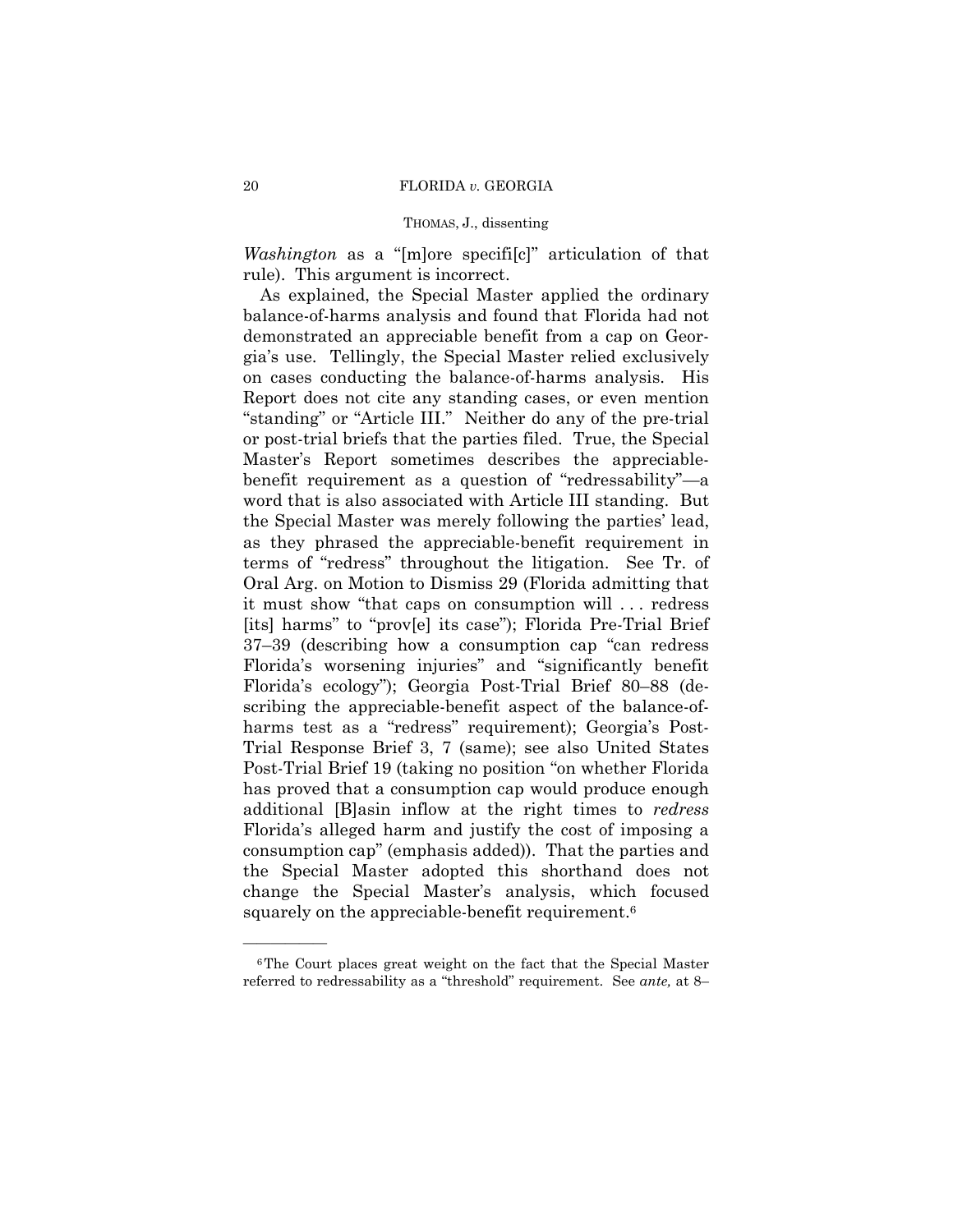c

Because the Court wrongly assumes that the Special Master denied relief on the basis rejected in *Idaho II* or for lack of Article III standing, it faults the Special Master for imposing the higher burden of proof that governs the merits—*i.e.,* "clear and convincing evidence." See *ante,* at 15–18.7 Of course, the far simpler explanation for why the Special Master applied the merits standard is that he was, in fact, making a decision about the merits, not about remedies or standing.

The Court also appears to fault the Special Master for addressing the appreciable-benefit requirement without first making several preliminary findings. The Court asserts that Special Masters must make specific factual determinations in every case about the harm that the complaining State suffered, the exact amount of water needed to remedy that harm, and a host of other factors. See *ante,* at 13–17.

The Court's suggested order of operations, which it appears to invent out of thin air, would fundamentally transform our equitable-apportionment jurisprudence. It

<sup>9, 15, 19.</sup> But showing an appreciable benefit *is* a "threshold" requirement for prevailing under the balance-of-harms test, as a State that cannot show an appreciable benefit obviously cannot show that the balance of harms tilts in its favor. In other words, the Court need not engage in a full-scale balancing of benefits and harms if the party that bears the burden of proof has nothing to place on its side of the scale; it can reject that type of case at the "threshold." That the Special Master used the word "threshold" does not suggest that he was doing anything other than applying the ordinary balance-of-harms test.

of-harms test from Kansas I, Washington, and Idaho I. See ante, at 18. <sup>7</sup> In faulting the Special Master for requiring clear and convincing evidence, the Court combines the rule from *Idaho II* with the balance-The Court reconciles these precedents as follows: "[T]hese [cases] apply to the general *availability* of judicial relief—not to the *details* of a final decree or to the workability of a decree that will depend on those details." *Ibid.* I do not understand this sentence, and I pity the litigants and Special Masters who will be forced to decipher it.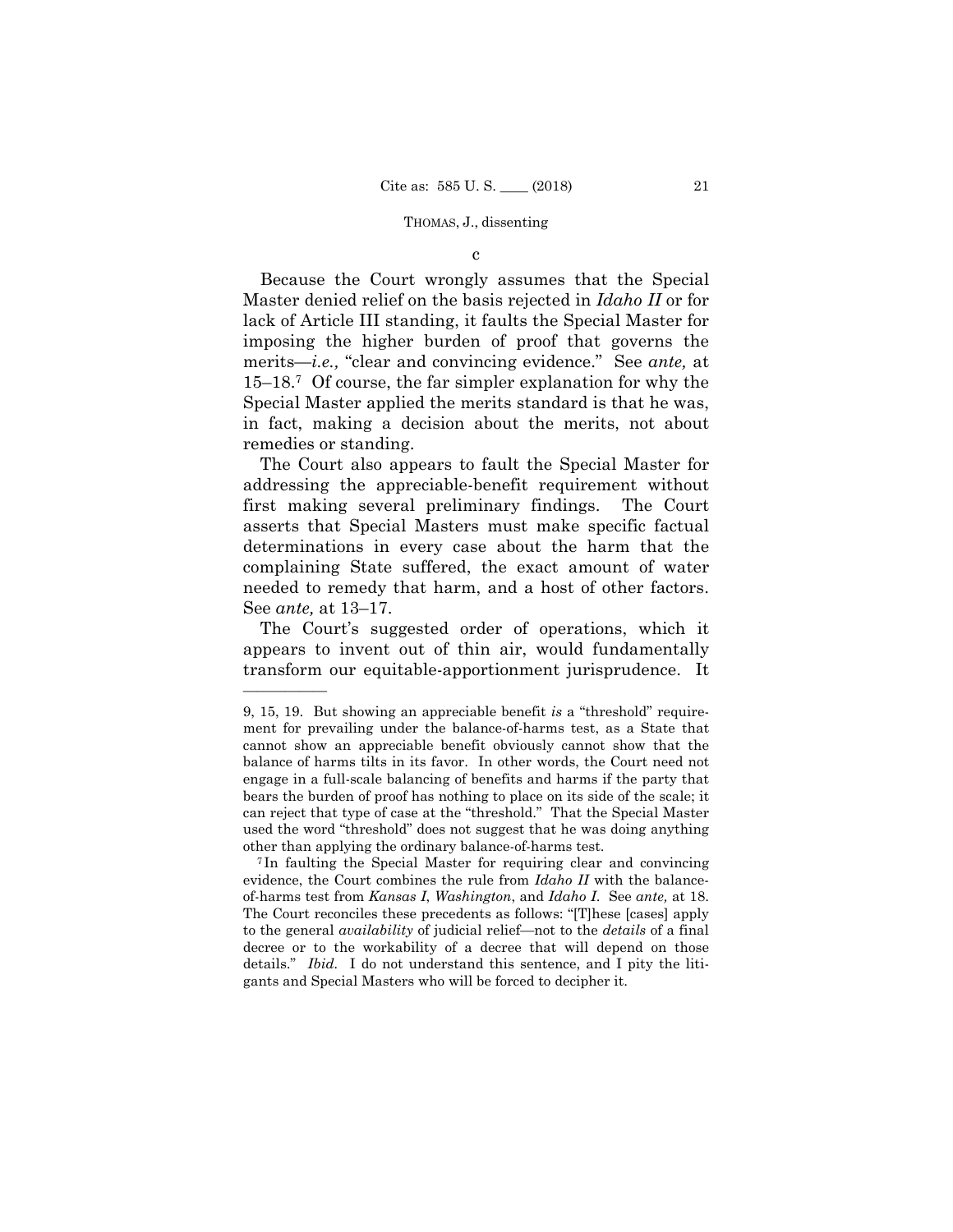### 22 FLORIDA *v.* GEORGIA

## THOMAS, J., dissenting

will require States to litigate (and this Court to resolve) a host of complex factual questions, even where the State seeking the apportionment is obviously not entitled to relief because it cannot show an appreciable benefit—a requirement that Florida agrees is necessary for it to prevail, see Florida Post-Trial Response Brief 63 (agreeing it must "prove that additional flows from a . . . reduction in Georgia's consumption will result in meaningful benefits to the Bay and River"); Tr. of Oral Arg. on Motion to Dismiss 29 (admitting it must show "that caps on consumption will . . . redress [its] harms" to "prov[e] its case"). In no other area of the law do we require unnecessary findings and conclusions when a key element of the plaintiff 's case is missing. And we have not applied this rule in equitable apportionment cases either. See, *e.g., Idaho II*, 462 U. S.*,* at 1027–1029 (denying relief, despite the Special Master's erroneous ruling on the requested remedy, because his findings also supported the conclusion that Idaho could not show injury and thus was not entitled to relief on the merits). The inefficiencies that this would create, and the costs it would impose on States, are obvious. Yet the Court faults the Special Master for resolving the dispositive question in this case first, without jumping through a series of unnecessary hoops. This is precisely the opposite of what Special Masters should be doing and what this Court should be encouraging.

3

Even if the Court is correct that the Special Master denied Florida relief for some reason other than the merits, there is no reason to send this case back for a do-over. As the Court acknowledges, "'the ultimate responsibility for deciding what are correct findings of fact remains with us.'" *Ante,* at 18–19 (*Colorado II*, *supra,* at 317). We "must bring our independent judgment to bear based upon 'our own independent examination of the record.'" *Kansas*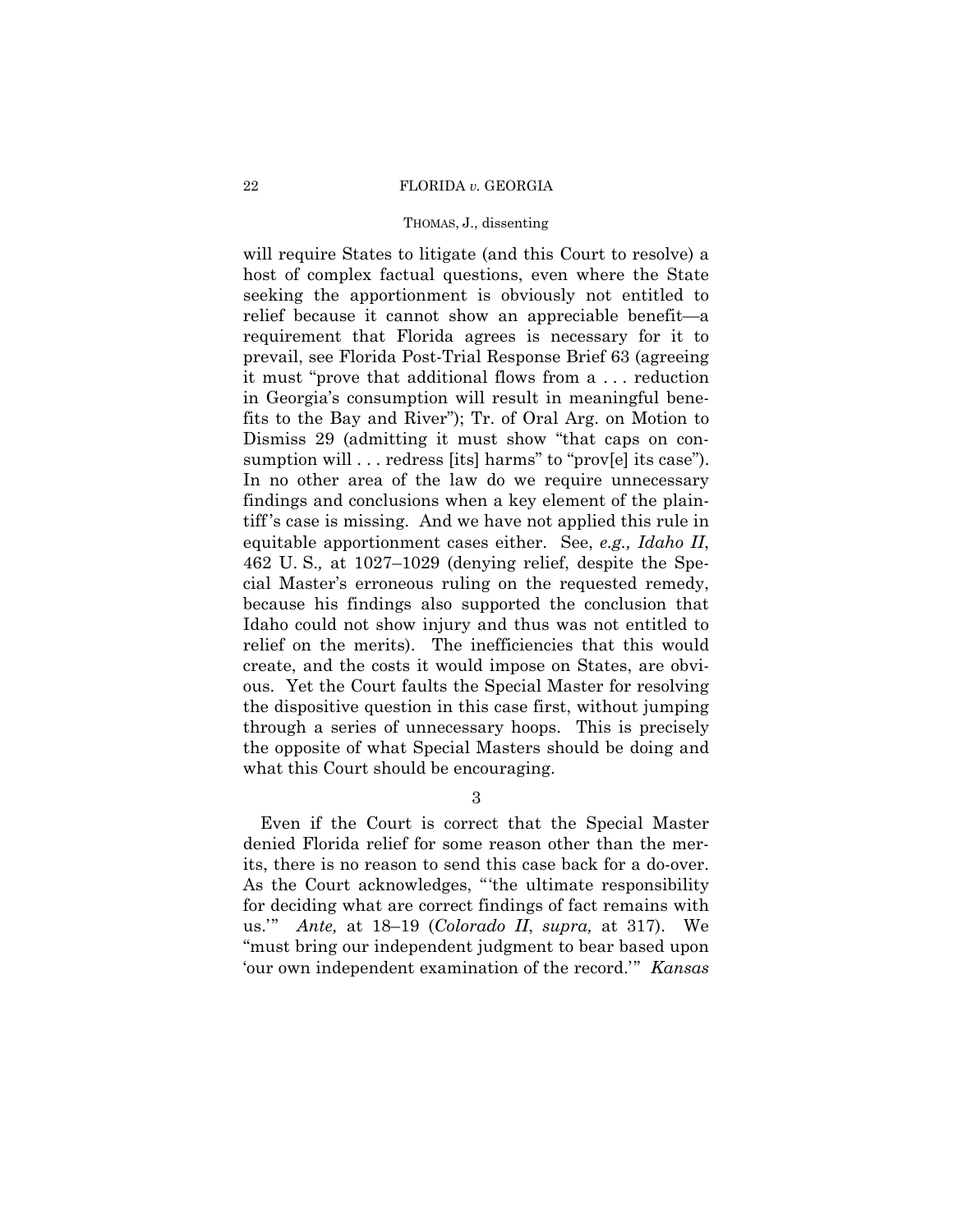2, *infra*. Those findings support a judgment in Georgia's v. *Missouri*, 322 U. S. 213, 232 (1944). An independent examination of the record confirms that the Special Master was correct to find that the Corps would not change its operations during droughts if this Court capped Georgia's water use and thus Florida would not benefit from a cap during droughts. See Part IV–B–1, *infra*. The Special Master also was correct to find that Florida presented no evidence of a benefit during nondroughts. See Part IV–B– favor under the traditional balance-of-harms analysis.

It makes little sense to send this case back to the Special Master so that he can amend his Report to say "appreciable benefit" instead of "redress" and then send this case right back to this Court.8 That pointless exercise will only needlessly prolong this litigation. The Court's subtle suggestion that Florida could present "additional evidence" on remand, *ante,* at 36, is not a satisfactory response. During their 18 months of discovery, the parties produced 7.2 million pages of documents, served 130 thirdparty subpoenas, issued more than 30 expert reports, and conducted nearly 100 depositions, including 29 expert depositions. Florida thus had a more-than-ample opportunity to gather its evidence and then present it at a 1 month trial. Giving Florida another bite at the apple will likely yield no additional evidence, but it will be unfair to Georgia, which has already spent the time and resources to defeat the case that Florida chose to present. In short, we have all the evidence we need to decide this case now.

 equitable apportionment inquiry"); *ante,* at 19 (noting "a remand is 8The Court concedes that Florida cannot prevail in this case unless it proves, by clear and convincing evidence, that it would obtain an appreciable benefit from an equitable apportionment. See *ante,* at 18 (noting that the appreciable benefit test " 'goes to the merits' of the necessary to conduct the equitable-balancing inquiry"); *ante,* at 36 (noting that Florida must ultimately prevail in the balance of harms test).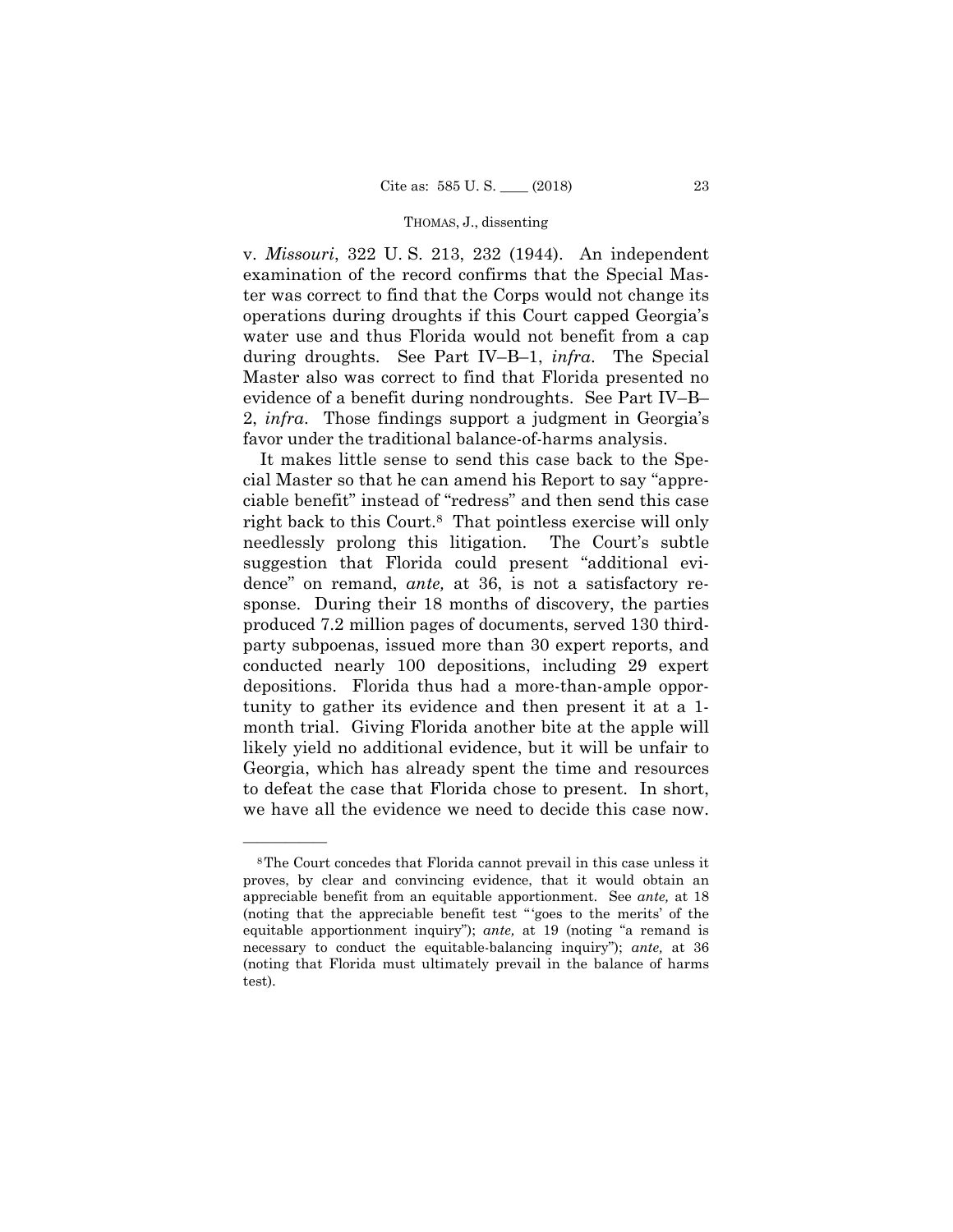We should have done so.

## B

Florida's second and third objections—which challenge the Special Master's finding that Florida had not met its burden under the balance-of-harms test—also fail. As explained, a State seeking to interfere with established uses must prove its case by clear and convincing evidence—a "much greater" burden than the one normally imposed in civil cases. *Connecticut*, 282 U. S., at 669. To meet this burden, Florida must present enough evidence to leave this Court with an "abiding conviction that the truth of its factual contentions are 'highly probable'" and to "instantly til[t] the evidentiary scales in the affirmative when weighed against the evidence . . . offered in opposition." *Colorado II*, *supra*, at 316. As the Special Master found, Florida has not met this burden. The evidence demonstrates that, if this Court imposed Florida's proposed cap on Georgia, Florida would not receive an appreciable amount of additional water during droughts. And Florida would not benefit from the additional water that it received during nondroughts.

1

 tarily make the necessary changes. Florida cannot do so. The United States' representations in this litigation and Florida did not demonstrate that, if this Court caps Georgia's water use, Florida would receive a meaningful amount of additional water during droughts. For Florida to receive more water, the Corps must change its current operating procedures. But the Corps is not a party, and it would not be bound by any decree issued by this Court. Because Florida cannot ask this Court to require the Corps to change its existing operations, it must prove by clear and convincing evidence that the Corps will volunthe Corps' history and practice in the Basin all reveal that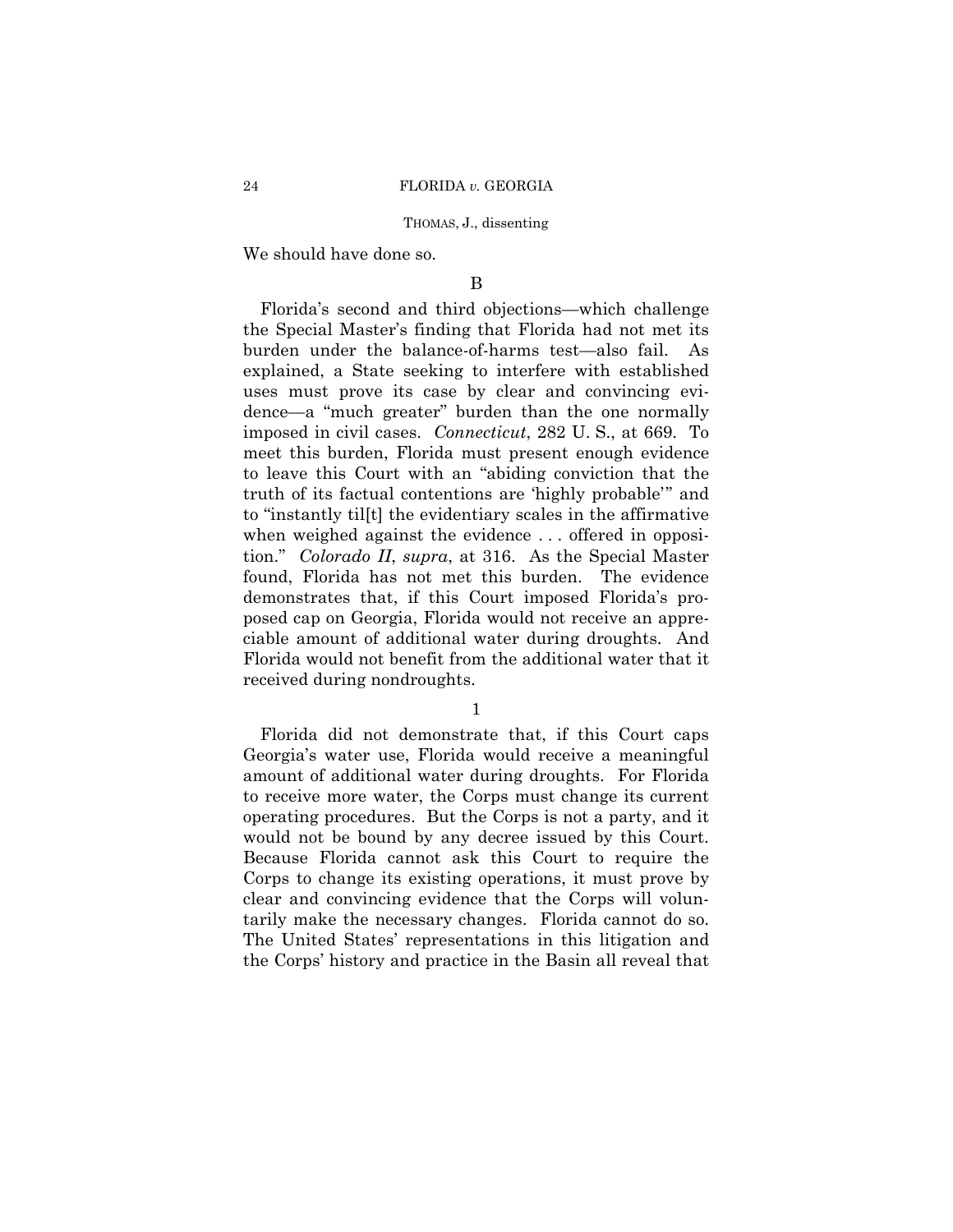the Corps will not change its existing practices, even if this Court caps Georgia's water use.

 voirs as rapidly as possible." *Id.,* at 27. Deviations are Throughout this litigation, the United States has consistently maintained that the Corps "would not generally expect" to release more water into Florida during droughts, even if Florida convinced this Court to cap Georgia's use. Brief for United States 28; see also United States Post-Trial Brief 17–18 ("The Corps expects [during drought operations] that Apalachicola River flows would be very similar with or without a consumption cap until enough water is stored to return the system to normal operations"). This is because "[B]asin inflow . . . has historically not been the primary factor in the Corps' decisionmaking process for making additional releases above 5[,]000 [cubic feet per second] during drought operations." Brief for United States 28. The Corps' "overriding" priorities during droughts are preserving enough water "to comply with the [Endangered Species Act] while avoiding catastrophic depletion of storage and refilling [its] resermade only "as needed to serve congressionally authorized project purposes" or "in emergency circumstances." *Ibid.* Since a general need to provide more water to Florida does not fall within either exception, the additional water that would flow into the Basin would not translate into additional flows for Florida. See *id.,* at 29.

The United States' representations are consistent with the Corps' historical practice. During droughts, the amount of water entering the Basin is almost always insufficient to meet the Corps' minimum-flow requirement of 5,000 cubic feet per second. See Bedient 24–27. Thus, a cap on Georgia would simply decrease the amount of water that the Corps must release from storage; it would not increase the amount of water flowing into the Apalachicola River. *Id.,* at 21, 25–26. And once drought operations are triggered, the Corps limits its releases to around 5,000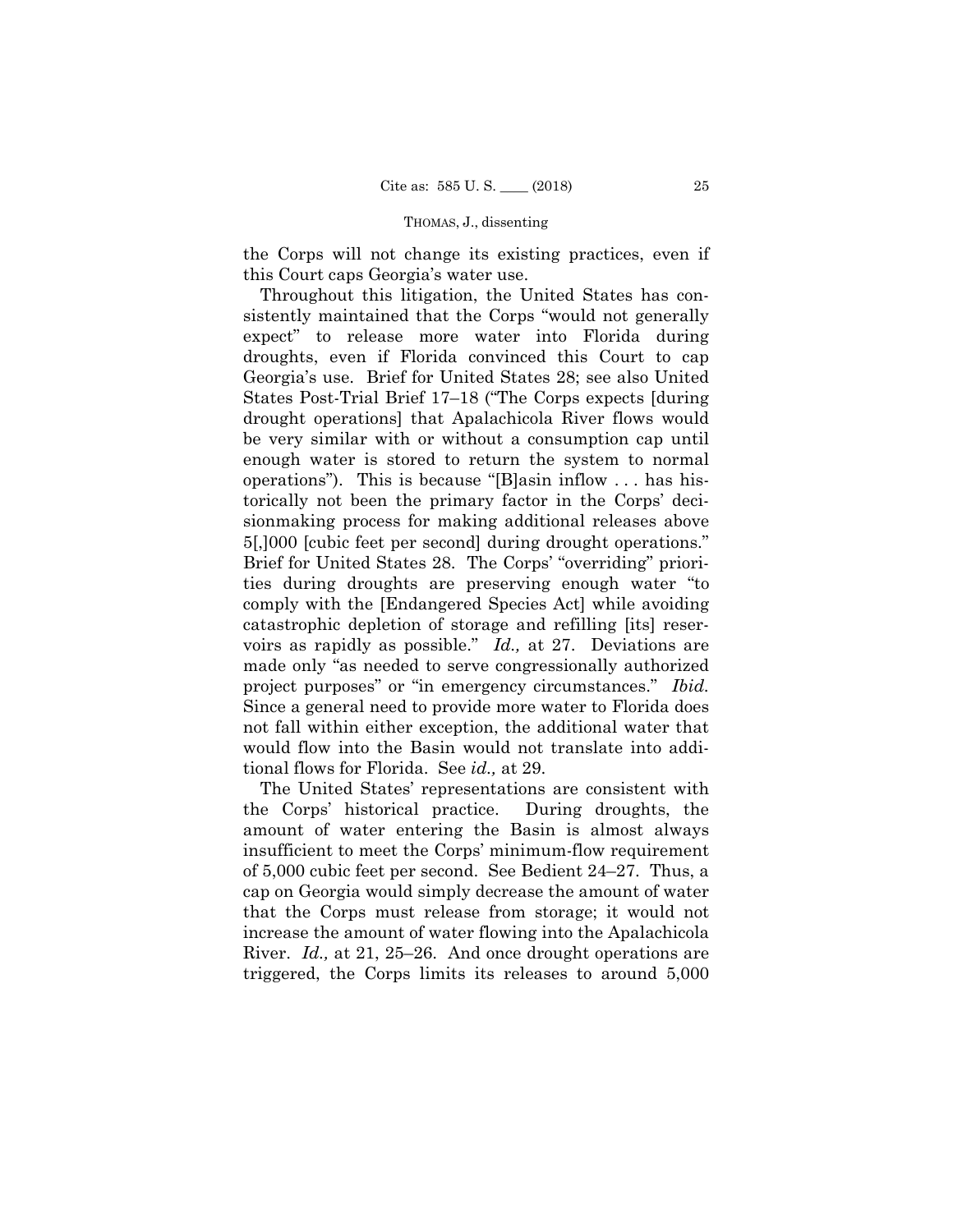### 26 FLORIDA *v.* GEORGIA

## THOMAS, J., dissenting

cubic feet per second regardless of the amount of water entering the Basin. See United States Post-Trial Brief 9; Brief for United States 24–28. Indeed, during past drought operations, even when Basin inflow varied by tens of thousands of cubic feet per second, the measured flow from Jim Woodruff Dam into the Apalachicola River has consistently remained around 5,000 cubic feet per second. See Bedient 23, 62–63.<sup>9</sup> Further, the models presented by Georgia's expert showed that, if Florida's proposed caps had been in place during the drought years of 2007 and 2012, Florida would not have received appreciable additional flows when the water was most needed. Cutting Georgia's use in half would have produced additional flows for only 14 to 19 days in the summer and fall of 2007, and would not have produced any additional flows during the summer or fall of 2012. *Id.,* at 27–30; see also *id.,* at 38 (showing the same for 2011).

Florida argues that the Corps might exercise its discretion to ensure that additional water reaches Florida during droughts. Brief for Plaintiff 40–44. But Florida supports this claim with nothing more than speculation. See *Colorado II*, 467 U. S., at 320 (explaining that a State cannot carry its burden in an equitable-apportionment action except "with specific evidence" and that "[m]ere assertions ... will not do"). All available evidence suggests that the Corps would not exercise its discretion to release more water into the Apalachicola River during droughts.

Before this Court, the United States expressly rejected

<sup>9</sup> It makes no difference whether the additional water generated by a cap on Georgia would enter the Flint River. Contra, Brief for Plaintiff 26, 38–39. If additional water entered the Flint River during droughts, the Corps would release less water from its upstream reservoirs on the Chattahoochee River to maintain a consistent flow of around 5,000 cubic feet per second from the Jim Woodruff Dam at Lake Seminole. See Bedient 24–26; Brief for United States 24–25.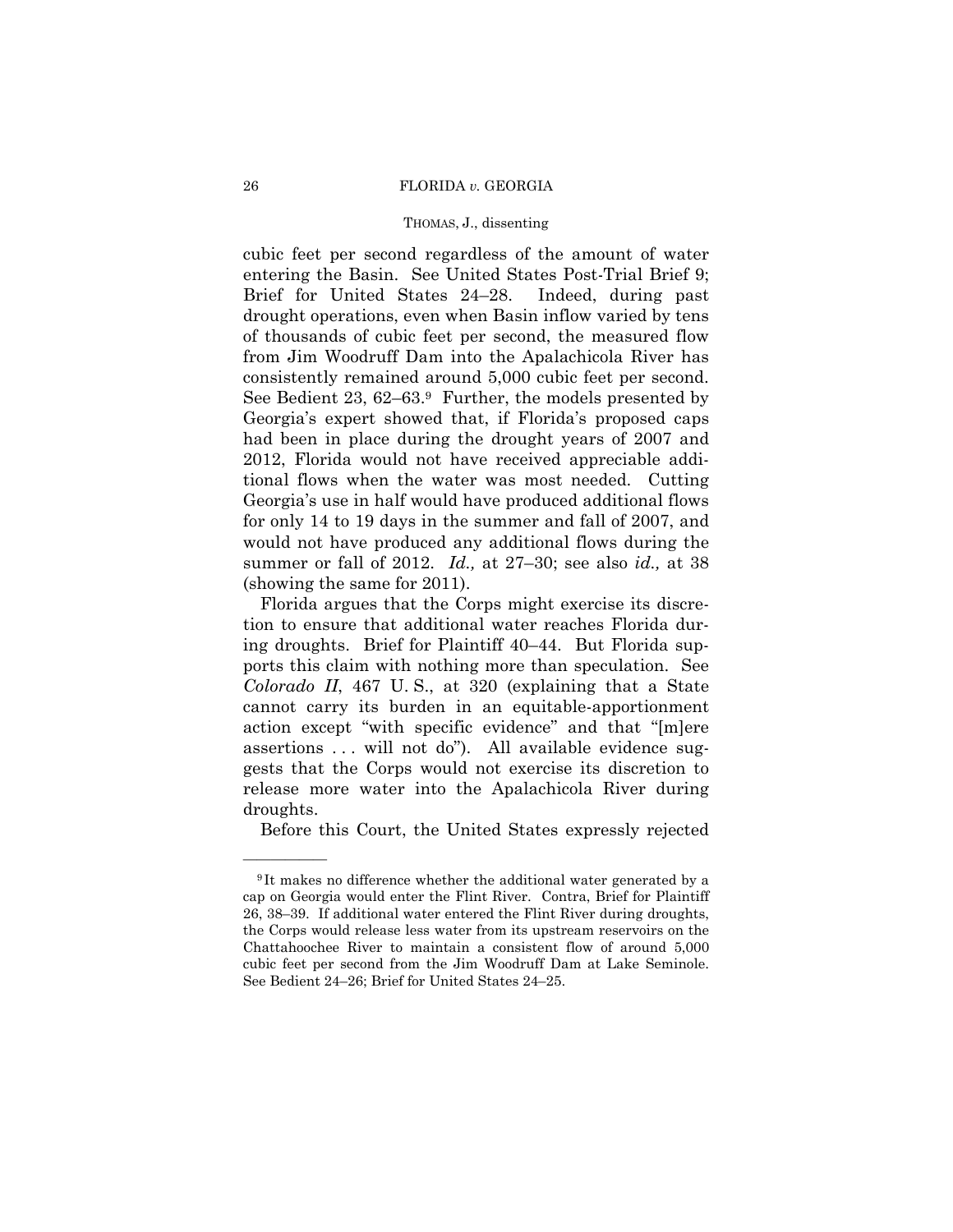Florida's contention that "the Corps is likely to exercise its authority within existing operational protocols to provide Florida with additional flows produced by a cap on Georgia's consumption." Brief for United States 23. Basin inflows, it explained, simply do not dictate how much water the Corps releases into the Apalachicola River. *Ibid.* And the Corps could not make discretionary releases "that [are] not specifically provided for in the [watercontrol manual], not specifically authorized by Congress or mandated by general statute, [and not] required by a court order directed to the Corps," without raising "significant and difficult question[s]" about whether it had exceeded its authority. *Id.,* at 29.

 ing Record of Decision Adopting Proposed Action Alterna-Florida also suggests that the Corps might amend its water-control manual in response to an equitable decree from this Court. Florida's only support for this argument is a statement from the Corps that it will "'take . . . into account'" this Court's decision. Brief for Plaintiff 44 (quottive for Implementation of Updated Apalachicola-Chattahoochee-Flint River Basin Master Manual 18 (Mar. 30, 2017)). But this vague statement was not a promise that the Corps will change its procedures, and there are a host of reasons to doubt that the Corps would voluntarily change its procedures just because this Court capped Georgia's use.

For one, the Corps has already tried procedures that passed more water to Florida during droughts. The results were dreadful: Reservoir storage plummeted to dangerously low levels, putting all of the Corps' authorized project purposes at risk. Zeng 45–46. Since that time, the Corps' operating protocols have become increasingly protective of reservoir storage, particularly during droughts. As the Corps explained, it intends to pursue "'a more proactive approach to conserve reservoir storage as drier conditions develop in the [B]asin'" because the "[s]torage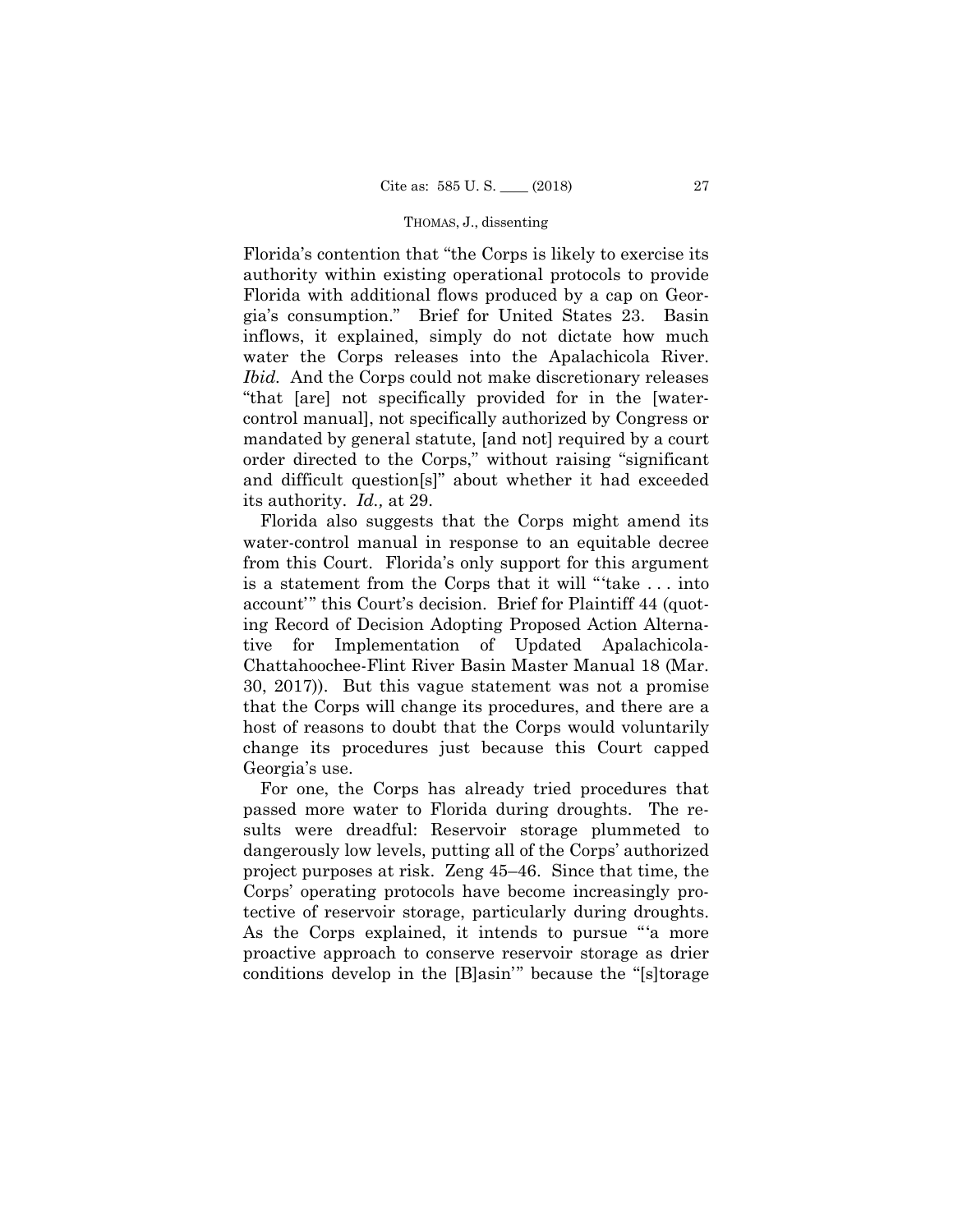of water during drought operations is critically important to retain sufficient water in the system." Brief for United States 11.

For another, the last time the Corps attempted to change its water-control manual, it required more than two decades of litigation and administrative review to finalize those changes. Indeed, the main reason that the United States chose not to participate in this case is because it wanted "to avoid being bound by a decree that could directly affect the Corps operations before the Corps had a chance to finally complete its process of updating the [water-control manual]." *Id.,* at 32. Given this, there is no reason to think that the Corps will volunteer to undertake the process of updating its manual again especially so soon after it completed this arduous task.

 ronmental Policy Act]." *Id.,* at 31. Providing more water Florida's speculation is even more suspect in view of the changes that the Corps would have to make to benefit Florida during droughts. To even propose a new watercontrol manual, the Corps must "examin[e] . . . the congressionally authorized purposes," "determin[e] . . . how providing additional flows will impact those purposes [and] other laws," and "supplemen[t] documentation of environmental impacts as required by [the National Envito Florida does not help the Corps satisfy any of these legal requirements. It is not one of the congressionally authorized purposes, see *id.,* at 29, 31–32, and, by dropping its lawsuit against the Corps, Florida now accepts that a minimum flow of 5,000 cubic feet per second is sufficient to comply with the Endangered Species Act. Florida cannot claim that the law requires the Corps to provide it with more water. And the idea that the Corps will change its operating protocols to serve an unauthorized purpose when doing so could jeopardize its authorized purposes is simply not plausible.

Taking a different tack, the Court suggests that addi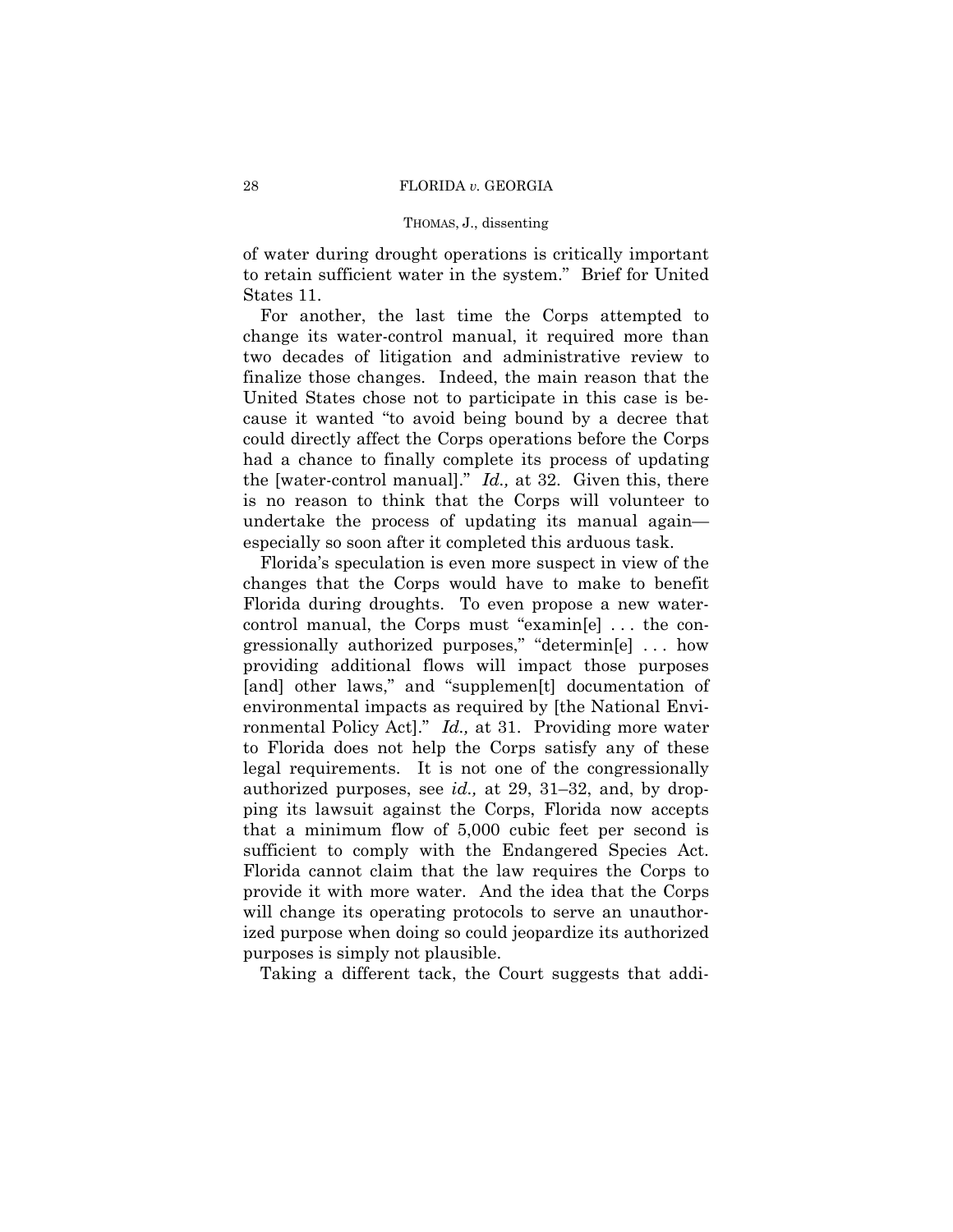tional water will pass through to Florida even if the Corps does not change its manual. Specifically, the Court concludes that the additional water will pass through to Florida during droughts so long as the Corps does not enter drought operations. See *ante,* at 25–27. According to the Court, the Corps will allow additional water to pass through to Florida whenever the natural flow of the Apalachicola River is between 5,000 and 10,000 cubic feet per second during normal or "nondrought" operations. See *ante,* at 25–26.

The Court's conclusion depends on the premise that, during droughts, the natural streamflow into Florida is "between 5,000 and 10,000" cubic feet per second. *Ibid.* That premise is false.10 During droughts, the natural streamflow in the Apalachicola River is usually less than 5,000 cubic feet per second. *Supra,* at 25; see also Bedient 23 (showing that Basin inflow in 2012 was generally below

<sup>10</sup>The Court contends that I have confused "droughts" and "drought operations." See *ante,* at 29–30. I have not, but the Court has. During droughts—periods in which there is a "lack of rain," 4 Oxford English Dictionary 1076 (2d ed. 1989)—the amount of water that naturally flows into the Basin rivers usually falls below 5,000 cubic feet per second, particularly in the summer and fall months. See *infra*, at 29– 31. Since the Corps must ensure that the Apalachicola River always receives at least 5,000 cubic feet per second, the Corps augments the natural streamflow during droughts—even when the Corps is not in drought operations. Bedient 21. Thus, any additional water that a cap on Georgia generates during droughts would only increase streamflow into the Apalachicola River if it caused the natural streamflow to exceed 5,000 cubic feet per second. If the additional water increased streamflow to some amount less than that, then it would not increase flows in the Apalachicola River; it would simply decrease the amount of water that the Corps must release from its reservoirs. See *ibid.* Thus, as Georgia's expert explained, "reducing Georgia's consumptive use would only lead to additional . . . flow into Florida under specific and limited circumstances. First, the Corps cannot be in Drought Operations or [Extreme Drought Operations]. Second, *Basin Inflow cannot be below 5,000 [cubic feet per second], even if the Corps is in normal operations*." *Id.,* at 26 (emphasis added).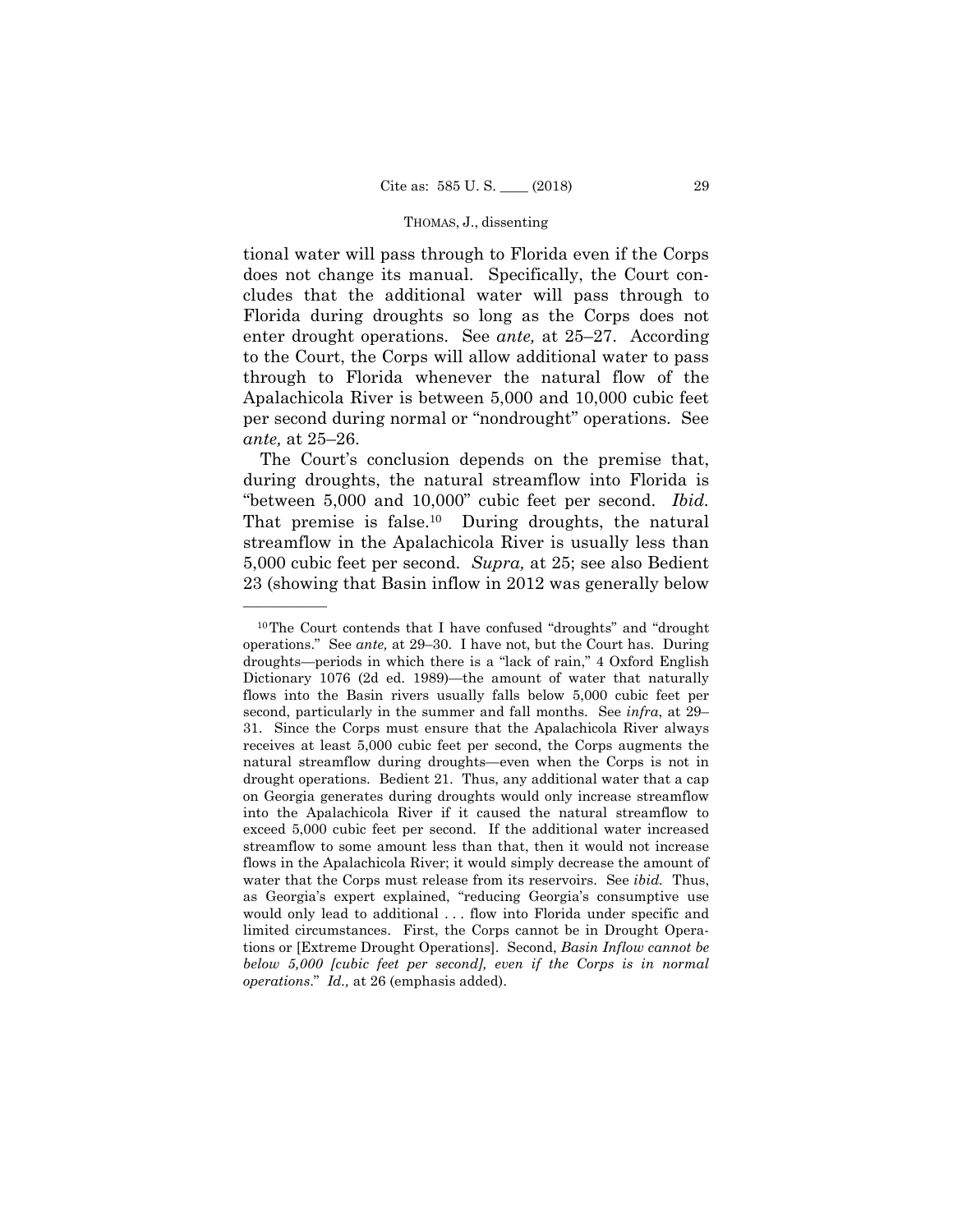### 30 FLORIDA *v.* GEORGIA

## THOMAS, J., dissenting

when the Corps is in nondrought operations. *Id.*, at 21.<sup>11</sup> 5,000 cubic feet per second between June and December); *id.,* at 27 (same for 2007). To maintain a minimum flow of 5,000 cubic feet per second during droughts, the Corps must artificially augment the River's natural flow—even For instance, during the 2011 drought (when the Corps was in nondrought operations), "Basin Inflow was below 5,000 [cubic feet per second] for most of th[e] period [between June and December], and the Corps was 'augmenting' streamflow by releasing water from the reservoirs to satisfy the 5,000 [cubic feet per second] minimum." *Id.*, at 15; see also *id.,* at 27 (same for 2007). Once the Corps adds enough water to reach 5,000 cubic feet per second, however, it generally adds no more than that. *Id.*, at 21. To give a concrete example, if the natural flows in the Apalachicola River were 2,600 cubic feet per second, then the Corps would release 2,400 cubic feet per second from its reservoirs. See *id.,* at 25–26. And if a cap on Georgia increased the River's natural flow to 4,100 cubic feet per second, the Corps would release 900 cubic feet per second. See *ibid.* In either case, the total flow on the Apalachicola River would remain the same: 5,000 cubic feet per second. Thus, so long as the natural flows remain significantly

<sup>&</sup>lt;sup>11</sup>The Court contends that additional water from a cap on Georgia likely would have passed through to Florida in the summer of 2009. See *ante,* at 26–27. But this evidence is irrelevant. As Florida's own expert testified, "[t]he year 2009 was a relatively wet year." Hornberger 49; accord, Bedient 45. And Florida has only asked this Court to reduce Georgia's consumption by 1,500 to 2,000 cubic feet per second during "severe drought years," which 2009 was not. Hornberger 58.

The Court also contends that additional water from a cap on Georgia likely would have passed through to Florida in the summers of 2016 and 2017. See *ante,* at 26–27, 32. The Court's data was generated simultaneously with or after most of the testimony in this case, so the experts do not speak to it. But even considering the data that the Court has found, I suspect that 2016 and 2017 are not "severe drought years" either and, thus, are irrelevant.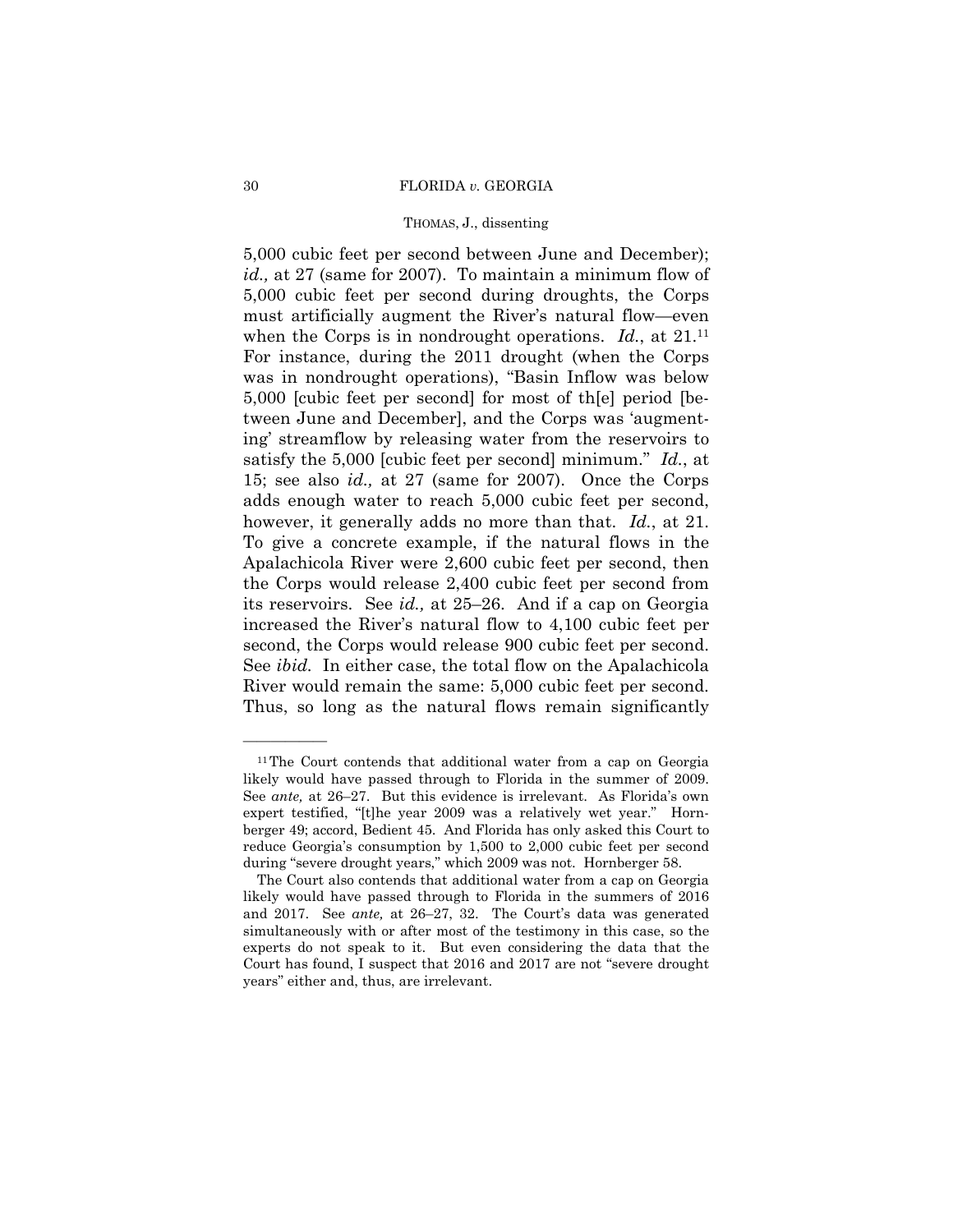less than 5,000 cubic feet per second, a cap on Georgia would only decrease the amount of water that the Corps releases from storage; it would not increase the overall amount of water flowing into the Apalachicola River.

For this reason, even when the Corps is in nondrought operations, a cap on Georgia would generally not increase flows to Florida. Georgia's expert proved that fact with evidence about past droughts where drought operations were not in effect. Using data from the 2007 drought, Georgia's expert concluded that the additional water from a cap on Georgia would be passed through to Florida almost entirely during the winter and spring months "when water in the [Basin] would be relatively plentiful." *Id.,* at 28. Florida would receive the additional water from a cap on Georgia only 19 days "during the summer and fall months, when streamflow was at its lowest." *Ibid.*; accord, *id.,* at 40. Data from the 2011 drought showed similar results. See *id.,* at 37 ("[During] dry years (*e.g.,* 2007 and 2011), . . . even significant changes in Georgia's consumptive use would lead to virtually no change in state-line flows during the low-flow months (*e.g.,* June, July, August, September)").<sup>12</sup> Florida has not shown that these infrequent and sporadic additional flows during droughts would appreciably benefit it.<sup>13</sup>

——————

<sup>&</sup>lt;sup>12</sup>The Court claims that "Florida's proposed consumption cap . . . will mean (consistent with the testimony of the very Georgia expert that the dissent so frequently quotes) that there will be significantly fewer such days [of drought operations]." *Ante,* at 30. I assume that the "Georgia expert" in this sentence is Dr. Philip Bedient. But I am aware of no testimony from Dr. Bedient that supports the Court's assertion, and the

Court cites none.<br><sup>13</sup> If the Corps had been in drought operations, the results would not have differed much, demonstrating that whether the Corps is in drought or nondrought operations is not dispositive. Had the Corps been in drought operations during 2007, for instance, Florida would have received the additional water from a cap on Georgia during 14 days in the summer and fall—a difference of only five days as compared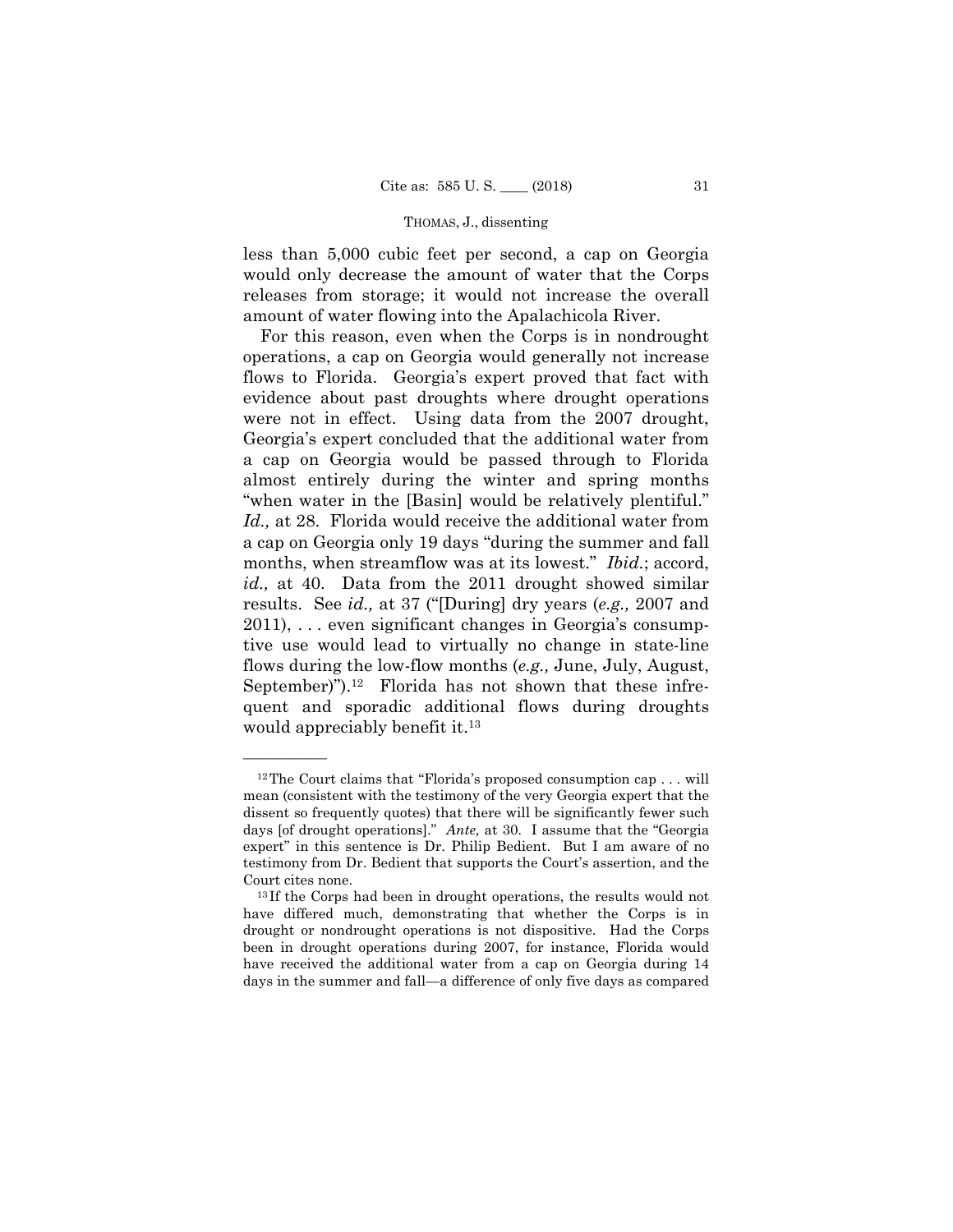## 32 FLORIDA *v.* GEORGIA

# THOMAS, J., dissenting

The Court hypothesizes that a cap on Georgia could benefit Florida by decreasing the length of drought operations and by increasing the number of days that the Corps can meet its minimum-flow requirements of 5,000 cubic feet per second (during normal drought operations) and 4,500 cubic feet per second (during extreme drought operations). *Ante*, at 24, 27–29. The Court cites the United States' assertion in its brief that increased Basin inflows "'would generally benefit the [Basin] system by delaying the onset of drought operations, by allowing the Corps to meet the 5000 [cubic feet per second] minimum flow longer during extended drought, and by quickening the resumption of normal operations.'" *Ante*, at 24 (quoting Brief for United States 28); see also *ante*, at 28 (quoting a similar statement in the United States Post-Trial Brief 18–19). Of course, statements in briefs are not evidence. And, as the United States recognizes in the very next sentence, Florida would have to show that these "benefits are of sufficient quantity to justify relief in this case." Brief for United States as *Amicus Curiae* 28 (Aug. 7, 2017); see also United States Post-Trial Brief 19 (Dec. 15, 2016) (taking "no position on whether Florida has proven that a consumption cap would produce enough additional [B]asin inflow at the right times to redress Florida's alleged harm and justify the cost of imposing a consumption cap").

Florida offered no proof that a cap on Georgia would produce any appreciable benefit of this kind. And the evidence presented at trial suggests that these proposed benefits are wholly speculative. As explained above, the benefits to Florida from a cap on Georgia do not meaningfully change, regardless of whether the Corps enters drought operations. And there is no evidence that the Corps has had trouble meeting its minimum flow requirements during recent droughts, when Georgia's use re

——————

to nondrought operations. Bedient 28.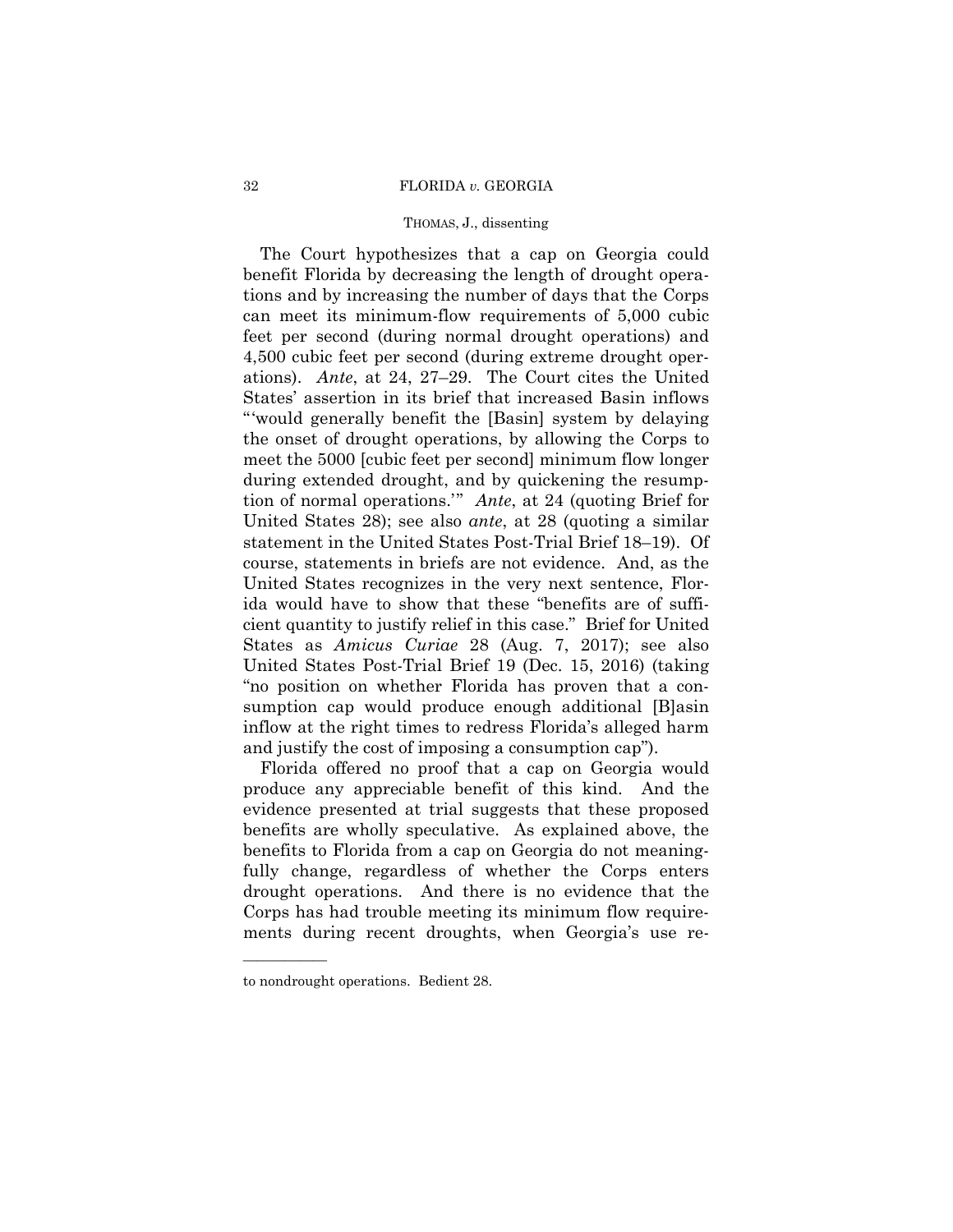mained uncapped. Even during the severe droughts of 2011 and 2012, the Corps consistently maintained flows of 5,000 cubic feet per second, never entered extreme drought operations, and never reduced flows on the Apalachicola River to 4,500 cubic feet per second. See Bedient 14. And the Corps is even more unlikely to run out of water during future droughts, given that its current manual is more proactive in conserving water during droughts. See Brief for United States 11–12.

In sum, Florida has not shown that it is "'highly probable'" that a cap on Georgia will result in meaningful additional flows in the Apalachicola River during droughts. *Colorado II*, 467 U. S., at 316. It is thus not entitled to an equitable apportionment on this basis.

2

 water during nondroughts. As the Special Master correctly Because Florida will not receive additional water during droughts, it argues that it will benefit from additional found, however, Florida presented no evidence to support such an assertion. That is because no such evidence exists. Florida would not benefit from additional water during nondroughts, because flows on the Apalachicola River during nondroughts are already plentiful.

The Court does not contend that Florida would benefit from additional water during nondroughts, and Florida all but conceded the point below. When framing its case before the Special Master, Florida requested only that the Court order Georgia to reduce its water use during droughts; Florida did not ask the Court to reduce Georgia's current water use during nondroughts. See Florida Pre-trial Brief 5; Hornberger 58. Consistent with this request, Florida's evidence focused exclusively on the harms that it suffered during droughts. Florida's hydrology expert testified extensively about droughts. See *id*., at 2–3, 15–26, 41–46, 49–50. He testified that the Basin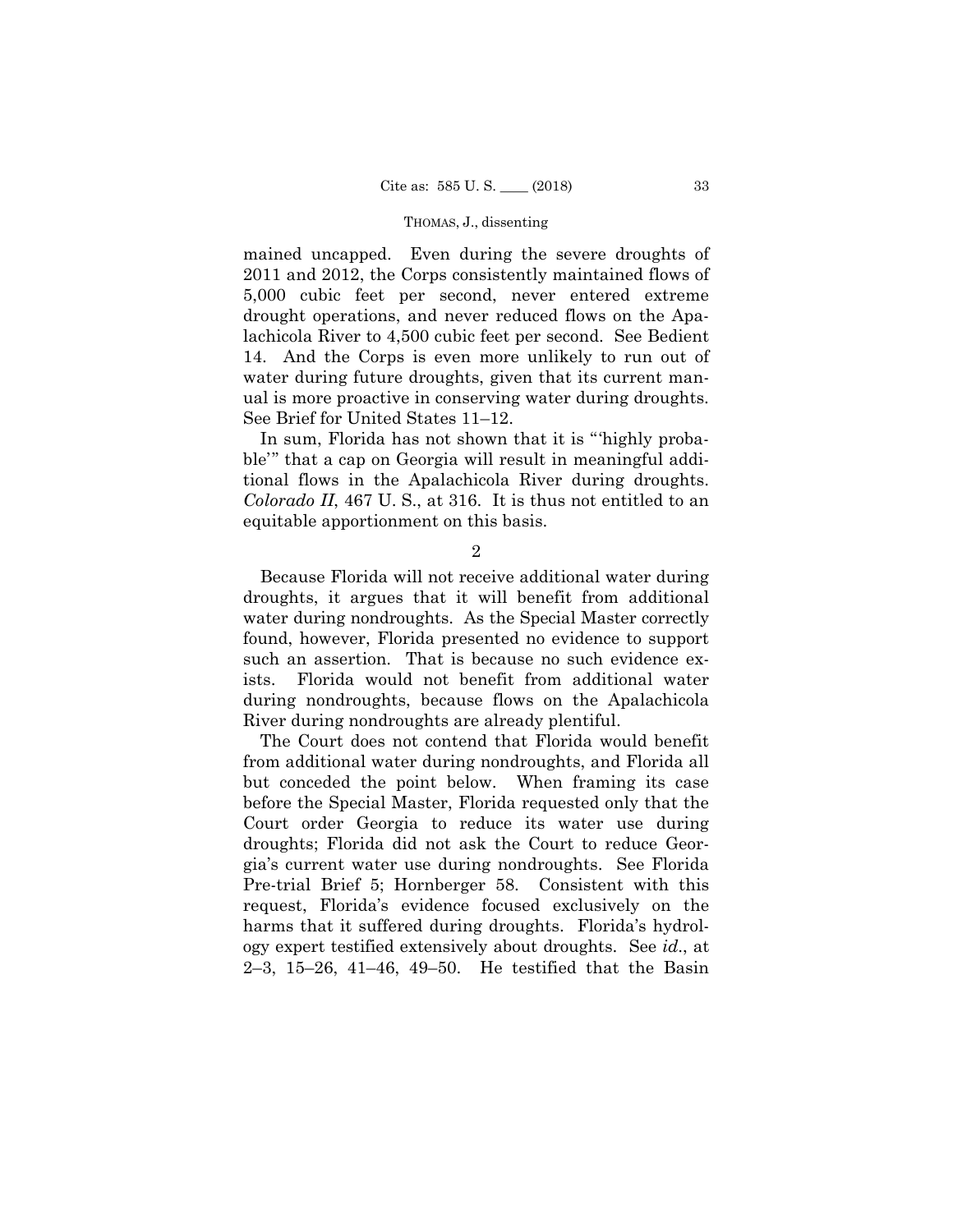usually receives "a rather good amount of a rainfall," so "major problems arise" only during "the low rainfall years." *Id.*, at 13. That is why he limited his testimony to the "impacts of [Georgia's] consumption during drought." *Id.*, at 15; see also *id.*, at 20–22.

Florida's other experts followed this drought-centric approach. For instance, one of Florida's experts on the harm to Florida's oysters connected that harm to "severe drought," which "reduced the discharge of fresh water from the Apalachicola River." Updated PFDT of David Kimbro 14. Florida's expert on the harm to sturgeon, mussels, and tupelo trees in the Apalachicola River similarly emphasized "dry periods of episodically dry years." Allan 17; see also *id.*, at 25–27 (emphasizing the effects of sustained flows below 6,000 cubic feet per second). As one Florida expert put it, "[t]he discussions that [he] had, especially with the biologists and the hydrologists, were largely almost exclusively focused on dry years" and he "c[ould]n't think of any" "issues [that] other experts raised about average or wet-year problems." 11 Trial Tr. 2811.

The other evidence presented at trial leaves little doubt that Florida would not benefit from additional water during nondroughts. For starters, when the Basin is not experiencing a drought, water is plentiful. Florida's expert testified that "[a]verage rainfall in the portion of the . . . Basin above [Lake Seminole] is 51.5 inches per year, a rather good amount of a rainfall." Hornberger 13. As a result, average monthly flows in the Apalachicola River are nearly 20,000 cubic feet per second. Direct Testimony of Sorab Panday 30 (Panday). More than 95% of the time, Apalachicola River flows exceed 6,000 cubic feet per second. Brief for Unites States 12. And it is not unusual for flows in the Apalachicola River to exceed 50,000 cubic feet per second in the wetter months. See Panday 30. Even during drought years, flows in nonsummer months are relatively high. For instance, in the severe drought year of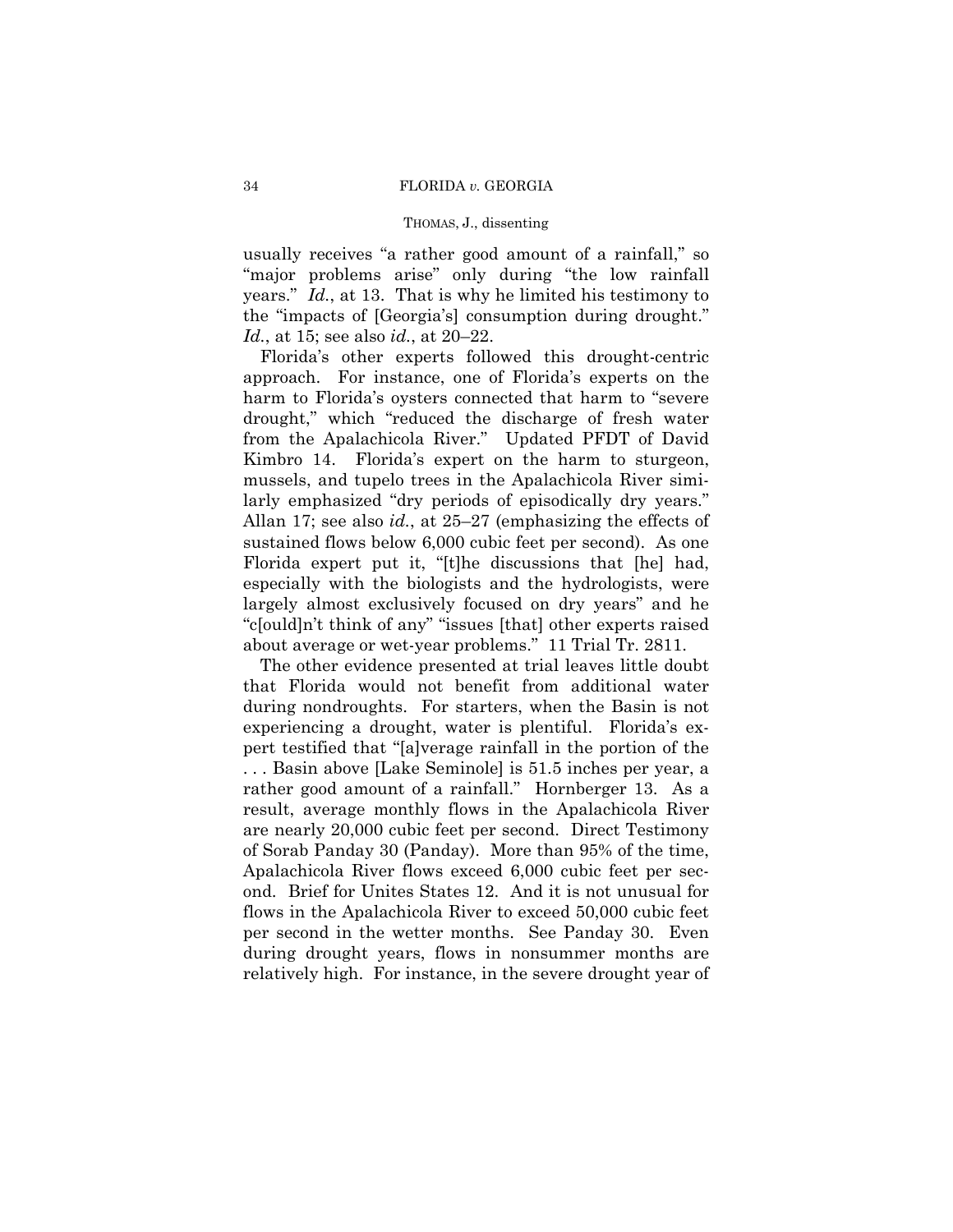2012, flow in the late winter and early spring regularly exceeded 10,000 cubic feet per second. See Bedient 29.

Almost all of the additional water generated by a cap on Georgia would reach Florida during these high flow periods, when it would provide no benefit to Florida. See *id.*, at 27–30. Take, for instance, the oysters in Apalachicola Bay—the only harm to Florida that the Special Master found in this case. See Report 31–32. Florida's own experts testified that, even if Georgia cut its agricultural water use in half during droughts, the resulting increase in Apalachicola River flows would have a negligible effect during nondroughts. During years of normal rainfall and the wetter months of drought years, the effect of additional flows on the Bay's salinity is less than one part per thousand. See 7 Trial Tr. 1768–1775. This immeasurable effect on the Bay's salinity would have no appreciable impact on oyster biomass. See White 50–51 (showing a less than 0.6% impact on oyster biomass, except in drier months and drought years).

Assuming Florida's claims of harm to mussels, sturgeon, and tupelo trees have merit—something the Special Master never found—the harm to those species also would not be remedied by increased flows during nondroughts. Florida's expert on these species opined that significant harm to mussels occurs when flows drop below a threshold of 6,000 cubic feet per second for more than seven consecutive days between June 1 and September 30, Allan 33; that significant harm to sturgeons occurs when flows drop below a threshold of 7,000 cubic feet per second for more than 60 total days between May 1 and September 30, *id.*, at 41; and that significant harm to tupelo trees occurs when flows drop below a threshold of 14,100 cubic feet per second for more than 90 consecutive days between March 20 and September 22, *id.*, at 33, 41, 44–45. Accepting these statements as true, passing more water through to Florida during nondroughts would not do these species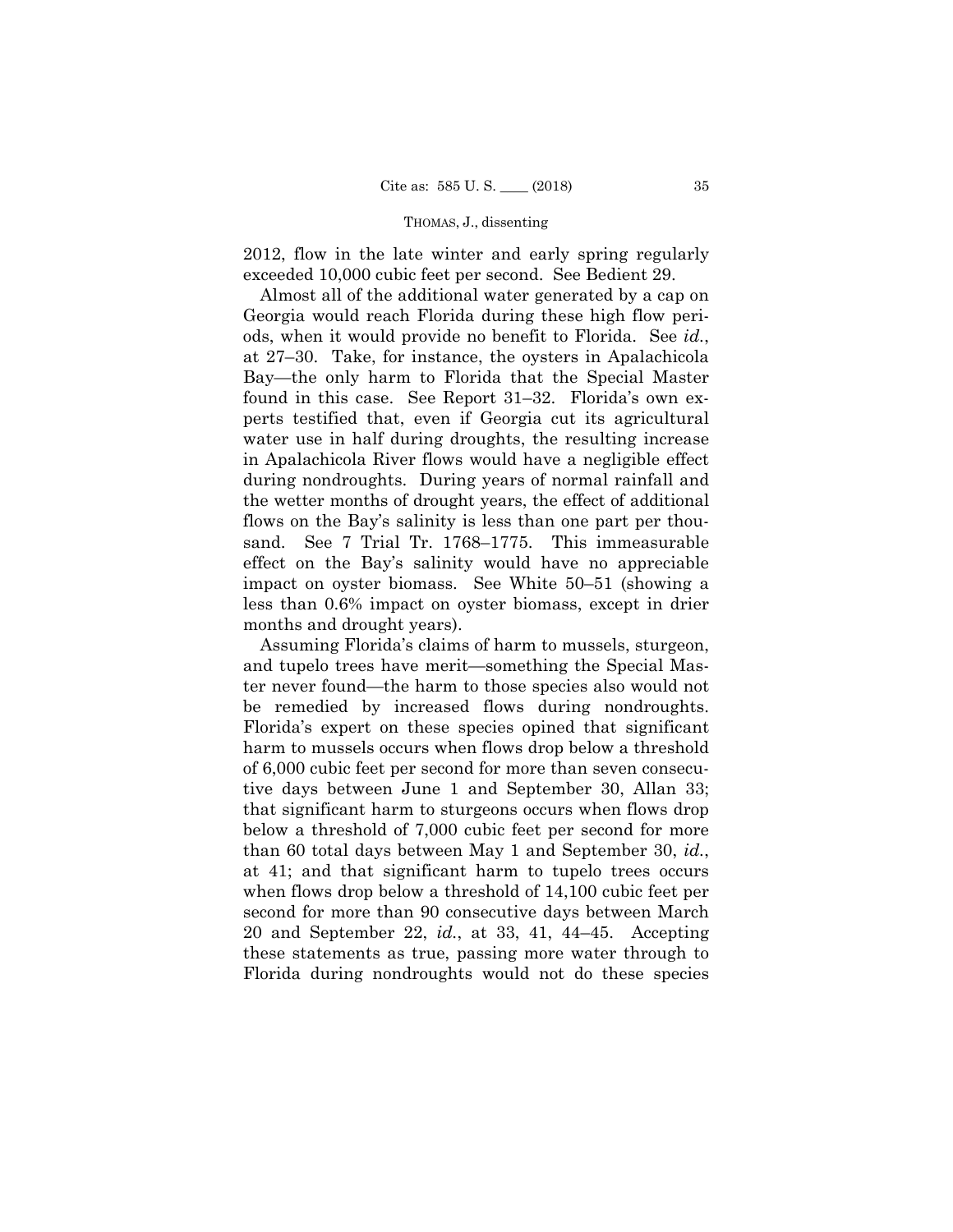any good. All would still suffer the same harms during the summers of drought years when flows remain fixed at 5,000 cubic feet per second because of the Corps' operations.

 Sunding 44. This figure included only additional costs that few hundred thousand dollars. *Id.,* at 52. Imposing an enormously high cost on one State so that another State If we contrast the *de minimus* benefits that Florida might receive from small amounts of additional water during nondroughts with the massive harms that Georgia would suffer if this Court cut its water use in half during droughts, it is clear who should prevail in this case. Florida's expert estimated that a cap on Georgia would have an "[i]ncremental [f]iscal [c]ost" of \$35.2 million per year. would require "the [Georgia] legislature . . . to appropriate money." 11 Trial Tr. 2791. The real cost of such a cap, which includes nongovernmental costs like welfare losses, would range anywhere from \$191 million, *id.,* at 2787; Stavins 31, to more than \$2 billion per year, *id.*, at 2. And the cap would trigger resulting losses in Georgia's gross regional product and employment, totaling around \$322 million and 4,173 jobs annually. *Id.*, at 40. Regardless of the measure used, this harm dwarfs the value of Florida's entire fishing industry in Apalachicola Bay, which produces annual revenues of \$11.7 million. *Id.*, at 16. And it greatly outweighs the value of the additional oysters that a cap on Georgia's use might produce—*i.e.,* no more than a can achieve a hollow victory is "not the high equity that moves the conscience of the court in giving judgment between states." *Washington*, 297 U. S.*,* at 523.

\* \* \*

 appreciably benefit from a cap on Georgia's water use. In the final analysis, Florida has not shown that it will Absent such a showing, the balance of harms cannot tip in Florida's favor. Accordingly, I would have overruled Flor